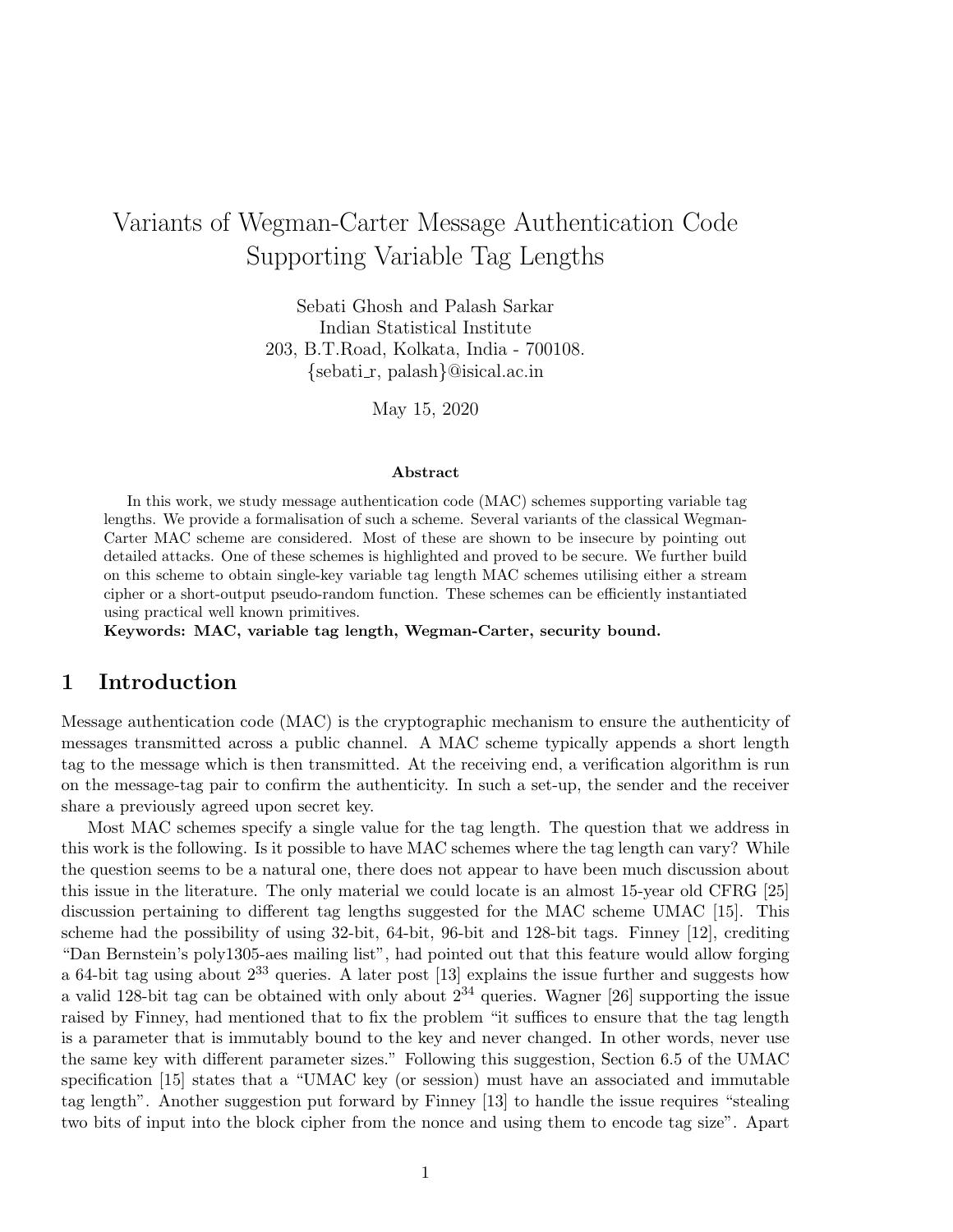from the interesting discussion on variable tag lengths for the UMAC scheme, we know of no other place where the issue of variable tag length MAC schemes has been considered.

The question of variable tag length received some attention in the past few years in the context of authenticated encryption (AE) schemes and the CAESAR [9] competition. Manger [17] pointed out that for the AE scheme OCB, 64-bit, 96-bit and 128-bit tags are defined where the "64-bit and 96-bit tags are simply truncated 128-bit tags". This leads to simple truncation attacks on the scheme. An earlier paper by Rogaway and Wagner [22] had also discussed the problem of variable tag lengths in the context of the AE scheme CCM. A formal treatment of variable tag length AE schemes has been given by Reyhanitabar, Vaudenay and Vizár [21].

Two concrete motivations are provided in [21] as to why a variable tag length AE scheme may indeed be desirable in practice. The first mentions that variable tag lengths may be used with the same key due to "misuse and poorly engineered security systems". The second reason is that for resource constrained devices, variable tag lengths may be desirable though changing the key for every tag length may be infeasible due to limited bandwidth and low power.

While the above two reasons have been put forward in the context of AE schemes, they are equally valid for MAC schemes. More generally, the issue of "mis-implementation" (also called "footguns") [20] of cryptographic primitives has been extensively discussed as part of the discussion forum on post-quantum cryptography.

More concretely, Auth256 [7] is a Wegman-Carter type construction targeted at the 256-bit security level. Similarly, a 256-bit secure universal hash function has been proposed in [10], which can be mated to a 256-bit secure PRF using the Wegman-Carter template to obtain a 256-bit secure MAC. Such MAC schemes would be appropriate for high-security applications, or, for a post-quantum world. On the other hand, bandwidth limited applications would require shorter tags. Also, the possibility of mis-implementation using tag truncation remains. So, the question of designing a MAC scheme which can support various tag lengths up to 256 bits is of practical interest.

To summarise, the problem of variable tag length MAC schemes has been briefly mentioned about 15 years ago. Since then, there has neither been any formal treatment of the topic and nor has there been any variable tag length MAC scheme which is accompanied by a proof of security. The problem of constructing such MAC schemes, though, is of contemporary and future practical interest.

### Our Contributions

We provide a formalisation of the notion of security for a variable tag length MAC scheme. For the same key, the desired tag length is to be provided as part of the input to the tag generation algorithm. Consequently, in the security model, we allow the adversary to control the tag length as well as the message. This is an extension of the usual security model for MAC schemes.

We consider the problem of obtaining secure variable tag length MAC schemes. The Wegman-Carter [28] scheme is the classical nonce-based MAC scheme. A naive approach to obtain a variable tag length MAC scheme is to truncate tags produced by the Wegman-Carter scheme. We show an easy attack on such a truncation scheme. Next, we consider eight possible "natural" variants that arise from the Wegman-Carter MAC scheme. We show attacks on six of these schemes. Among the attacked schemes is the scheme obtained by nonce stealing following the suggestion of Finney [12] as mentioned above. One of the eight schemes is generically secure since it uses independent keys for different tag lengths. The last of the eight schemes is proved to be secure. This scheme uses nonce stealing but, for different tag lengths, it uses independent keys for the universal hash function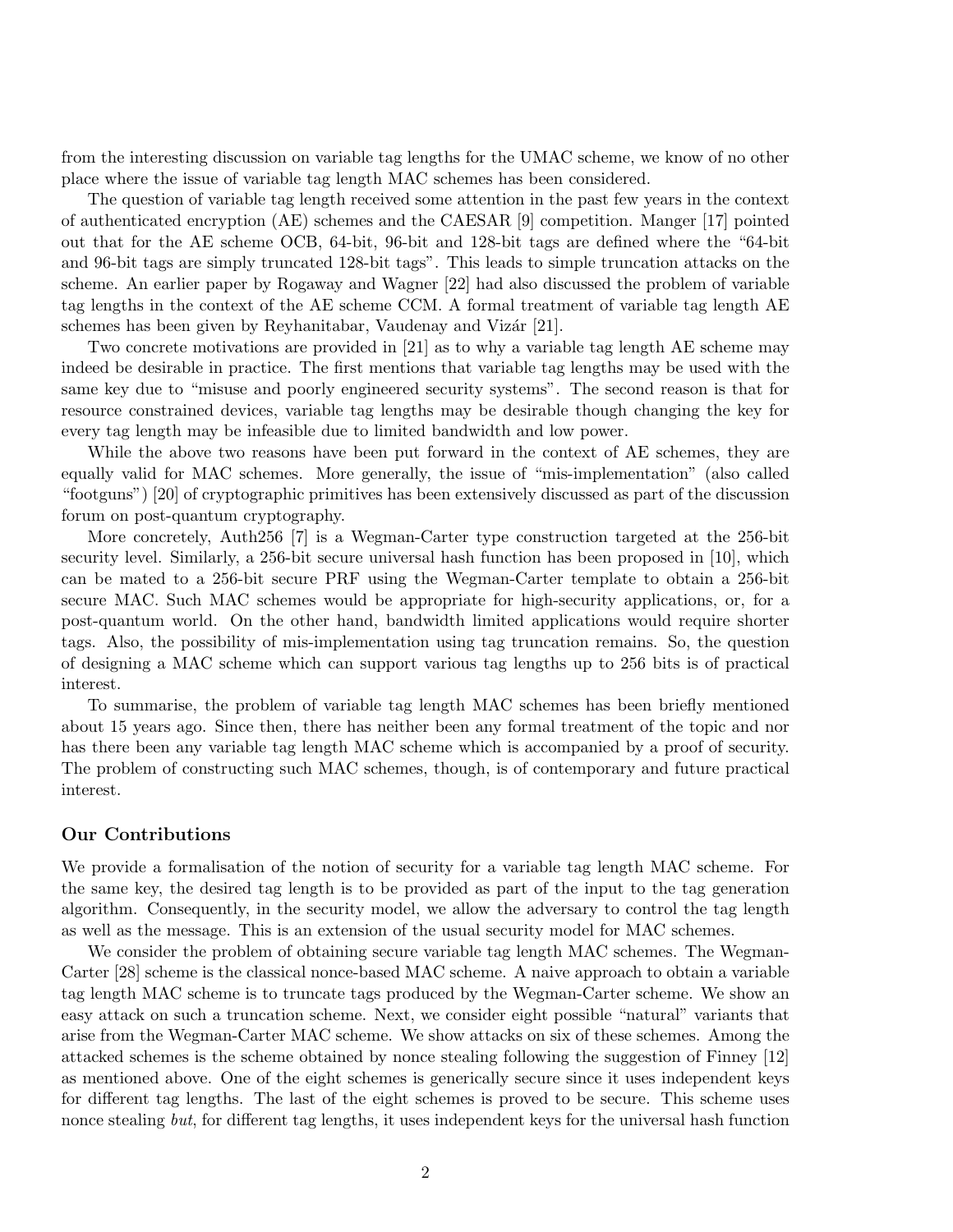component of the Wegman-Carter scheme.

From a practical point of view, it is desirable to have a scheme which uses a single key. The key for the hash function is then derived from the key of the scheme and the tag length. The manner in which such derivation is made depends upon the primitive used to derive the hash key. We show two methods of deriving the hash key. The first method uses a stream cipher while the second method uses a short output length pseudo-random function (PRF). So, in effect, we obtain two constructions of single key variable tag length MAC scheme.

All the schemes that we describe can be instantiated by readily available concrete cryptographic primitives. For example, either of the 256-bit secure universal hash functions in [7, 10] can be combined with Salsa20 [3] to obtain nonce-based MAC schemes supporting variable tag lengths up to 256 bits. So, our work provides templates for designing efficient and practical MAC schemes which support variable tag lengths.

AE with variable tag length versus MAC with variable tag length: An AE scheme supporting variable tag length has been proposed in [21]. Given a message  $M$ , suppose that the ciphertext is  $(C, \text{tag})$ . One may wonder whether we can construct a MAC scheme by throwing away C and keeping tag. A MAC scheme obtained from the AE scheme in [21] in this manner is not secure. A simple reshuffling of the message blocks will give rise to the same tag. This, of course, has no implication to the security of the construction in [21] as an AE scheme. More generally, the above kind of simple strategy will fail to produce a secure MAC scheme from a secure AE scheme.

#### Previous and Related Works

The notion of MAC is several decades old. So, there is an extensive literature on this topic. Here we mention the papers which are directly related to our work.

The Wegman-Carter [28] scheme is four decades old. Several important and practical MAC schemes, such as UMAC [8] and Poly1305 [4] are based on the Wegman-Carter scheme. From a theoretical point of view, the security of the Wegman-Carter scheme was later analysed by Shoup [24] and Bernstein [5]. Recently, the optimality of Bernstein's bound was established in [16, 19].

The point that tag lengths can vary depending on the application has been noted in [23] where the problem of determining an economically optimal tag length has been considered from a game theoretic point of view. This is completely different from the work reported in the present paper.

### 2 Definitions

Let x be a binary string: len(x) denotes the length of x; for a non-negative integer  $\lambda$ , msb<sub> $\lambda$ </sub>(x) denotes the  $\lambda$  most significant bits of x. Given an integer i in the range  $0 \leq i < 2^k - 1$ ,  $\sin_k(i)$ denotes the k-bit binary representation of i.

Throughout this paper, n is a fixed positive integer.

#### 2.1 Hash Function

Let M and  $\Theta$  be finite non-empty sets. Let  $\{H_\tau\}_{\tau \in \Theta}$  be an indexed family of functions such that for each  $\tau \in \Theta$ ,  $H_{\tau} : \mathcal{M} \to \{0,1\}^n$ . The sets  $\mathcal M$  and  $\Theta$  are respectively the message and the key spaces. Typically, a message is a binary string of some maximum length.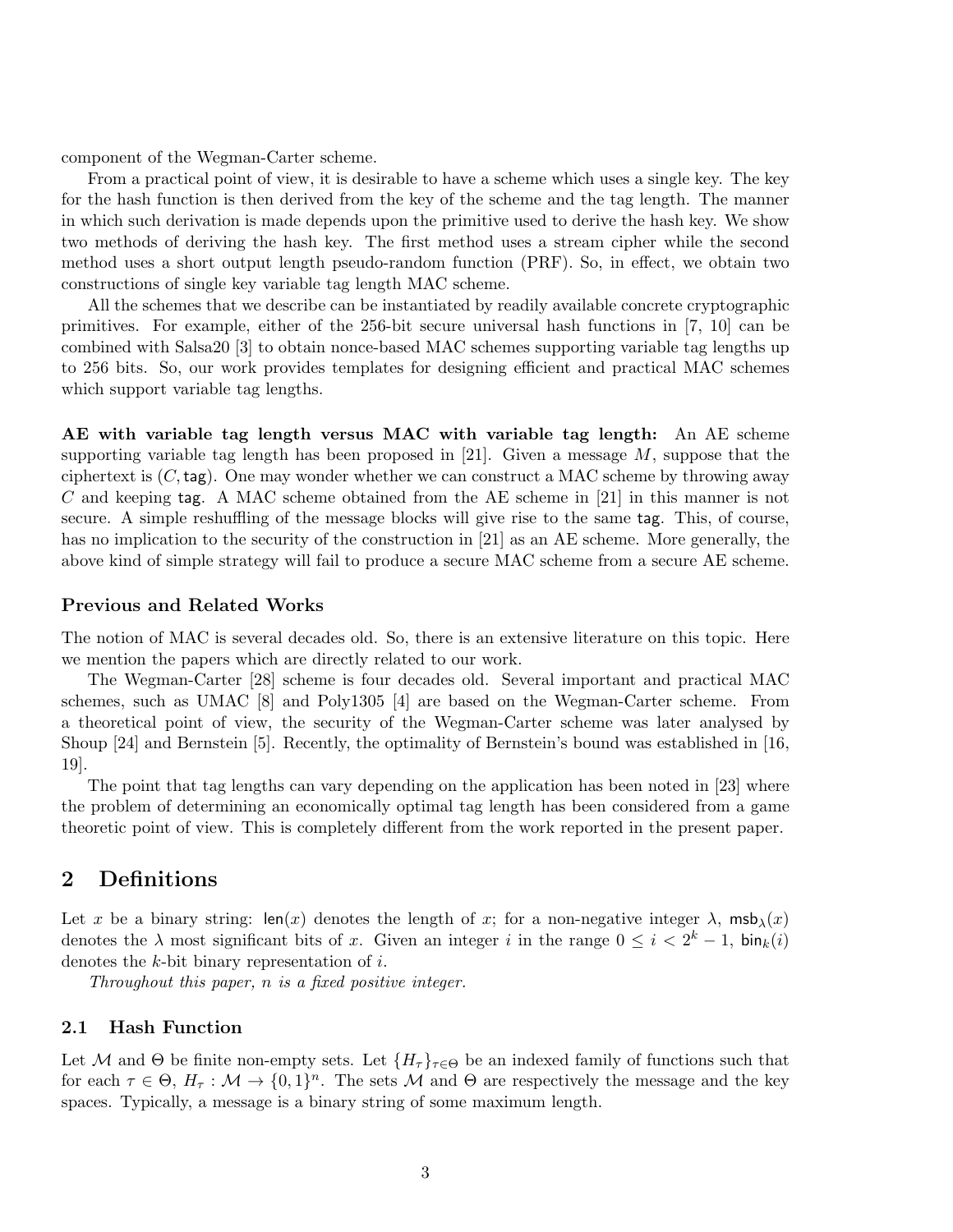For distinct  $x, x' \in \mathcal{M}$  and any *n*-bit string y, the differential probability of  $H<sub>\tau</sub>$  for the triplet  $(x, x', y)$  is defined to be  $Pr_{\tau}[H_{\tau}(x) \oplus H_{\tau}(x') = y]$ , where the probability is taken over the uniform random choice of  $\tau$  from  $\Theta$ . The differential probability may depend on the lengths of x and x'. Suppose L is the maximum of the lengths of the binary strings in M. Let  $\varepsilon : \{0, \ldots, L\}^2 \to [0, 1]$ be a function such that the differential probability for any  $(x, x', y)$  is at most  $\varepsilon(\text{len}(x), \text{len}(x'))$ . Then the family  $\{H_{\tau}\}_{{\tau \in \Theta}}$  is said to be  ${\varepsilon}$ -AXU.

#### 2.2 Pseudo-Random Function

Let  $\mathcal D$  and  $\mathcal R$  be finite non-empty sets of binary strings and  $\mathcal K$  be a finite non-empty set. Let  ${F_K}_{K\in\mathcal{K}}$  be a keyed family of functions with  $F_K: \mathcal{D} \to \mathcal{R}$ . Informally speaking, the function family  ${F_K}_{K\in\mathcal{K}}$  is considered to be pseudo-random if a resource limited adversary is unable to distinguish it from a uniform random function from  $\mathcal D$  to  $\mathcal R$ . This is formalised in the following manner.

We consider an adversary A which has access to an oracle  $\mathcal{O}$ , which is written as  $\mathcal{A}^{\mathcal{O}}$ . A adaptively sends queries to  $\mathcal O$  and receives appropriate responses. At the end of the interaction, A outputs a bit. The adversary is allowed to perform computations and also has access to private random bits.

Let  $(K \stackrel{\$}{\leftarrow} \mathcal{K} : \mathcal{A}^{F_K(\cdot)} \Rightarrow 1)$  denote the event that K is chosen uniformly at random from K and the adversary produces 1 after interacting with the oracle  $F_K(\cdot)$ . Let  $(\cdot)$  be a function chosen uniformly at random from the set of all functions from  $\mathcal D$  to  $\mathcal R$ . Let  $(\mathcal A^{\$(\cdot)} \Rightarrow 1)$  denote the event that the adversary produces 1 after interacting with the oracle  $\mathcal{F}(\cdot)$ .

The advantage of A in breaking the pseudo-randomness of  $\{F_K\}_{K\in\mathcal{K}}$  is defined as follows.

$$
\mathsf{Adv}_{F}^{\mathrm{prf}}(\mathcal{A}) = \Pr\left[K \stackrel{\$}{\leftarrow} \mathcal{K} : \mathcal{A}^{F_{K}(\cdot)} \Rightarrow 1\right] - \Pr\left[\mathcal{A}^{\$(\cdot)} \Rightarrow 1\right].\tag{1}
$$

The probabilities are over the randomness of A, the choice of K and the randomness of  $(\cdot)$ .

Suppose that A makes a total of q queries sending a total of  $\sigma$  bits in all the queries. By  $\mathsf{Adv}_{F}^{\text{prf}}(t, q, \sigma)$  we will denote the maximum advantage of any adversary taking time at most t, making at most q queries and sending at most  $\sigma$  bits in all its queries.

#### 2.3 Variable Tag Length Nonce-Based Message Authentication Code

A MAC scheme has two algorithms, namely, the tag generation algorithm and the verification algorithm. Typically, in a MAC scheme, tags are binary strings of some fixed length. The definition of MAC schemes, however, does not require tags to have the same length. So, it is possible to consider variable length tags within the ambit of the currently used definition of MAC schemes.

Our goal, on the other hand, is different. We would like the tag length to be provided as part of the input to the tag generation and verification algorithms. So, for the same message, by providing different values of the tag length, it is possible to generate tags of different lengths. This feature is not covered by the presently used definition of MAC schemes. We extend the syntax of MAC schemes and the definition of security to incorporate this feature.

A nonce-based MAC scheme is given by the message space  $\mathcal{M}$ , the nonce space  $\mathcal{N}$ , the key space K, the allowed set L of tag lengths, the tag space T; and two algorithms NMAC.Gen $(K, N, x, \lambda)$ and NMAC.Verify(K, N, x, tag,  $\lambda$ ), where  $K \in \mathcal{K}$ ,  $N \in \mathcal{N}$ ,  $x \in \mathcal{M}$ ,  $\lambda \in \mathcal{L}$  and tag  $\in \mathcal{T}$ . We consider M, N, K and L to be finite non-empty sets and T to be equal to  $\cup_{i\in\mathcal{L}}\{0,1\}^i$ . We write NMAC.Gen $_K(N, x, \lambda)$  to denote NMAC.Gen $(K, N, x, \lambda)$ , and similarly NMAC.Verify $_K(N, x, \text{tag}, \lambda)$  to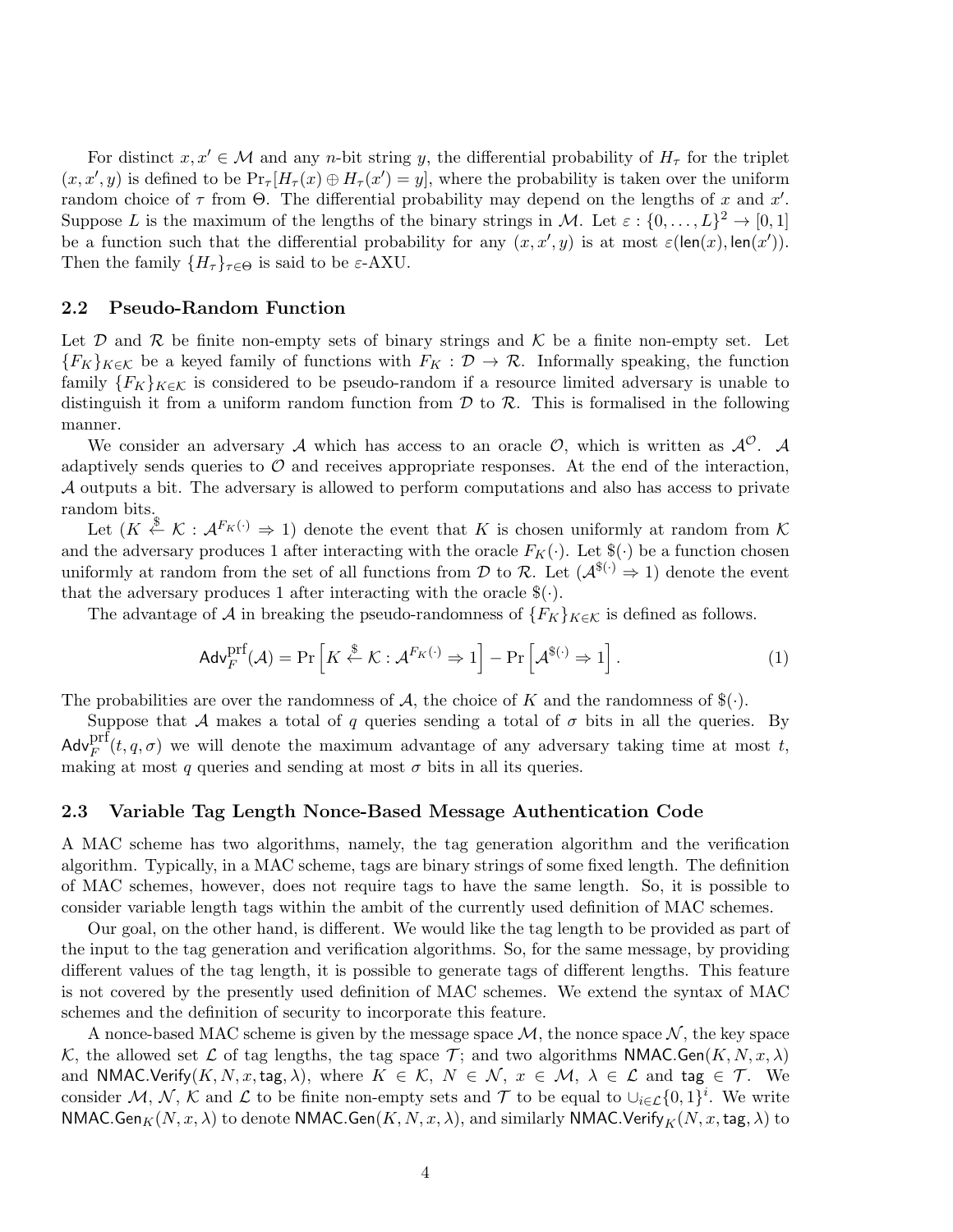denote NMAC.Verify $(K, N, x, \text{tag}, \lambda)$ . The inputs and outputs of NMAC.Gen<sub>K</sub>(N, x,  $\lambda$ ) and NMAC.Verify<sub>K</sub>(N, x, tag,  $\lambda$ ) are as follows.

- NMAC.Gen $_K(N, x, \lambda)$ : **input:**  $K \in \mathcal{K}$ ;  $N \in \mathcal{N}$ ;  $x \in \mathcal{M}$ ; and  $\lambda \in \mathcal{L}$ . output: tag  $\in \mathcal{T}$  is a binary string of length  $\lambda$ .
- NMAC.Verify  $_K(N, x, \text{tag}, \lambda)$ : input:  $K \in \mathcal{K}$ ;  $N \in \mathcal{N}$ ;  $x \in \mathcal{M}$ ; tag  $\in \mathcal{T}$ ; and  $\lambda \in \mathcal{L}$  such that tag is of length  $\lambda$ . output: an element from the set {true, false}. The value true indicates that the input is accepted while the value false indicates that the input is rejected.

The following correctness condition must hold.

$$
\mathsf{NMAC}.\mathsf{Verify}_K(N,x,\mathsf{NMAC}.\mathsf{Gen}_K(N,x,\lambda),\lambda) \quad = \quad \mathsf{true}.
$$

**Security:** The security for a (nonce-based) MAC scheme against an adversary  $\mathcal A$  is modelled as follows. Suppose K is chosen uniformly at random from  $K$  and the tag generation and verification algorithms are instantiated with K.  $\mathcal A$  is given oracle access to the tag generation and the verification algorithms. A makes a total of  $q_q$  queries to the tag generation oracle and a total of  $q_v$  queries to the verification oracle. The queries are made adaptively and queries to the tag generation oracle can be interleaved with those to the verification oracle.

Let the queries to the tag generation oracle be

$$
\left(N_g^{(1)}, x_g^{(1)}, \lambda_g^{(1)}\right), \ldots, \left(N_g^{(q_g)}, x_g^{(q_g)}, \lambda_g^{(q_g)}\right)
$$

and the corresponding responses be  $\text{tag}_g^{(1)}, \ldots, \text{tag}_g^{(q_g)}$  respectively. Similarly, let the queries to the verification oracle be

$$
\left(N_v^{(1)}, x_v^{(1)}, \text{tag}_v^{(1)}, \lambda_v^{(1)}\right), \dots, \left(N_v^{(q_v)}, x_v^{(q_v)}, \text{tag}_v^{(q_v)}, \lambda_v^{(q_v)}\right)
$$

and the corresponding responses be  $xxx_v^{(1)}, \ldots, xx_x_v^{(q_v)}$  respectively, where for  $1 \leq j \leq q_v$ ,  $xxx_v^{(j)}$  is either true or false. The query profile of  $A$  is the list

$$
\mathfrak{C} = (q_g, q_v, (\mathfrak{n}_g^{(1)}, \mathfrak{m}_g^{(1)}, \lambda_g^{(1)}), \dots, (\mathfrak{n}_g^{(q_g)}, \mathfrak{m}_g^{(q_g)}, \lambda_g^{(q_g)}), (\mathfrak{n}_v^{(1)}, \mathfrak{m}_v^{(1)}, \lambda_v^{(1)}), \dots, (\mathfrak{n}_v^{(q_v)}, \mathfrak{m}_v^{(q_v)}, \lambda_v^{(q_v)}))
$$
\n
$$
\dots, (\mathfrak{n}_v^{(q_v)}, \mathfrak{m}_v^{(q_v)}, \lambda_v^{(q_v)}))
$$
\n
$$
(2)
$$

where for  $1\leq s\leq q_g,$   $\mathfrak{n}_g^{(s)}=\textsf{len}(N_g^{(s)}),$   $\mathfrak{m}_g^{(s)}=\textsf{len}(x_g^{(s)})$  and for  $1\leq s\leq q_v,$   $\mathfrak{n}_v^{(s)}=\textsf{len}(N_v^{(s)}),$   $\mathfrak{m}_v^{(s)}=$ len $(x_v^{(s)})$ .

There are two restrictions on the adversary. The first is a weaker form of nonce-respecting behaviour, namely,  $(N_g^{(i)}, \lambda_g^{(i)}) \neq (N_g^{(j)}, \lambda_g^{(j)})$  for  $1 \leq i \leq j \leq q_g$ . Note that the adversary is allowed to repeat (nonce, tag-length) pair for verification queries and it is also allowed to reuse a (nonce, tag-length) pair used in a tag generation query in one or more verification queries. Usual nonce-respecting behaviour requires the nonces in the tag generation queries to be distinct. By relaxing this condition, we provide the adversary with more power. So, a scheme proved secure against the weaker form of nonce-respecting behaviour maintains security even if nonces are repeated in tag generation queries as long as the (nonce, tag-length) pairs are distinct. The second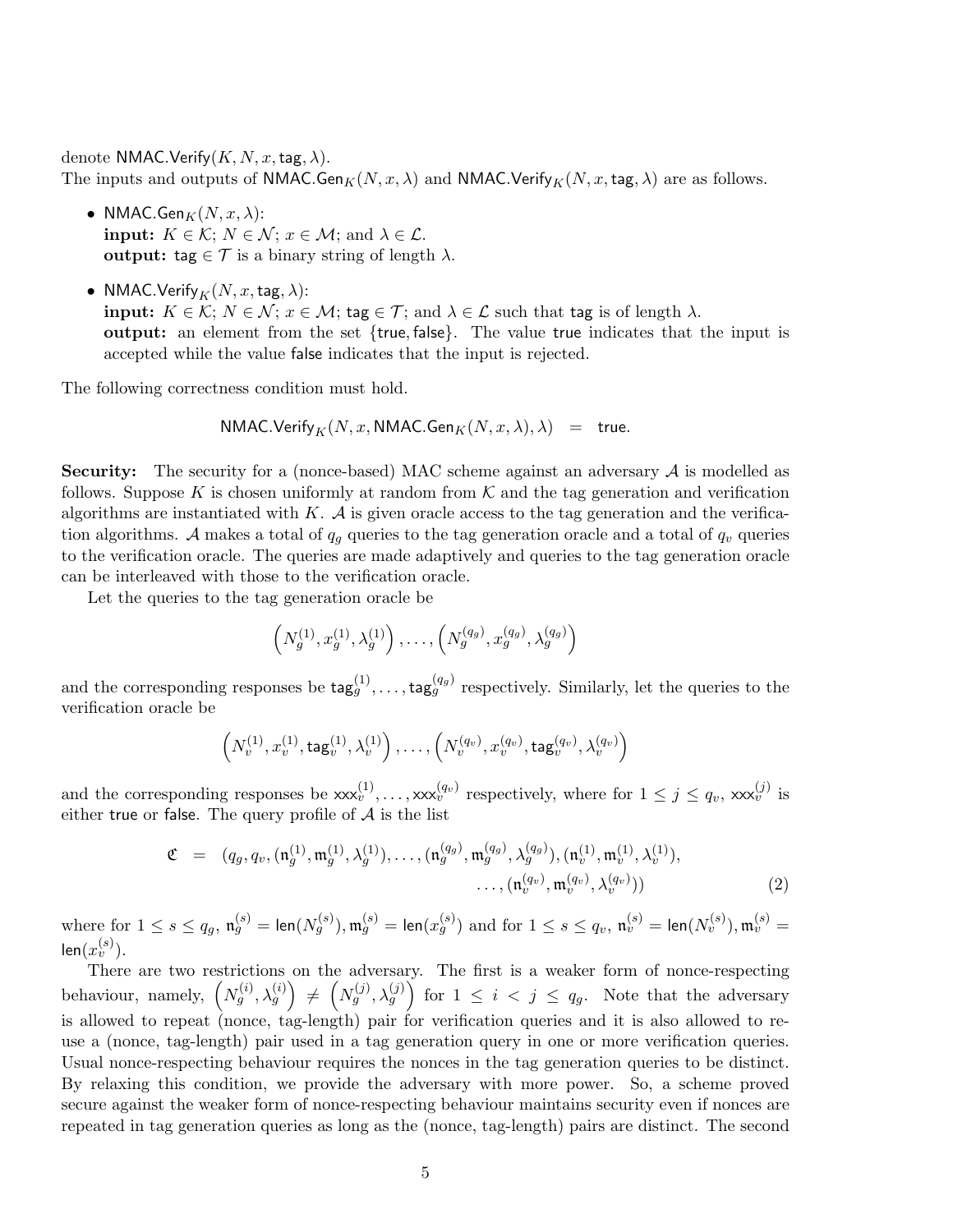restriction on the adversary is that it should not make any useless query. A query is useless if its response can be computed by the adversary. This means that the adversary should not repeat a query to the tag generation oracle or the verification oracle; and it should not query the verification oracle with  $\left(N_g^{(i)}, x_g^{(i)}, \text{tag}_g^{(i)}, \lambda_g^{(i)}\right)$  for any i in  $\{1, \ldots, q_g\}$ .

For  $\lambda \in \mathcal{L}$ , let succ<sub>A</sub>( $\lambda$ ) be the event that there is some  $j \in \{1, \ldots, q_v\}$  such that  $\lambda_v^{(j)} = \lambda$  and NMAC.Verify $_K\left(N_v^{(j)},x_v^{(j)},\mathsf{tag}_v^{(j)},\lambda_v^{(j)}\right)$  returns true. For each  $\lambda\in\mathcal{L},$  the adversary's advantage in breaking the authenticity of NMAC is defined to be  $Pr[\text{succ}_{\mathcal{A}}(\lambda)]$ . This is written as follows.

$$
Adv_{\mathsf{NMAC}}^{\text{auth}}[\lambda](\mathcal{A}) = \Pr\left[\mathsf{succ}_{\mathcal{A}}(\lambda)\right]. \tag{3}
$$

The above probability is taken over the uniform random choice of K from  $\mathcal K$  and over the possible internal randomness of the adversary A.

Note that there is no restriction on the adversary  $A$  to choose the target tag length before making the queries to its oracles. In particular, the notation  $succ_{\mathcal{A}}(\lambda)$  specifies the success of A for a tag length  $\lambda$ ; it does not require  $\mathcal A$  to fix  $\lambda$  before making its oracle queries.

Given a query profile  $\mathfrak{C}$ ,  $\text{Adv}_{\text{NMAC}}^{\text{auth}}[\lambda](t, \mathfrak{C})$  is the maximum of  $\text{Adv}_{\text{NMAC}}^{\text{auth}}[\lambda](\mathcal{A})$  taken over all adversaries running in time  $t$  and having query profile  $\mathfrak{C}$ .

Security in terms of query complexity: The query complexity is the total number of bits sent by the adversary in all its queries. For tag generation queries, this consists of the number of bits sent as part of the nonces, the messages and the  $\lambda_g$ 's; for verification queries, this consists of the number of bits sent as part of the nonces, the messages, the tags and the  $\lambda_v$ 's. Let the  $q_g$  tag generation queries require a total of  $\sigma_g$  bits and the  $q_v$  verification queries require a total of  $\sigma_v$  bits. So,  $\sigma_g$   $=$   $\sum_{1\leq i\leq q_g}(\textsf{len}(N_g^{(i)})+\textsf{len}(x_g^{(i)})+\textsf{len}(\lambda_g^{(i)}))=\sum_{1\leq i\leq q_g}(\mathfrak{n}_g^{(i)}+\mathfrak{m}_g^{(i)}+\textsf{len}(\lambda_g^{(i)}))$  $\text{and}\;\, \sigma_v \;=\; \sum_{1\leq i\leq q_v}(\textsf{len}(N_v^{(i)})+\textsf{len}(x_v^{(i)})+\textsf{len}(\textsf{tag}_v^{(i)})+\textsf{len}(\lambda_v^{(i)}))\;=\; \sum_{1\leq i\leq q_v}(\mathfrak{n}_v^{(i)}+\mathfrak{m}_v^{(i)}+\lambda_v^{(i)}+\lambda_v^{(i)})$  $\textsf{len}(\lambda_v^{(i)}))$ , as  $\textsf{len}(\textsf{tag}_v^{(i)}) = \lambda_v^{(i)}$ . If the elements of  $\mathcal L$  are expressed as t-bit binary strings, then  $\sigma_g =$  $\sum_{1 \leq i \leq q_g} (\mathfrak{n}_g^{(i)} + \mathfrak{m}_g^{(i)}) + q_g \mathfrak{t}$  and  $\sigma_v = \sum_{1 \leq i \leq q_v} (\mathfrak{n}_v^{(i)} + \mathfrak{m}_v^{(i)} + \lambda_v^{(i)}) + q_v \mathfrak{t}$ . Given query complexity  $(\sigma_g, \sigma_v)$ ,  $\text{Adv}_{\text{NMAC}}^{\text{auth}}[\lambda](t, \sigma_g, \sigma_v)$  is the maximum of  $\text{Adv}_{\text{NMAC}}^{\text{auth}}[\lambda](\mathcal{A})$  taken over all adversaries  $\mathcal A$  running in time t and having query complexity  $(\sigma_q, \sigma_v)$ .

Given a query profile  $\mathfrak C$  of any adversary A the corresponding query complexity  $(\sigma_q, \sigma_v)$  can be readily derived in the above manner. On the other hand, it is to be noted that, various query profiles can have the same query complexity. Hence, in the security definition above in terms of query complexity, when one maximises over query complexity, the value obtained is the maximum over all possible query profiles which have that same query complexity. This gives us the following proposition.

**Proposition 1.** Let us fix a query complexity  $(\sigma_g, \sigma_v)$  and let  $C_{(\sigma_g, \sigma_v)}$  be the set of all query profiles having query complexity  $(\sigma_g, \sigma_v)$ , i.e.,

$$
C_{(\sigma_g, \sigma_v)} := \{ \mathfrak{C} : the query complexity of \mathfrak{C} is (\sigma_g, \sigma_v) \}.
$$

Then,

$$
\mathsf{Adv}^{\text{auth}}_{\mathsf{NMAC}}[\lambda](t, \sigma_g, \sigma_v) = \mathsf{max}_{\mathfrak{C} \in \mathcal{G}_{(\sigma_g, \sigma_v)}} \mathsf{Adv}^{\text{auth}}_{\mathsf{NMAC}}[\lambda](t, \mathfrak{C}).\tag{4}
$$

Later we explain the rationale for considering query profiles.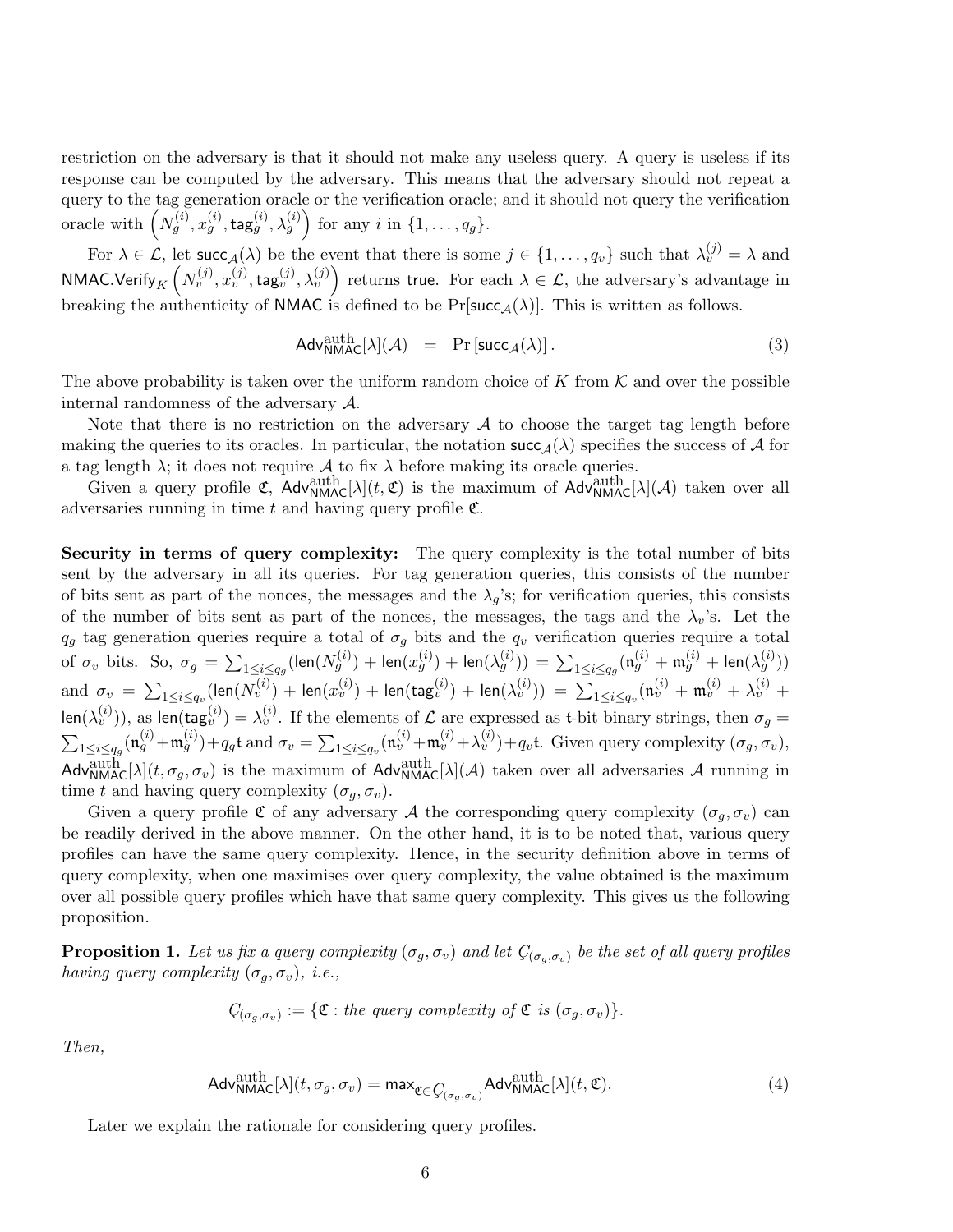Information theoretic security: This consists of analysing the security of a MAC scheme against a computationally unbounded adversary. In other words, the probability in (3) is considered for an adversary  $\mathcal A$  without any reference to the run time of  $\mathcal A$ . For such a computationally unbounded adversary  $A$ , without loss of generality, we may assume  $A$  to be deterministic. In the context of information theoretic security, given a query profile  $\mathfrak{C}$ , Adv<sub>NMAC</sub>[ $\lambda$ ]( $\mathfrak{C}$ ) is the maximum of  $\mathsf{Adv}^{\text{auth}}_{\text{NMAC}}[\lambda](\mathcal{A})$  taken over all adversaries  $\mathcal A$  having query profile  $\mathfrak C$ .

### 3 Towards Building a Variable Tag Length MAC

It may appear that a variable tag length nonce-based MAC scheme can be obtained simply by truncating the output of the Wegman-Carter MAC algorithm. This, however, does not work as we show in this section. We further consider several "natural" extensions of the Wegman-Carter MAC algorithm and show that most of them are insecure. Only two of these extensions are secure: one of them is a generic construction, while we prove the security of the other in the next section. Overall, the discussion in the present section may be considered as showing the subtlety involved in constructing a variable tag length nonce-based MAC scheme.

Let N be the nonce space and M be the message space. Let  ${F_K}_{K \in \mathcal{K}}$  be a PRF such that  $\mathsf{F}_K: \mathcal{N} \to \{0,1\}^n$ ; let  $\{\mathsf{Hash}_{\tau}\}_{{\tau \in \Theta}}$  be an AXU hash function such that  $\mathsf{Hash}_{\tau}: \mathcal{M} \to \{0,1\}^n$ . Given  $\{F_K\}_{K\in\mathcal{K}}$  and  $\{\text{Hash}_{\tau}\}_{\tau\in\Theta}$ , the Wegman-Carter MAC [28] is the following. A nonce-message pair  $(N, x)$  is mapped under a key  $(K, \tau)$  to  $F_K(N) \oplus$  Hash $_{\tau}(x)$ , i.e.,

WC-NMAC: 
$$
(N, x) \xrightarrow{(K, \tau)} \mathsf{F}_K(N) \oplus \mathsf{Hash}_{\tau}(x)
$$
. (5)

Below we argue that several natural extensions of WC-NMAC are not secure. The attacks are shown for the following specific choice of the hash function. Under a fixed representation of the elements of the finite field  $\mathbb{F}_{2^n}$ , we identify the elements of  $\mathbb{F}_{2^n}$  with the set  $\{0,1\}^n$ . The specific hash function that we consider is  $\textsf{Hash}_{\tau}(x) = \tau x$ , i.e., the output of  $\textsf{Hash}_{\tau}(x)$  is the *n*-bit string representing the product of  $\tau$  and x considered as elements of  $\mathbb{F}_{2^n}$ . This hash function is known to be AXU. Attacks on schemes built using this specific hash function is sufficient to show that the schemes described below are not secure for an arbitrary AXU hash function. The choice of the hash function fixes the key space of the hash function to be  $\Theta = \mathbb{F}_{2^n}$  and the message space M to be either  $\mathbb{F}_{2^n}$  or  $\mathbb{F}_{2^{n-8}}$ , depending on the scheme.

We will use the following simple fact about the specific hash function that we consider.

**Proposition 2.** Consider the AXU hash function  $\{\text{Hash}_{\tau}\}_{{\tau \in \mathbb{F}_{2^n}}}$  where  $\text{Hash}_{\tau}(x) = \tau x$ . Let  $x_1$  and  $x_2$  be distinct elements of  $\mathbb{F}_{2^n}$  and c be such that  $\textsf{Hash}_{\tau}(x_1) \oplus \textsf{Hash}_{\tau}(x_2) = c$ , then  $\tau = c(x_1 \oplus x_2)^{-1}$ .

The most obvious approach to obtain a variable tag length scheme from (5) is to truncate the output, i.e.,

trunc: 
$$
(N, x, \lambda) \stackrel{(\Lambda, \tau)}{\longrightarrow} \text{msb}_{\lambda}(\text{WC-NMAC}_{K,\tau}(N, x)) = \text{msb}_{\lambda}(\mathsf{F}_K(N) \oplus \text{Hash}_{\tau}(x)).
$$

 $(Y, \square)$ 

The scheme trunc is not secure as can be seen from the following attacks. Note that in this case the message space is  $\mathbb{F}_{2^n}$ .

Attack 1 on trunc: Let x be a message and N be a nonce. The adversary makes a tag generation query  $(N, x, n)$  and gets in response t. Now the adversary makes a verification query  $(N, x, \text{msb}_{n-1}(t), n-1)$  and it is successful with probability 1. Thus the adversary makes a successful forgery with only one tag generation query.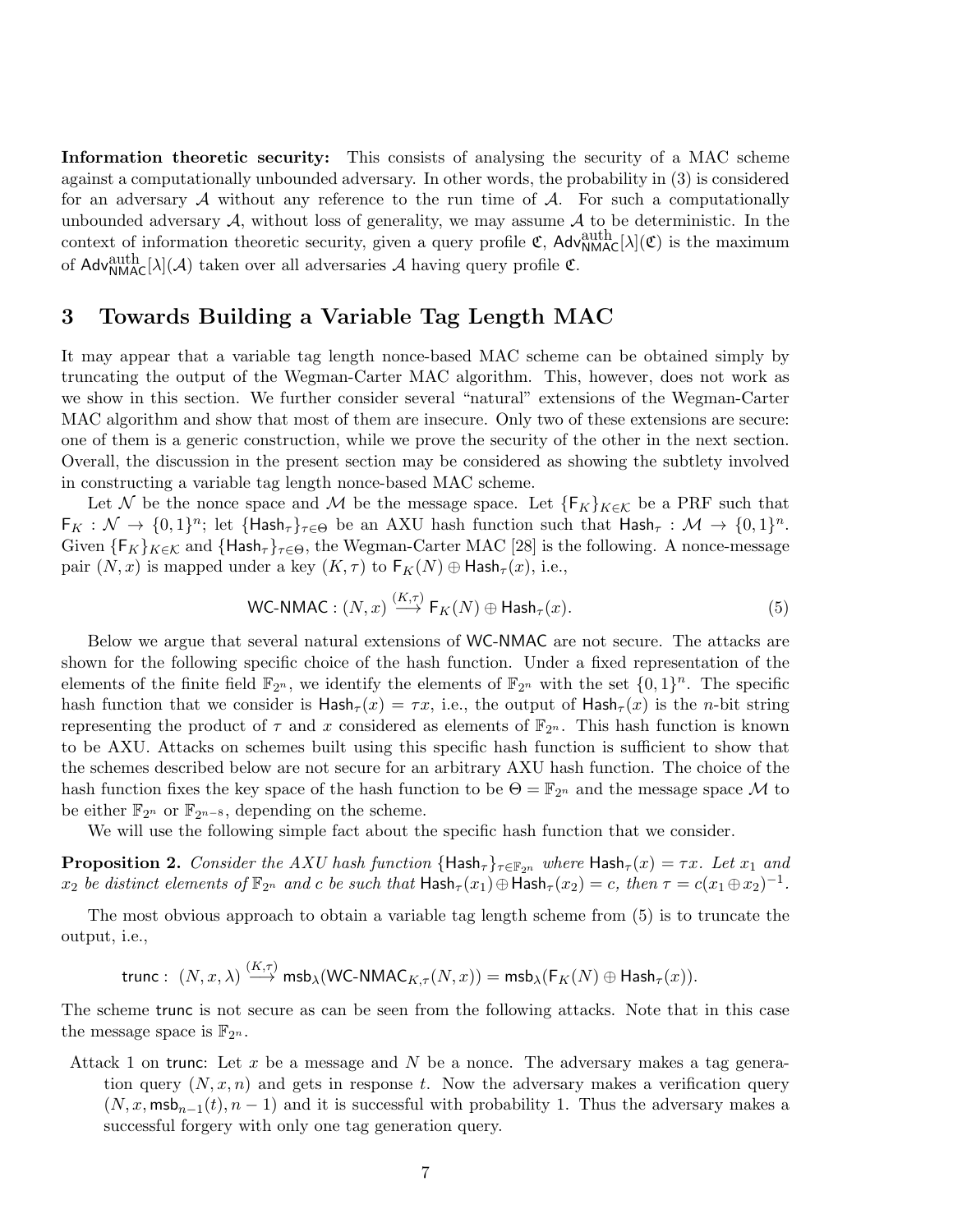Attack 2 on trunc: Another attack which repeats nonces in tag generation queries and reveals more information is the following. Let  $x_1, x_2$  and  $x_3$  be distinct messages and N be a nonce. The adversary makes two tag generation queries  $(N, x_1, n)$  and  $(N, x_2, n - 1)$  and gets in response  $t_1$  and  $t_2$  respectively. So, we have the following relations:  $F_K(N) \oplus$  Hash $\tau(x_1)$  = t<sub>1</sub> and  $\textsf{msb}_{n-1}(\mathsf{F}_K(N) \oplus \textsf{Hash}_{\tau}(x_2)) = t_2$ . From the second relation, it follows that either  $F_K(N) \oplus$  Hash $\tau(x_2) = t_2 || 0$  or  $F_K(N) \oplus$  Hash $\tau(x_2) = t_2 || 1$ . Using Proposition 2, the adversary solves the equations  $\text{Hash}_{\tau}(x_1) \oplus \text{Hash}_{\tau}(x_2) = t_1 \oplus (t_2||0)$  and  $\text{Hash}_{\tau}(x_1) \oplus \text{Hash}_{\tau}(x_2) =$  $t_1 \oplus (t_2||1)$  for  $\tau$  to obtain the solutions  $\tau_0$  and  $\tau_1$  respectively. As  $\mathsf{F}_K(N) \oplus \mathsf{Hash}_{\tau}(x_2)$  takes exactly one of the two values  $t_2||0$  or  $t_2||1$ ,  $\tau$  takes exactly one of the two values  $\tau_0$  or  $\tau_1$ . Let  $y_0 = t_1 \oplus \mathsf{Hash}_{\tau_0}(x_1)$ . The adversary makes a verification query  $(N, x_3, y_0 \oplus \mathsf{Hash}_{\tau_0}(x_3), n)$ . If the verification query is successful then  $\tau_0$  is the correct value of  $\tau$ . If the verification query fails, then  $\tau_1$  is the correct value of  $\tau$ . Thus the adversary recovers the hash key with two tag generation and one verification queries.

The first attack shows that a simple truncation of the Wegman-Carter MAC scheme does not work while the second attack shows that by repeating nonces in tag generation queries the hash key can be obtained. One possibility of modifying trunc is to apply  $F_K$  a second time before applying truncation, i.e., the tag is obtained as  $msb_{\lambda}(F_K(F_K(N) \oplus Hash_{\tau}(x)))$ . The resulting scheme is also not secure. The first simple attack on trunc also works for this modified scheme.

In the scheme trunc, the output of neither F nor Hash depends on  $\lambda$ . To rectify this situation, one may introduce  $\lambda$  as part of the input of one or both of F and Hash. Another possibility is to have one or both of the keys K and  $\tau$  to depend on  $\lambda$ . Key dependencies are achieved by using a family of independent keys  $\{K_{\lambda}\}_{\lambda \in \mathcal{L}}$  and/or a family of independent keys  $\{\tau_{\lambda}\}_{\lambda \in \mathcal{L}}$ . The various schemes that arise from such considerations are as follows.

$$
\mathsf{NMAC}\text{-tl}_{K,\tau}: (N,x,\lambda) \stackrel{(K,\tau)}{\longrightarrow} \mathsf{msb}_{\lambda}(\mathsf{F}_K(\mathsf{bin}_8(\lambda)||N) \oplus \mathsf{Hash}_\tau(x)). \tag{6}
$$

$$
\mathsf{NMAC}\text{-}t2_{K,\tau}: (N, x, \lambda) \xrightarrow{(K,\tau)} \mathsf{msb}_{\lambda}(\mathsf{F}_K(N) \oplus \mathsf{Hash}_{\tau}(\mathsf{bin}_8(\lambda)||x)). \tag{7}
$$

$$
\mathsf{NMAC}\text{-}\mathsf{t}3_{K,\tau}: (N,x,\lambda) \stackrel{(\mathbf{A},\tau)}{\longrightarrow} \mathsf{msb}_{\lambda}(\mathsf{F}_K(\mathsf{bin}_8(\lambda)||N) \oplus \mathsf{Hash}_\tau(\mathsf{bin}_8(\lambda)||x)). \tag{8}
$$

$$
\mathsf{NMAC\text{-}\mathsf{Generic}_{(K_{\lambda},\tau_{\lambda})_{\lambda \in \mathcal{L}}} : (N,x,\lambda) \stackrel{(K_{\lambda},\tau_{\lambda})}{\longrightarrow} \mathsf{msb}_{\lambda}(\mathsf{F}_{K_{\lambda}}(N) \oplus \mathsf{Hash}_{\tau_{\lambda}}(x)).
$$
\n
$$
(9)
$$

NMAC-t
$$
4_{(K_{\lambda},\tau)_{\lambda \in \mathcal{L}}}: (N, x, \lambda) \stackrel{(K_{\lambda},\tau)}{\longrightarrow} \text{msb}_{\lambda}(\mathsf{F}_{K_{\lambda}}(N) \oplus \text{Hash}_{\tau}(x)).
$$
 (10)

$$
\mathsf{NMAC\text{-}t5}_{(K_{\lambda},\tau)_{\lambda \in \mathcal{L}}} : (N, x, \lambda) \stackrel{(K_{\lambda},\tau)}{\longrightarrow} \mathsf{msb}_{\lambda}(\mathsf{F}_{K_{\lambda}}(N) \oplus \mathsf{Hash}_{\tau}(\mathsf{bin}_{8}(\lambda)||x)). \tag{11}
$$

$$
\mathsf{NMAC\text{-}t6}_{(K,\tau_\lambda)_{\lambda \in \mathcal{L}}} : (N, x, \lambda) \stackrel{(K,\tau_\lambda)}{\longrightarrow} \mathsf{msb}_{\lambda}(\mathsf{F}_K(N) \oplus \mathsf{Hash}_{\tau_\lambda}(x)). \tag{12}
$$

$$
\mathsf{NMAC}_{(K,\tau_{\lambda})_{\lambda \in \mathcal{L}}} : (N, x, \lambda) \stackrel{(K,\tau_{\lambda})}{\longrightarrow} \mathsf{msb}_{\lambda}(\mathsf{F}_K(\mathsf{bin}_8(\lambda)||N) \oplus \mathsf{Hash}_{\tau_{\lambda}}(x)). \tag{13}
$$

Dependencies of input and/or key on  $\lambda$  for the above schemes are summarised in Table 1.

Nonce stealing: Finney [12] had suggested that the nonce may be reduced by a few bits and a binary encoding of the tag length be inserted. In the present context, this refers to letting the input of F depend on the tag length. From Table 1, we see that the schemes NMAC-t1, NMAC-t3 and NMAC use nonce stealing. While NMAC is secure (as proved later), schemes NMAC-t1 and NMAC-t3 are insecure. So, nonce stealing by itself does not guarantee security.

For the ensuing discussion, we will consider the message space for the schemes NMAC-t1, NMAC-Generic, NMAC-t4 and NMAC-t6 to be  $\mathbb{F}_{2^n}$ , and that for the schemes NMAC-t2, NMAC-t3 and NMAC-t5 to be  $\mathbb{F}_{2^{n-8}}$ .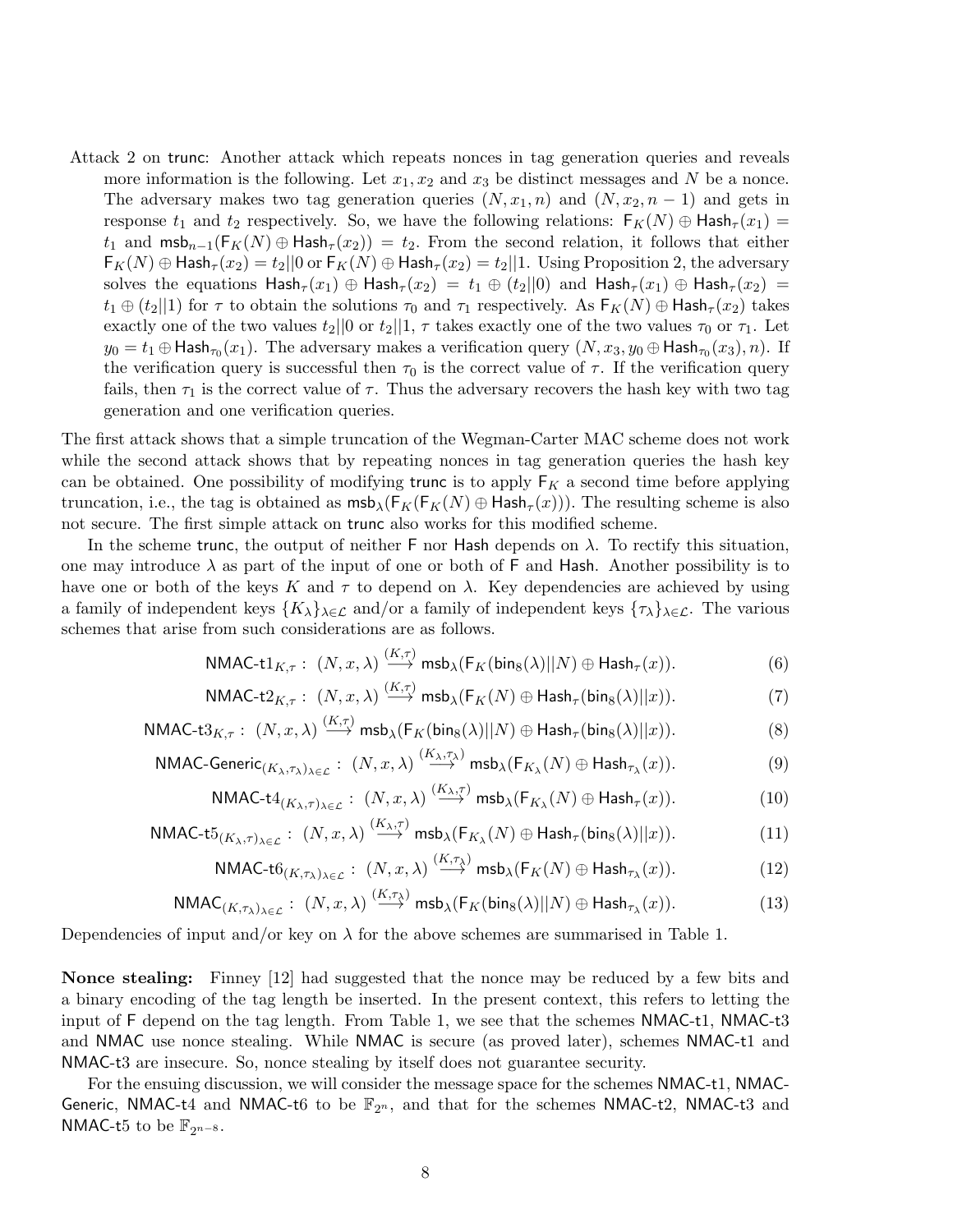| scheme              | F             |     | Hash          |     | secure?       |
|---------------------|---------------|-----|---------------|-----|---------------|
|                     | 1/p           | key | 1/p           | key |               |
| NMAC-t1             | yes           | no  | $\mathbf{no}$ | no  | $\mathbf{no}$ |
| NMAC-t2             | $\mathbf{no}$ | no  | yes           | no  | no            |
| $NMAC-t3$           | yes           | no  | yes           | no  | $\mathbf{no}$ |
| <b>NMAC-Generic</b> | $\mathbf{no}$ | yes | $\mathbf{no}$ | yes | yes           |
| NMAC-t4             | $\mathbf{no}$ | yes | no            | no  | no            |
| NMAC-t5             | $\mathbf{no}$ | yes | yes           | no  | $\mathbf{no}$ |
| NMAC-t6             | $\mathbf{no}$ | no  | no            | yes | $\mathbf{no}$ |
| <b>NMAC</b>         | yes           | no  | no            | yes | yes           |

Table 1: For the schemes in (6) to (13), a summary of whether the input and/or the key of  $\text{F}$  and/or Hash depend on the tag length  $\lambda$ .

Algorithm 1 describes an attack on NMAC-t1 which uses findTag as a subroutine. In the attack, the tag generation and verification oracles are denoted by  $\mathcal{O}_g$  and  $\mathcal{O}_v$  respectively. On being supplied with input  $(N, x, \lambda)$ , the function find  $\text{Tag}(N, x, \lambda)$  finds tag such that  $(N, x, \text{tag}, \lambda)$  passes the test by the verification oracle. To do this, findTag repeatedly queries the verification oracle, until a suitable tag is obtained. The expected number of queries made by find  $\text{Tag}(N, x, \lambda)$  is  $2^{\lambda}$ . Algorithm 1 invokes findTag with values of the tag length which are less than the target tag length.

The intuition behind the attack in Algorithm 1 is the following. The key  $(K, \tau)$  of the scheme does not depend on  $\lambda$ . In particular, as the hash key  $\tau$  does not depend on  $\lambda$ , the attack retrieves τ using a smaller value of λ and uses it for the forgery with the target λ successfully. Retrieving τ using a smaller value of  $\lambda$  requires significantly lesser number of oracle queries than that required for an attack by exhaustive search for the target  $\lambda$ . The analysis of the attack is given in Proposition 3. This divide-and-conquer attack strategy of using shorter tag length to learn information, with low cost, which is useful for longer tag lengths has previously been used in the context of AE [11, 21].

**Proposition 3.** The attack given in Algorithm 1 on the scheme NMAC-t1 given in  $(6)$  produces a forgery for tag length  $\lambda$  which is correct with probability 1. It requires one tag generation query and at most  $2^{\lambda_1} + 2^{n-\lambda_1}$  verification queries on tag length  $\lambda_1$  and one tag generation query and one verification query on tag length  $\lambda$ .

Proof. That the attack mentioned in Algorithm 1 forges with probability 1 is proved if it can be shown that the forgery returned by the attack in Step 17 is accepted, i.e. the corresponding response from  $\mathcal{O}_v$  is true.

From Step 4 we get,

$$
\mathrm{msb}_{\lambda_1}(\mathsf{F}_K(\mathsf{bin}_8(\lambda_1)||N_1) \oplus \mathsf{Hash}_\tau(x_1)) = \mathsf{tag}^{(1)}.
$$
 (14)

The tag<sup>(2)</sup> returned by Step 5 satisfies

$$
\mathrm{msb}_{\lambda_1}(\mathsf{F}_K(\mathsf{bins}(\lambda_1)||N_1) \oplus \mathsf{Hash}_{\tau}(x_2)) = \mathsf{tag}^{(2)}.
$$
 (15)

So, from  $(14)$  and  $(15)$  we get,

$$
\mathrm{msb}_{\lambda_1}(\mathrm{Hash}_{\tau}(x_1) \oplus \mathrm{Hash}_{\tau}(x_2)) = \mathrm{tag}^{(1)} \oplus \mathrm{tag}^{(2)}.
$$
 (16)

Here  $\text{tag}^{(1)} \oplus \text{tag}^{(2)}$  is a  $\lambda_1$ -bit binary string. Following Proposition 2, for each choice of c in the do-while loop in Steps 7 to 14, the equation in Step 10 can be solved to get  $\tau_c$  and  $x_c$ .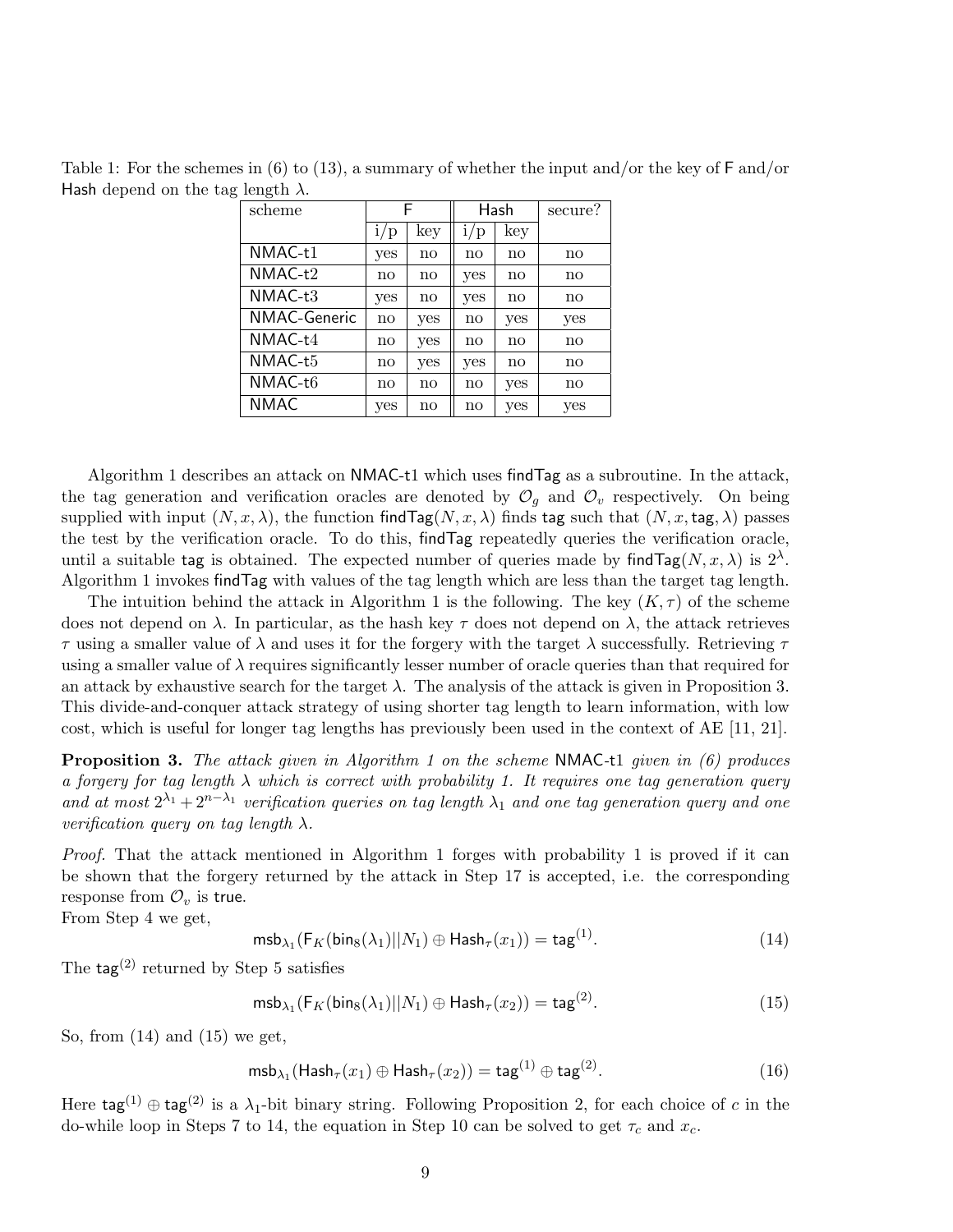**Algorithm 1** Attack on NMAC-t1 for  $\lambda = n$ .

1: set  $\lambda \leftarrow n$ ; 2: choose  $\lambda_1 \in \mathcal{L}$ , such that  $\lambda_1 < \lambda$ ; 3: choose distinct  $N_1, N_2 \in \mathcal{N}$  and distinct  $x_1, x_2, x_3, x_4 \in \mathcal{M}$ ; 4:  $\text{tag}^{(1)} \leftarrow \mathcal{O}_q(N_1, x_1, \lambda_1);$ 5: tag<sup>(2)</sup> ← findTag( $N_1, x_2, \lambda_1$ ); 6: set  $\mathcal{C} \leftarrow \{\};$ 7: do 8: choose  $c \leftarrow \{0,1\}^{n-\lambda_1} \setminus C;$ 9: set  $\mathcal{C} \leftarrow \mathcal{C} \cup \{c\};$ 10: using Proposition 2 solve  $\textsf{Hash}_{\tau}(x_1) \oplus \textsf{Hash}_{\tau}(x_2) = (\textsf{tag}^{(1)} \oplus \textsf{tag}^{(2)}) || c$ 11: for  $\tau$  and let the solution be  $\tau_c$ ; 12:  $\qquad \text{set } x_c \leftarrow \textsf{tag}^{(1)} \oplus \textsf{msb}_{\lambda_1}(\textsf{Hash}_{\tau_c}(x_1));$ 13:  $\mathcal{R}_v^{(3)} \leftarrow \mathcal{O}_v(N_1,x_3,x_c \oplus \mathsf{msb}_{\lambda_1}(\mathsf{Hash}_{\tau_c}(x_3)),\lambda_1);$ 14: while  $\mathcal{R}_v^{(3)}=$  false; 15:  $\text{tag}^{(4)} \leftarrow \mathcal{O}_q(N_2, x_4, \lambda);$ 16: choose any  $x \in \mathcal{M} \setminus \{x_4\};$ 17: return  $(N_2, x, \mathsf{Hash}_{\tau_c}(x) \oplus \mathsf{Hash}_{\tau_c}(x_4) \oplus \mathsf{tag}^{(4)}, \lambda).$ 

find Tag $(N, x, \lambda)$ 1: set  $\mathcal{D} \leftarrow \{\};$ 2: do 3: choose  $\text{tag} \leftarrow \{0,1\}^{\lambda} \setminus \mathcal{D};$ 4: set  $\mathcal{D} \leftarrow \mathcal{D} \cup$  tag; 5:  $\mathcal{R}_v \leftarrow \mathcal{O}_v(N, x, \text{tag}, \lambda);$ 6: while  $\mathcal{R}_v$  = false 7: return tag.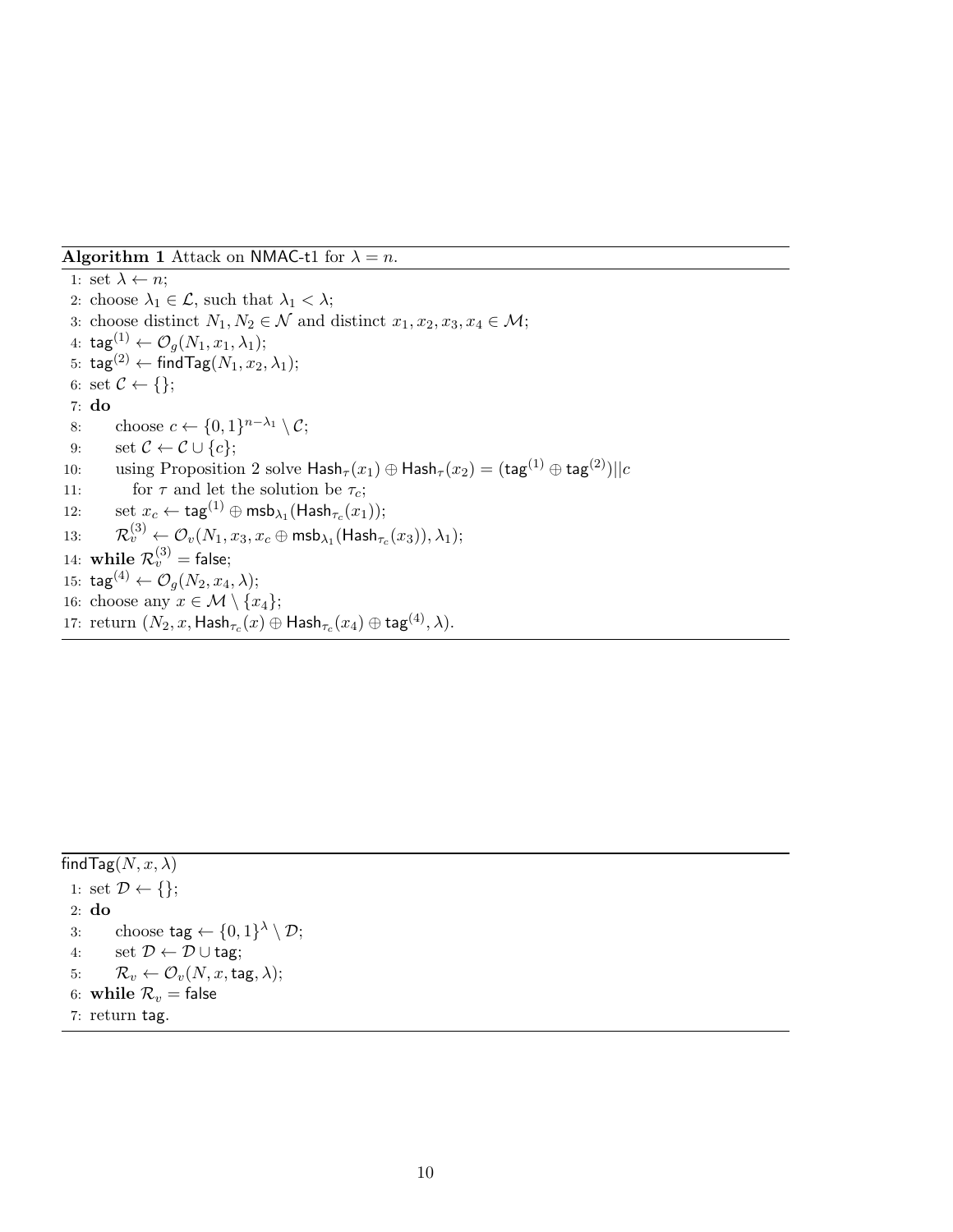The fact that  $\mathsf{Hash}_{\tau}(x_1) \oplus \mathsf{Hash}_{\tau}(x_2) \in \{0,1\}^n$  and (16) suggest that there is a correct c, such that the equation in Step 10 holds and we consider that iteration of the do-while loop which deals with this particular c. The  $\tau_c$  obtained in this iteration is the actual hash key used in the scheme. So,

$$
NMAC-t1(N_1, x_3, \lambda_1)
$$
  
=  $\text{msb}_{\lambda_1}(\text{F}_K(\text{bins}(\lambda_1)||N_1) \oplus \text{Hash}_{\tau_c}(x_3))$   
=  $\text{tag}^{(1)} \oplus \text{msb}_{\lambda_1}(\text{Hash}_{\tau_c}(x_1)) \oplus \text{msb}_{\lambda_1}(\text{Hash}_{\tau_c}(x_3))$  (17)  
=  $x_c \oplus \text{msb}_{\lambda_1}(\text{Hash}_{\tau_c}(x_3)).$  (18)

The expression in (17) comes from (14) and that in (18) comes from Step 12 in Algorithm 1. Hence, in this particular iteration of the do-while loop,  $\mathcal{R}_v^{(3)}$  = true and the loop terminates.

Since  $\lambda = n$ , from Step 15 we obtain  $\mathsf{F}_K(\mathsf{bin}_8(\lambda)||N_2) = \mathsf{Hash}_{\tau_c}(x_4) \oplus \mathsf{tag}^{(4)}$ . For the choice of  $x$ in Step 16, i.e.,  $x \in \mathcal{M} \setminus \{x_4\}$  we have

$$
NMAC-t1(N_2, x, \lambda) = F_K(bin_8(\lambda)||N_2) \oplus Hash_{\tau_c}(x)
$$
  
=  $Hash_{\tau_c}(x_4) \oplus tag^{(4)} \oplus Hash_{\tau_c}(x),$  (19)

which is returned as the tag for  $(N_2, x, \lambda)$  in the forgery and hence, the corresponding response from  $\mathcal{O}_v$  is true with probability 1, which proves the first part of the result.

In the attack, there are 2 tag generation queries in Steps 4 and 15. The subroutine findTag makes a maximum of  $2^{\lambda_1}$  verification queries on tags of lengths  $\lambda_1$ . The do-while loop in Steps 7 to 14 iterates at most  $2^{n-\lambda_1}$  times for different values of c making a maximum of  $2^{n-\lambda_1}$  verification queries on tags of lengths  $\lambda_1$ . The forgery returned in Step 17 is a verification query on a tag of length  $\lambda$ . Hence, the attack requires 2 tag generation queries and at most  $2^{\lambda_1} + 2^{n-\lambda_1} + 1$  verification queries including the forgery.  $\Box$ 

#### Remarks:

- 1. One may note that this work considers variable length tags. So, the adversary can make verification queries for a particular tag length and provide a forgery for another tag length. The attack given in Algorithm 1 on the scheme NMAC-t1, forges the scheme with an  $n$ -bit tag, i.e. the attack is for tag length  $n$ ; whereas, as shown in Proposition 3, the attack requires 2 tag generation queries and  $2^{\lambda_1} + 2^{n-\lambda_1} + 1$  verification queries including the forgery, where  $\lambda_1 < \lambda$ . Among these queries, 1 tag generation query and  $2^{\lambda_1} + 2^{n-\lambda_1}$  verification queries are with tag length  $\lambda_1$ . For example, suppose  $n = 128$ , and let  $\lambda_1 = 64$ . So, the attack uses  $2^{65} + 1 < 2^{128}$  verification queries and produces a forgery for tag length 128. This constitutes a valid attack for tag length 128.
- 2. The security model for variable length tag NMAC allows nonces in tag generation queries to be repeated as long as the tag lengths are distinct. The attack in Algorithm 1 does not repeat nonces in tag generation queries. So, the scheme NMAC-t1 is insecure even under the restriction that nonces in tag generation queries are distinct.

Insecurities of the schemes NMAC-t1 to NMAC-t5 follow from applications of Algorithm 1.

Attack on NMAC-t2: Algorithm 1 works with the only modification that the forgery is changed  $\hbox{to }(N_2,x,{\sf{Hash}}_{\tau_c}({\sf{bin}}_{8}(\lambda)||x_4)\oplus{\sf tag}^{(4)}\oplus{\sf{Hash}}_{\tau_c}({\sf{bin}}_{8}(\lambda)||x),\lambda).$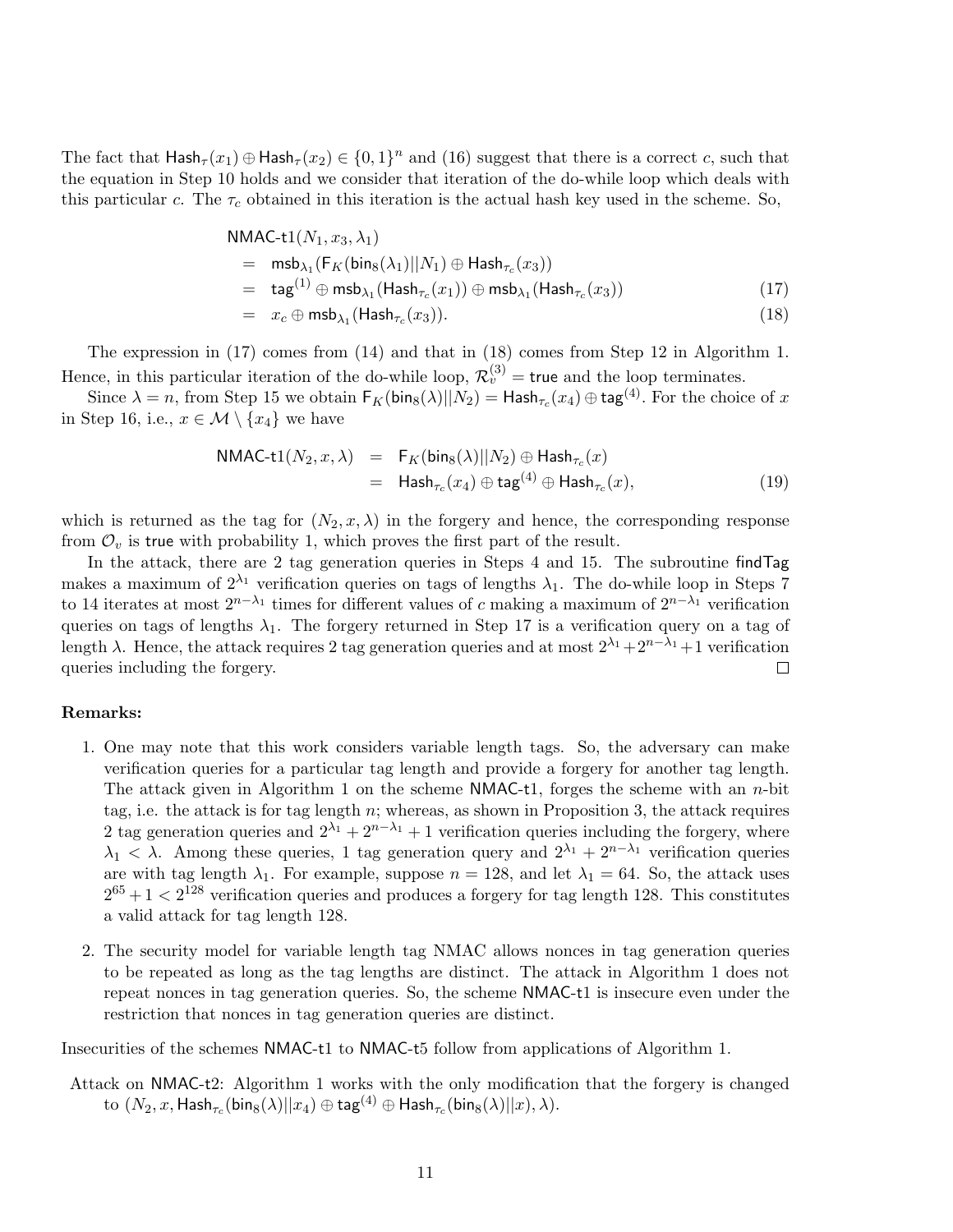- Attack on NMAC-t3: Algorithm 1 works with the only modification that the forgery is changed  $\mathrm{to}~(N_2,x,\mathsf{Hash}_{\tau_c}(\mathsf{bin}_8(\lambda)||x)\oplus\mathsf{Hash}_{\tau_c}(\mathsf{bin}_8(\lambda)||x_4)\oplus\mathsf{tag}^{\mathcal{4})},\lambda).$
- Attack on NMAC-t4: Algorithm 1 works with the only modification that the forgery is changed  $\mathrm{to}~(N_2,x,\mathsf{Hash}_{\tau_c}(x)\oplus\mathsf{Hash}_{\tau_c}(x_4)\oplus\mathsf{tag}^{(4)},\lambda).$
- Attack on NMAC-t5: Algorithm 1 works with the only modification that the forgery is changed  $\mathrm{to}~(N_2,x,\mathsf{Hash}_{\tau_c}(\mathsf{bins}(\lambda)||x)\oplus\mathsf{Hash}_{\tau_c}(\mathsf{bins}(\lambda)||x_4)\oplus\mathsf{tag}^{\mathbf{(4)}},\lambda).$

The insecurity of NMAC-t6 is discussed in Appendix A.

The scheme NMAC-Generic can be considered to be a collection of  $\#\mathcal{L}$  independent WC-NMAC schemes, one for each value of  $\lambda$ . Each of the individual schemes for fixed values of  $\lambda$  are already known to be secure. Since the keys of the various schemes are independent, it can be argued that the collection is also secure. The problem, however, is that size of the key increases by a factor of  $\#L$ . So, NMAC-Generic cannot be considered to be a practical solution to the problem of obtaining a variable tag length MAC scheme.

The first step towards reducing key size is taken in the scheme NMAC which uses a single key  $K$ for F and independent keys  $\tau_{\lambda}$ . In the next section, we prove NMAC to be secure and also consider further variants with smaller keys.

Remark: Suppose NMAC-t1 is modified to obtain a scheme NMAC-t1' in the following manner. The tag is obtained as  $msb_{\lambda}(F_K(F_K(bing(\lambda)||N) \oplus Hash_{\tau}(x)))$ , i.e., a second application of  $F_K$  is made before truncating. It is not difficult to show that the scheme mapping  $(N, x, \lambda)$ , under the key  $(K, \tau)$ , to the quantity  $F_K(F_K(bing(\lambda)||N) \oplus Hash_{\tau}(x))$  is a PRF. It can be argued that NMAC-t1' is a secure variable tag length MAC scheme. However, the security bound for NMAC-t1' will be in the order of  $q^2\varepsilon$ , where the total number of queries is q and the hash function is  $\varepsilon$ -AXU. This bound is higher than the bounds obtained for the schemes that we consider. Hence, we do not consider NMAC-t1'. In the above discussion, we have considered modification of NMAC-t1 to NMAC-t1'. The same comments apply to similar modifications of the other insecure schemes, namely NMAC-t2 to NMAC-t6.

### 4 Secure and Efficient MAC Schemes with Variable Length Tag

We start with the scheme NMAC given in  $(13)$ . We carry out an information theoretic analysis of this scheme. To this end, we consider the scheme obtained by replacing  $F_K$  with a random function  $f: \{0,1\}^n \to \{0,1\}^n$ . The tag generation algorithm for this scheme is shown in Table 2. We require a hash family  $\{\mathsf{Hash}_{\tau}\}_{\tau\in\Theta}$ , where for each  $\tau\in\Theta$ ,  $\mathsf{Hash}_{\tau}:\mathcal{M}\to\{0,1\}^n$ , with  $\mathcal{M}=\cup_{i=0}^L\{0,1\}^i$  for some sufficiently large positive integer L.

The nonce space for the scheme NMAC is  $\mathcal{N} = \{0,1\}^{n-8}$  and the message space is M. Let  $\mathcal{L} \subseteq \{1, \ldots, \min(255, n)\}\$ be the allowed set of tag lengths. So, tag lengths can be represented by bytes. The key space for NMAC is  $\Theta^{\#L}$ , i.e., a particular key is a tuple  $(\tau_{\lambda})_{\lambda \in \mathcal{L}}$ . The key generation algorithm consists of choosing  $\tau_{\lambda}$  independently and uniformly at random from  $\Theta$  for each  $\lambda$ . The verification algorithm is as follows. Given  $(N, x, \text{tag}, \lambda)$ , compute  $\text{tag}' = \text{NMAC.Gen}_{(\tau_{\lambda})_{\lambda \in \mathcal{L}}}(N, x, \lambda);$ if  $tag = tag'$  then return true, else return false.

Here f is a random function but, not necessarily a uniform random function. Given q pairs  $(a_1, b_1), \ldots, (a_q, b_q)$ , the q-interpolation probability [5] of f is defined to be  $Pr[f(a_1) = b_1, \ldots, f(a_q) = b_q]$  $b_q$ . Following the analysis in [5], the security bound for the resulting scheme is obtained in terms of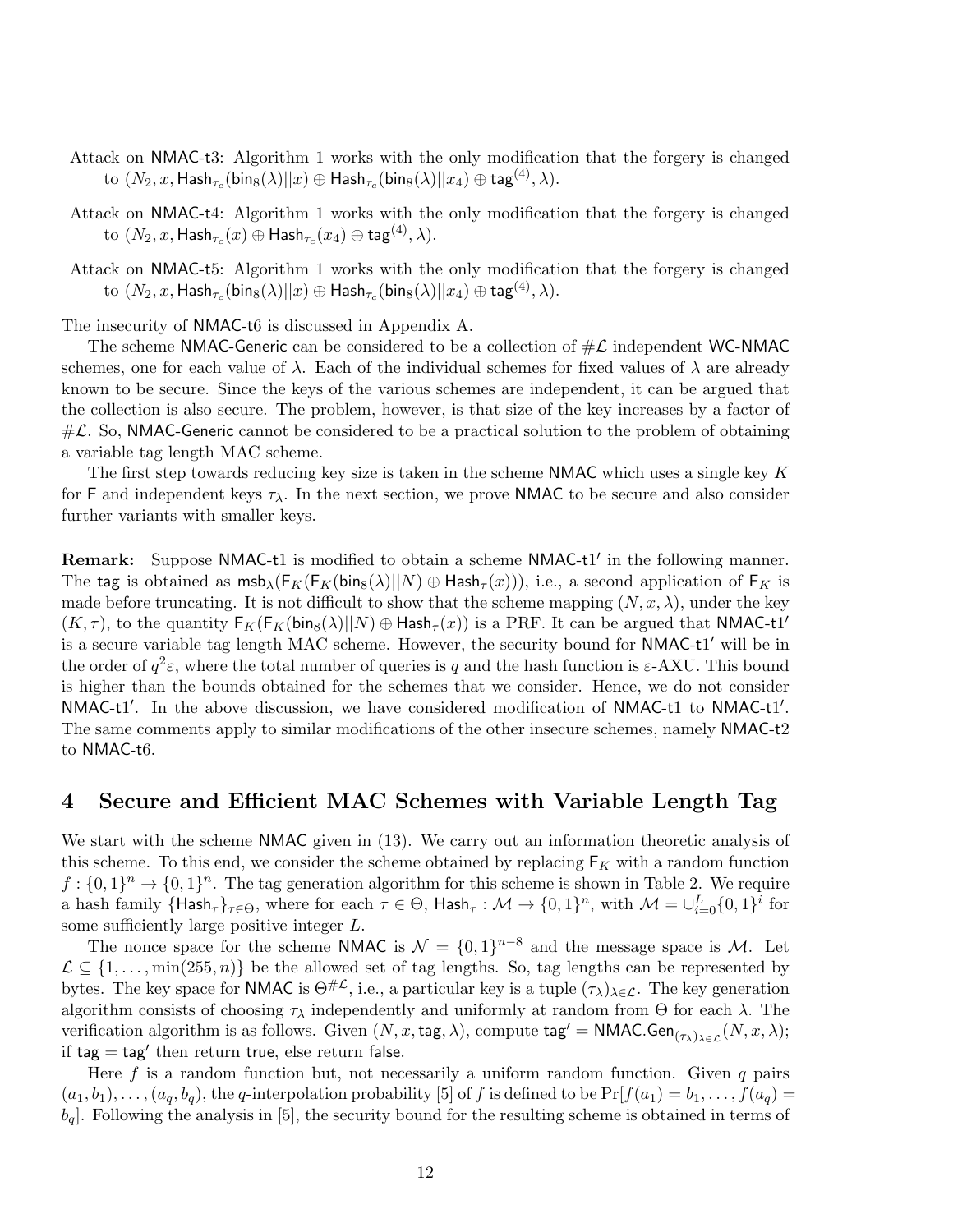the interpolation probability of f. Known bounds on the interpolation probability of uniform random function and uniform random permutation provide the corresponding bounds on the security of the resulting NMAC schemes.

Table 2: A secure and efficient NMAC scheme from a random function.

 $\mathsf{NMAC}.\mathsf{Gen}_{(\tau_{\pmb{\lambda}})_{\pmb{\lambda} \in \mathcal{L}}}(N, x, \lambda)$  $Q = f(\mathsf{bin}_8(\lambda)||N);$  $R=Q\oplus \mathsf{Hash}_{\tau_{\lambda}}(x);$  $\mathsf{tag} = \mathsf{msb}_\lambda(R);$ return tag.

**Theorem 1.** In the scheme NMAC defined in Table 2, suppose that the hash function  $\{Hash_{\tau}\}_{\tau \in \Theta}$ is  $\varepsilon$ -AXU, where  $\varepsilon(\ell, \ell') \geq 1/2^n$  for all  $\ell, \ell' \leq L$ .

Fix a query profile  $\mathfrak{C}$ . For  $\lambda \in \mathcal{L}$ , let  $q_{g,\lambda}$  (resp.  $q_{v,\lambda}$ ) be the number of tag generation (resp. verification) queries for  $\lambda$  which are in  $\mathfrak{C}$ . Let  $\lambda$  be such that  $q_{v,\lambda} \geq 1$  and for  $1 \leq i \leq q_{v,\lambda}$ , let  $Q_{v,\lambda}^{(i)} = (N_{v,\lambda}^{(i)}, x_{v,\lambda}^{(i)}, \tan \theta_{v,\lambda}^{(i)}, \lambda)$  be the *i*-th verification query with tag length  $\lambda$ . Let  $\ell_{v,\lambda}^{(i)} = \text{len}(x_{v,\lambda}^{(i)})$ . Corresponding to  $Q_{v,\lambda}^{(i)}$ , there is at most one tag generation query  $Q_{g,\lambda}^{(i^*)} = (N_{g,\lambda}^{(i^*)}, x_{g,\lambda}^{(i^*)}, \lambda)$  such that  $N_{v,\lambda}^{(i)} = N_{g,\lambda}^{(i^*)}$ . Let  $\ell_{g,\lambda}^{(i^*)} = \text{len}(x_{g,\lambda}^{(i^*)})$  if there is such a  $Q_{g,\lambda}^{(i^*)}$ , otherwise  $\ell_{g,\lambda}^{(i^*)}$  is undefined.

Fix  $\lambda_0 \in \mathcal{L}$ . Let  $\mathcal{S}_{\lambda_0}$  be the set of all queries made by the adversary other than the verification queries for tag length  $\lambda_0$ . Suppose that the queries in  $S_{\lambda_0}$  give rise to at most q distinct (nonce, tag-length) values. Further, suppose  $\delta_i$  be such that the *i*-interpolation probability of f is at most  $\delta_i/(2^n)^i$ . Then

$$
\mathsf{Adv}^{\text{auth}}_{\mathsf{NMAC}}[\lambda_0](t, \mathfrak{C}) \leq \frac{1}{2^{\lambda_0}} \times \sum_{1 \leq i \leq q_{v, \lambda_0}} \gamma_i \tag{20}
$$

where  $\gamma_i = 2^n \delta_q \varepsilon \left( \ell_{v,\lambda}^{(i)} \right)$  $\chi_{v,\lambda_0}^{(i)}, \ell_{g,\lambda_0}^{(i^\star)}$  $\left(\begin{smallmatrix} (i^\star)\ g,\lambda_0 \end{smallmatrix}\right)$  if there is a  $Q_{g,\lambda_0}^{(i^\star)}$  $_{g,\lambda_{0}}^{(i^{\star})}$  corresponding to  $Q_{v,\lambda}^{(i)}$  $_{v,\lambda_0}^{(i)}$  with  $N_{v,\lambda}^{(i)}$  $v_{v,\lambda_0}^{(i)} = N_{g,\lambda_0}^{(i^*)}$  $g_{,\lambda_0}^{(i)}$ ; otherwise  $\gamma_i = \delta_{a+1}$ .

**Remark:** It has been proved in [5], that for  $1 \leq j \leq 2<sup>n</sup>$ , if f is a uniform random function, then  $\delta_j = 1$ , and if f is a uniform random permutation, then  $\delta_j \leq (1 - (j - 1)/2^n)^{-j/2}$ .

Proof. The proof builds upon and generalises ideas used in the security proof of the Wegman-Carter nonce-based MAC scheme given in [5].

Let  $A$  be an adversary attacking the authenticity of NMAC. The result concerns information theoretic security and so we consider the adversary to be deterministic. A makes a number of queries to its oracles and receives the appropriate responses. The interaction of  $A$  with its two oracles is given by a transcript  $\mathcal T$  which is a list of the queries made by  $\mathcal A$  and the responses it received in return. The adversary's view of the oracles is completely determined by the transcript T. By  $\mathcal{A}(\mathcal{T})$ , we will denote the interaction of A with the oracles as given by the transcript T. The responses to the queries made by  $A$  are computed using the random function f and hence are random variables. Since A is deterministic, the randomness in a transcript  $\mathcal T$  arises only from these responses. By succ( $\mathcal{A}(\mathcal{T}), \lambda_0$ ) we will denote the event that the adversary  $\mathcal A$  with transcript  $\mathcal T$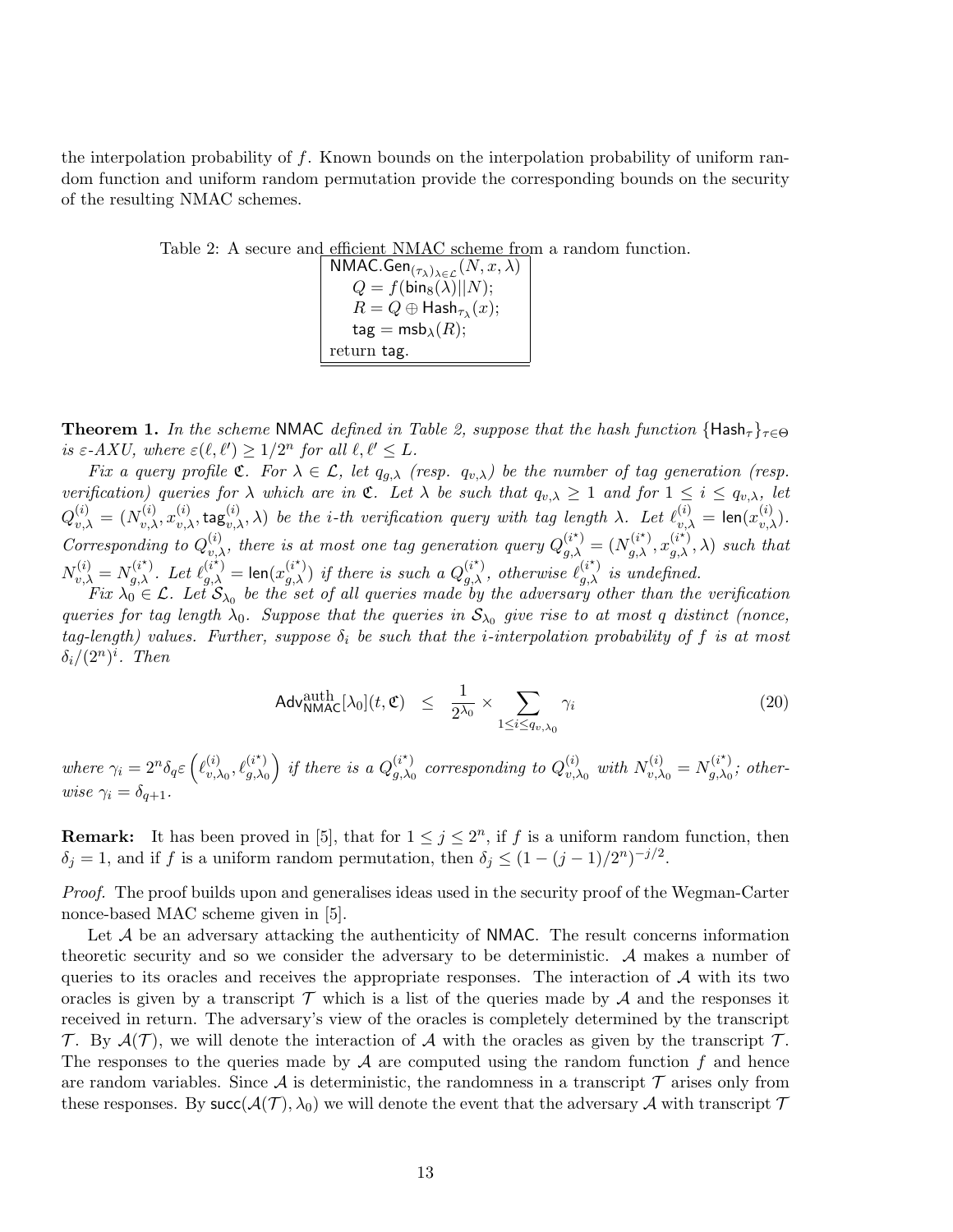makes a verification query for tag length  $\lambda_0$  which returns true. So, if the transcript  $\mathcal T$  corresponds to the query profile  $\mathfrak{C}$ , then  $\mathsf{Adv}_{\mathsf{NMAC}}^{\text{auth}}[\lambda_0](t, \mathfrak{C}) = \Pr[\mathsf{succ}(\mathcal{A}(\mathcal{T}), \lambda_0)].$ 

The first reduction is to assume that  $q_{v,\lambda_0} = 1$ . If  $q_{v,\lambda_0} = 0$ , i.e., A does not make any verification query, then clearly,  $A$  has advantage 0 so that the theorem is trivially proved. So, suppose that  $A$ with transcript T makes  $q_{v,\lambda_0} > 1$  verification queries for tag-length  $\lambda_0$ . Let E be the event that the first verification query for the tag length  $\lambda_0$  is successful and S be the event that one of the later verification queries for the tag length  $\lambda_0$  is successful. So,

$$
\mathsf{Adv}^{\mathsf{auth}}_{\mathsf{NMAC}}[\lambda_0](\mathcal{A}) = \Pr[\mathsf{succ}(\mathcal{A}(\mathcal{T}), \lambda_0)] = \Pr[\mathcal{E} \vee \mathcal{S}] = \Pr[\mathcal{E} \vee (\overline{\mathcal{E}} \wedge \mathcal{S})] \\
= \Pr[\mathcal{E}] + \Pr[\overline{\mathcal{E}} \wedge \mathcal{S}].
$$

Let  $\mathcal{A}'$  be an adversary with a transcript  $\mathcal{T}'$  which is obtained from  $\mathcal{T}$  by discarding all queries after the first verification query for tag length  $\lambda_0$ . Let  $\mathcal{A}''$  be an adversary with a transcript  $\mathcal{T}''$  obtained from  $\mathcal T$  in the following manner: the first verification query for tag length  $\lambda_0$  is dropped from  $\mathcal T$ ; instead  $\mathcal{A}^{\prime\prime}$  takes the answer false as the response to this query. (Note that since we are disallowing useless queries, there could not have been a previous tag generation query for tag length  $\lambda_0$  with the same nonce and message as that of the first verification query for tag length  $\lambda_0$ .) We have  $Pr[\textsf{succ}(\mathcal{A}'(\mathcal{T}'), \lambda_0)] = Pr[\mathcal{E}]$  and  $Pr[\textsf{succ}(\mathcal{A}''(\mathcal{T}''), \lambda_0)] = Pr[\overline{\mathcal{E}} \wedge \mathcal{S}]$ . Note that  $\mathcal{A}''$  makes  $q_{v, \lambda_0} - 1$ verification queries for tag length  $\lambda_0$ . So, the problem of proving the result for  $q_{v,\lambda_0}$  verification queries has been reduced to the problem of proving the result for  $q_{v,\lambda_0} - 1$  verification queries. Proceeding by induction, to prove the bound given in  $(20)$ , it is sufficient to consider an adversary which makes exactly one verification query for tag length  $\lambda_0$ . Let the single verification query for tag length  $\lambda_0$  be  $(N, x, \text{tag}, \lambda_0)$ .

The second reduction is to ignore all queries in  $\mathcal T$  after the verification query for tag length  $\lambda_0$ . Such queries have no effect on the success probability of the verification query for tag length  $\lambda_0$ .

The third reduction is the following. If the queries in  $S_{\lambda_0}$  give rise to less than q distinct (nonce, tag-length) values, then insert additional tag generation queries to the transcript with (nonce, taglength) values not equal to  $(N, \lambda_0)$  such that the queries in the augmented  $S_{\lambda_0}$  give rise to exactly q distinct (nonce, tag-length) values. Such augmentation of the transcript does not decrease the adversary's advantage.

In view of the above reductions, it is sufficient to consider an adversary  $A$  with a transcript T where the last query is the verification query  $(N, x, \text{tag}, \lambda_0)$  for tag length  $\lambda_0$  and the queries in  $S_{\lambda_0}$  give rise to exactly q distinct (nonce, tag-length) values. The transcript  $\mathcal T$  can contain any number of tag generation queries for the tag length  $\lambda_0$ . However, by the restriction that among the tag generation queries, the (nonce, tag-length) pair cannot repeat,  $\tau$  can contain at most one tag generation query of the form  $(N, x', \lambda_0)$ . For  $\lambda \neq \lambda_0$ , the transcript  $\mathcal T$  can contain multiple verification queries with the same value for the (nonce,  $\lambda$ ) pair. So, the total number of queries in  $\mathcal{S}_{\lambda_0}$  can be greater than q.

Let  $\mathfrak{N} = \text{bin}_{8}(\lambda_0)||N, Q = f(\mathfrak{N})$  and  $\tau_0 = \tau_{\lambda_0}$ . Let the q distinct values of (nonce, taglength) pairs arising from the queries in  $S_{\lambda_0}$  be  $(N^{(1)}, \lambda^{(1)}), \ldots, (N^{(q)}, \lambda^{(q)})$ . For  $i = 1, \ldots, q$ , let  $\mathfrak{N}^{(i)} = \text{bin}_{8}(\lambda^{(i)})||N^{(i)}$  and  $Q^{(i)} = f(\mathfrak{N}^{(i)})$ . Define  $\mathbf{Q} = (Q^{(1)}, \dots, Q^{(q)})$ . Let  $q'$  be the number of distinct tag-length values arising from the queries in  $S_{\lambda_0}$  and let  $\lambda^{(1)}, \ldots, \lambda^{(q')}$  be these tag lengths. For  $i = 1, \ldots, q'$ , define  $\tau_i = \tau_{\lambda^{(i)}}$  and  $\tau = (\tau_1, \ldots, \tau_{q'})$ . The entire randomness in the transcript arises from **Q** and  $\tau$ .

Consider the final verification query  $(N, x, \text{tag}, \lambda_0)$  and let  $\ell = \text{len}(x)$ . Let  $\ell^{(\star)} = \text{len}(x^{(\star)})$  if there is a prior tag generation query  $(N^{(*)}, x^{(*)}, \lambda^{(*)})$  (with response  $\text{tag}^{(*)}$ ) such that  $N^{(*)} = N$  and  $\lambda^{(\star)} = \lambda_0$ ; otherwise,  $\ell^{(\star)}$  is undefined. Let  $\gamma = 2^n \delta_q \varepsilon(\ell, \ell^{(\star)})$  if  $\ell^{(\star)}$  is defined, otherwise,  $\gamma = \delta_{q+1}$ .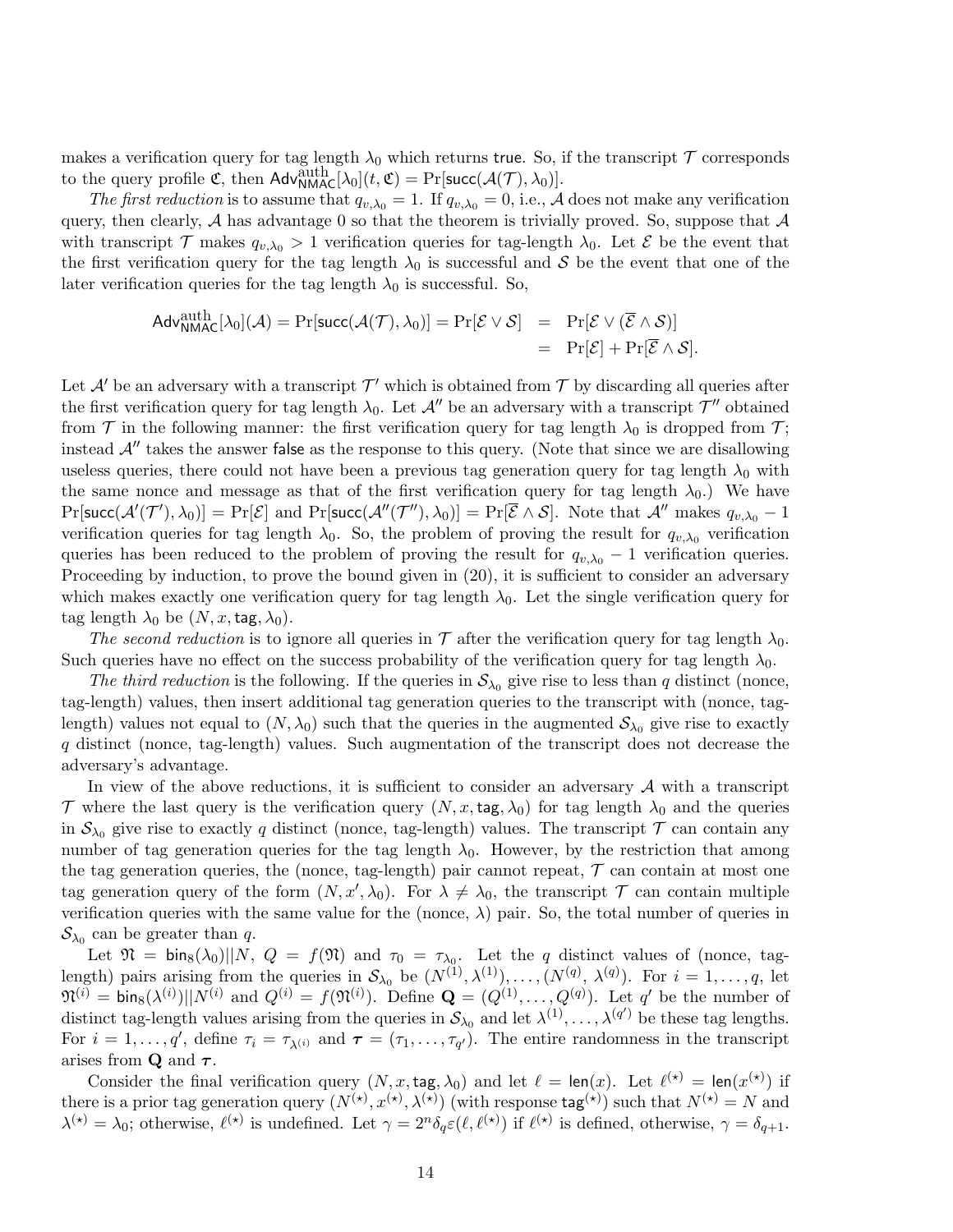To prove the theorem, it is sufficient to show

$$
\Pr[\text{succ}(\mathcal{A}(\mathcal{T}), \lambda_0)] \le \gamma/2^{\lambda_0}.\tag{21}
$$

The verification query is successful if  $\textsf{tag} = \textsf{msb}_{\lambda_0}(Q \oplus \textsf{Hash}_{\tau_0}(x))$ . So,

$$
Pr[\text{succ}(\mathcal{A}(\mathcal{T}), \lambda_0)] = Pr[\text{msb}_{\lambda_0}(Q \oplus \text{Hash}_{\tau_0}(x)) = \text{tag}]. \tag{22}
$$

We consider the probability on the right hand side of  $(22)$  under two cases.

The first case is when there is no tag generation query having (nonce, tag-length) pair to be equal to  $(N, \lambda_0)$  in T. In this case,  $\mathfrak{N}^{(1)}, \ldots, \mathfrak{N}^{(q)}$ ,  $\mathfrak{N}$  are distinct values to which f is applied. Since the adversary is adaptive, the  $x$  and tag in the final verification query are functions of the earlier responses it received and in turn are functions of Q and  $\tau$ . We write  $x \equiv x(\mathbf{Q}, \tau)$  and  $\text{tag } \equiv \text{tag} \mathbf{Q}, \tau)$  to emphasise this functional dependence. Let a and a be arbitrary values of  $\tau_0$  and **τ**. Let  $b_1, \ldots, b_q$  be arbitrary *n*-bit strings and let  $\mathbf{b} = (b^{(1)}, \ldots, b^{(q)})$ . So,

$$
\Pr[\text{msb}_{\lambda_0}(Q \oplus \text{Hash}_{\tau_0}(x(\mathbf{Q}, \tau))) = \text{tag}(\mathbf{Q}, \tau)]
$$
\n
$$
= \Pr[\text{msb}_{\lambda_0}(Q) = \text{tag}(\mathbf{Q}, \tau) \oplus \text{msb}_{\lambda_0}(\text{Hash}_{\tau_0}(x(\mathbf{Q}, \tau)))]
$$
\n
$$
= \sum_{\mathbf{a},a} \Pr[\text{msb}_{\lambda_0}(Q) = \text{tag}(\mathbf{Q}, \tau) \oplus \text{msb}_{\lambda_0}(\text{Hash}_{\tau_0}(x(\mathbf{Q}, \tau))) \wedge (\tau = \mathbf{a}) \wedge (\tau_0 = a)]
$$
\n
$$
= \sum_{\mathbf{a},a} \Pr[\text{msb}_{\lambda_0}(Q) = \text{tag}(\mathbf{Q}, \mathbf{a}) \oplus \text{msb}_{\lambda_0}(\text{Hash}_a(x(\mathbf{Q}, \mathbf{a}))) \wedge (\tau = \mathbf{a}) \wedge (\tau_0 = a)]
$$
\n
$$
= \sum_{\mathbf{a},a} \Pr[\text{msb}_{\lambda_0}(Q) = \text{tag}(\mathbf{Q}, \mathbf{a}) \oplus \text{msb}_{\lambda_0}(\text{Hash}_a(x(\mathbf{Q}, \mathbf{a})))] \Pr[(\tau = \mathbf{a}) \wedge (\tau_0 = a)].
$$
\n(23)

Let c be an arbitrary  $(n - \lambda_0)$ -bit binary string. We consider

$$
\Pr[\text{msb}_{\lambda_0}(Q) = \text{tag}(\mathbf{Q}, \mathbf{a}) \oplus \text{msb}_{\lambda_0}(\text{Hash}_a(x(\mathbf{Q}, \mathbf{a})))]
$$
\n
$$
= \sum_{\mathbf{b}} \Pr[\text{msb}_{\lambda_0}(Q) = \text{tag}(\mathbf{Q}, \mathbf{a}) \oplus \text{msb}_{\lambda_0}(\text{Hash}_a(x(\mathbf{Q}, \mathbf{a}))) \wedge (\mathbf{Q} = \mathbf{b})]
$$
\n
$$
= \sum_{\mathbf{b}} \Pr[\text{msb}_{\lambda_0}(Q) = \text{tag}(\mathbf{b}, \mathbf{a}) \oplus \text{msb}_{\lambda_0}(\text{Hash}_a(x(\mathbf{b}, \mathbf{a}))) \wedge (\mathbf{Q} = \mathbf{b})]
$$
\n
$$
= \sum_{\mathbf{b}} \Pr[\text{msb}_{\lambda_0}(Q) = b \wedge (\mathbf{Q} = \mathbf{b})]
$$
\n(where  $b = \text{tag}(\mathbf{b}, \mathbf{a}) \oplus \text{msb}_{\lambda_0}(\text{Hash}_a(x(\mathbf{b}, \mathbf{a}))))$ )\n
$$
= \sum_{\mathbf{b}} \Pr[\text{msb}_{\lambda_0}(f(\mathfrak{N})) = b, f(\mathfrak{N}^{(1)}) = b^{(1)}, \dots, f(\mathfrak{N}^{(q)}) = b^{(q)}]
$$
\n
$$
= \sum_{\mathbf{b}} \sum_{c} \Pr[f(\mathfrak{N}) = b || c, f(\mathfrak{N}^{(1)}) = b^{(1)}, \dots, f(\mathfrak{N}^{(q)}) = b^{(q)}]
$$
\n
$$
\leq \sum_{\mathbf{b}} 2^{n-\lambda_0} \delta_{q+1} / (2^n)^{q+1}
$$
\n
$$
= 2^{n-\lambda_0} \delta_{q+1} / 2^n = \gamma / 2^{\lambda_0}.
$$
\n(24)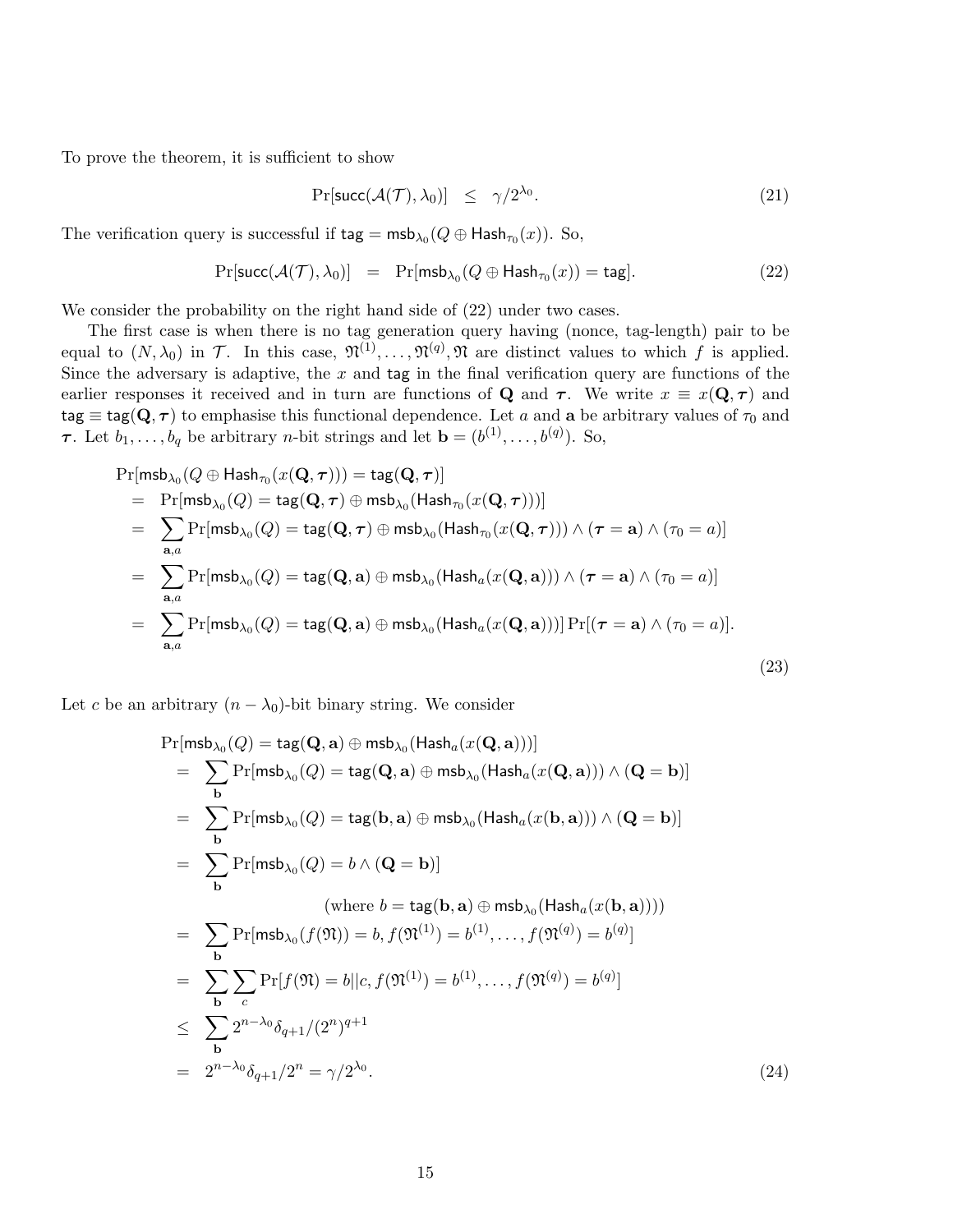Combining (23) and (24), we have

$$
\Pr[\mathsf{msb}_{\lambda_0}(Q \oplus \mathsf{Hash}_{\tau_0}(x(\mathbf{Q}, \boldsymbol{\tau}))) = \mathsf{tag}(\mathbf{Q}, \boldsymbol{\tau})]
$$
\n
$$
= \sum_{\mathbf{a}, a} \Pr[\mathsf{msb}_{\lambda_0}(Q) = \mathsf{tag}(\mathbf{Q}, \mathbf{a}) \oplus \mathsf{msb}_{\lambda_0}(\mathsf{Hash}_a(x(\mathbf{Q}, \mathbf{a})))] \Pr[(\boldsymbol{\tau} = \mathbf{a}) \wedge (\tau_0 = a)]
$$
\n
$$
\leq \gamma/2^{\lambda_0} \sum_{\mathbf{a}, a} \Pr[(\boldsymbol{\tau} = \mathbf{a}) \wedge (\tau_0 = a)] = \gamma/2^{\lambda_0}.
$$
\n(25)

This proves the first case.

In the second case, let the transcript T be such that there is a tag generation query  $(N^{(\star)}, x^{(\star)}, \lambda^{(\star)})$ (with response  $\text{tag}^{(\star)}$ ) where  $N^{(\star)} = N$  and  $\lambda^{(\star)} = \lambda_0$ . Note that by the query restriction on the adversary,  $x^{(\star)} \neq x$ . Let  $\mathfrak{N}^{(\star)} = \text{bin}_{8}(\lambda^{(\star)}) \vert\vert N^{(\star)}, Q^{(\star)} = f(\mathfrak{N}^{(\star)})$  and  $\tau_{\star} = \tau_{\lambda^{(\star)}}$ . Then  $Q^{(\star)} = Q$  and  $\tau_{\star} = \tau_0$ . Let **Q** be the vector consisting of  $Q^{(1)}, \ldots, Q^{(q)}$  but, not containing  $Q^{(\star)}$  and let  $\tau$  be the vector consisting of  $\tau_1, \ldots, \tau_{q'}$  but, not containing  $\tau_{\star}$ . So, Q is a vector having  $q-1$  components and  $\tau$  is a vector having  $q'-1$  components. In this case,  $x \equiv x(\mathbf{Q}, \tau, \text{tag}^{(\star)})$  and  $\text{tag} \equiv \text{tag}(\mathbf{Q}, \tau, \text{tag}^{(\star)})$ . Due to the adaptive nature of the adversary,  $x^{(\star)}$  is also a function of portions of Q and  $\tau$  which corresponds to the queries earlier to  $(N^{(*)}, x^{(*)}, \lambda^{(*)})$ . Hence, we write  $x^{(*)} \equiv x^{(*)}(\mathbf{Q}, \boldsymbol{\tau})$ . Note that  $\tau_0$  is independent of  $\tau$ .

Let **a** and t be arbitrary values for  $\tau$  and  $\text{tag}^{(\star)}$  respectively. Then

$$
\Pr[\mathsf{msb}_{\lambda_0}(Q \oplus \mathsf{Hash}_{\tau_0}(x(\mathbf{Q}, \boldsymbol{\tau}, \mathsf{tag}^{(\star)}))) = \mathsf{tag}(\mathbf{Q}, \boldsymbol{\tau}, \mathsf{tag}^{(\star)})]
$$
\n
$$
= \sum_{\mathbf{a},t} \Pr[(\mathsf{msb}_{\lambda_0}(Q \oplus \mathsf{Hash}_{\tau_0}(x(\mathbf{Q}, \boldsymbol{\tau}, \mathsf{tag}^{(\star)}))) = \mathsf{tag}(\mathbf{Q}, \boldsymbol{\tau}, \mathsf{tag}^{(\star)})) \land (\boldsymbol{\tau} = \mathbf{a})
$$
\n
$$
\wedge (\mathsf{tag}^{(\star)} = t)]
$$
\n
$$
= \sum_{\mathbf{a},t} \Pr[(\mathsf{msb}_{\lambda_0}(Q \oplus \mathsf{Hash}_{\tau_0}(x(\mathbf{Q}, \mathbf{a}, t))) = \mathsf{tag}(\mathbf{Q}, \mathbf{a}, t))
$$
\n
$$
= \sum_{\mathbf{a}} \Bigl(\sum_{t} \Pr[(\mathsf{msb}_{\lambda_0}(\mathsf{Hash}_{\tau_0}(x(\mathbf{Q}, \mathbf{a}, t)) \oplus \mathsf{Hash}_{\tau_0}(x^{(\star)}(\mathbf{Q}, \mathbf{a}))) = \mathsf{tag}(\mathbf{Q}, \mathbf{a}, t) \oplus t \Bigr)
$$
\n
$$
\wedge (\mathsf{msb}_{\lambda_0}(Q) = \mathsf{tag}(\mathbf{Q}, \mathbf{a}, t) \oplus \mathsf{msb}_{\lambda_0}(\mathsf{Hash}_{\tau_0}(x(\mathbf{Q}, \mathbf{a}, t))))]\Bigr) \times \Pr[\boldsymbol{\tau} = \mathbf{a}]. \tag{26}
$$

Let **b** and a be an arbitrary value of **Q** and  $\tau_0$ . Let  $c_1$  and  $c_2$  be arbitrary  $(n - \lambda_0)$ -bit strings. We consider

$$
\Pr[(\mathsf{msb}_{\lambda_0}(\mathsf{Hash}_{\tau_0}(x(\mathbf{Q}, \mathbf{a}, t)) \oplus \mathsf{Hash}_{\tau_0}(x^{(\star)}(\mathbf{Q}, \mathbf{a}))) = \mathsf{tag}(\mathbf{Q}, \mathbf{a}, t) \oplus t) \newline \wedge (\mathsf{msb}_{\lambda_0}(Q) = \mathsf{tag}(\mathbf{Q}, \mathbf{a}, t) \oplus \mathsf{msb}_{\lambda_0}(\mathsf{Hash}_{\tau_0}(x(\mathbf{Q}, \mathbf{a}, t))))] \\ = \sum_{\mathbf{b}} \Pr[(\mathsf{msb}_{\lambda_0}(\mathsf{Hash}_{\tau_0}(x(\mathbf{Q}, \mathbf{a}, t)) \oplus \mathsf{Hash}_{\tau_0}(x^{(\star)}(\mathbf{Q}, \mathbf{a}))) = \mathsf{tag}(\mathbf{Q}, \mathbf{a}, t) \oplus t) \newline \wedge (\mathsf{msb}_{\lambda_0}(Q) = \mathsf{tag}(\mathbf{Q}, \mathbf{a}, t) \oplus \mathsf{msb}_{\lambda_0}(\mathsf{Hash}_{\tau_0}(x(\mathbf{Q}, \mathbf{a}, t)))) \wedge (\mathbf{Q} = \mathbf{b})] \\ = \sum_{\mathbf{b}} \Pr[(\mathsf{msb}_{\lambda_0}(\mathsf{Hash}_{\tau_0}(x(\mathbf{b}, \mathbf{a}, t)) \oplus \mathsf{Hash}_{\tau_0}(x^{(\star)}(\mathbf{b}, \mathbf{a}))) = \mathsf{tag}(\mathbf{b}, \mathbf{a}, t) \oplus t) \newline \wedge (\mathsf{msb}_{\lambda_0}(b) = \mathsf{tag}(\mathbf{b}, \mathbf{a}, t) \oplus \mathsf{msb}_{\lambda_0}(\mathsf{Hash}_{\tau_0}(x(\mathbf{b}, \mathbf{a}, t)))) \wedge (\mathbf{Q} = \mathbf{b})]
$$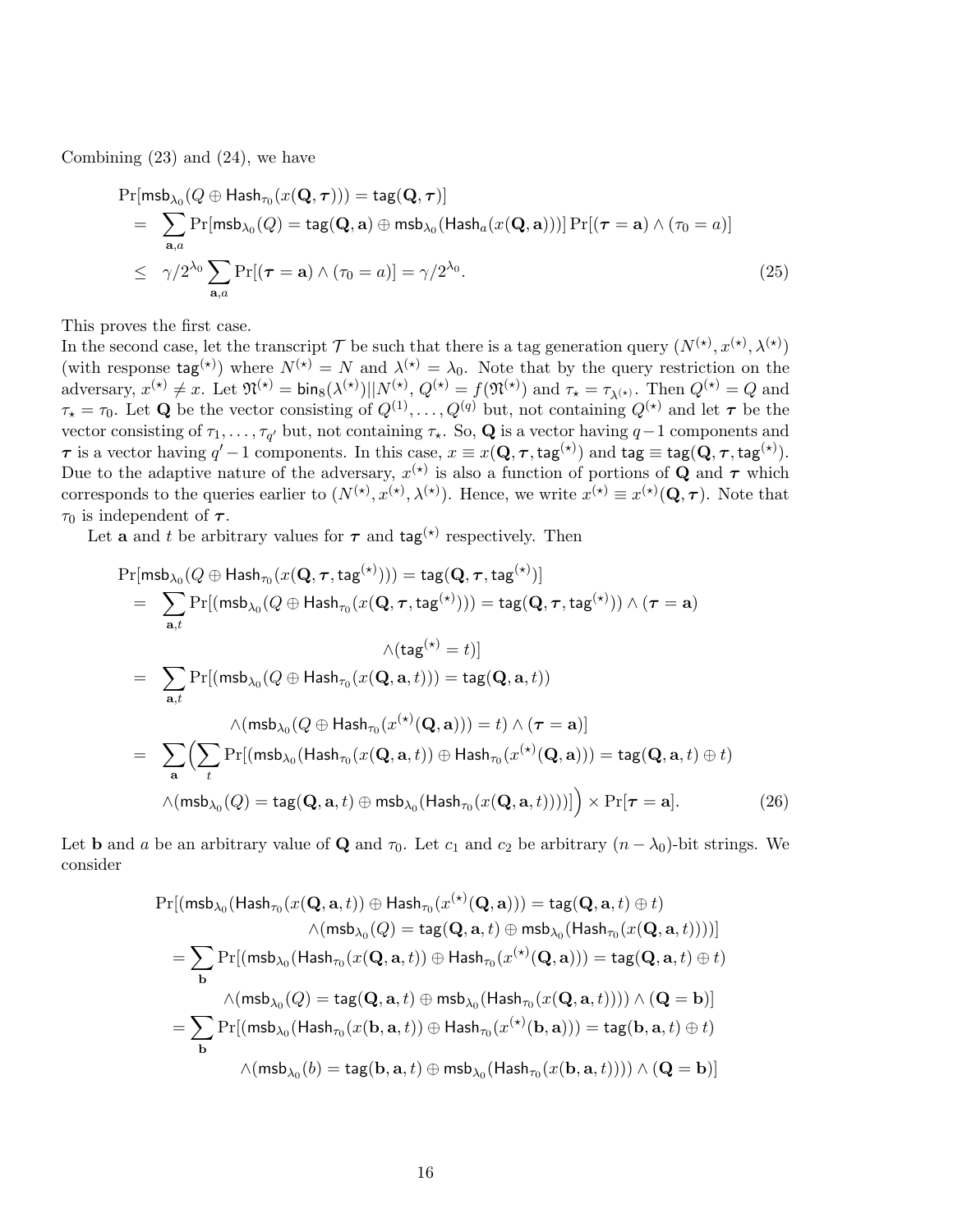To simplify notation, we write  $x(\mathbf{b}, \mathbf{a}, t)$  as  $x, x^*(\mathbf{b}, \mathbf{a})$  as  $x^*$  and  $\text{tag}(\mathbf{b}, \mathbf{a}, t)$  as tag. So, we have

$$
\sum_{\mathbf{b}} \Pr[(\mathsf{msb}_{\lambda_0}(\mathsf{Hash}_{\tau_0}(x) \oplus \mathsf{Hash}_{\tau_0}(x^{(\star)})) = \mathsf{tag} \oplus t)
$$
\n
$$
\wedge (\mathsf{msb}_{\lambda_0}(Q) = \mathsf{tag} \oplus \mathsf{msb}_{\lambda_0}(\mathsf{Hash}_{\tau_0}(x))) \wedge (\mathbf{Q} = \mathbf{b})]
$$
\n
$$
= \sum_{\mathbf{b},a} \Pr[(\mathsf{msb}_{\lambda_0}(\mathsf{Hash}_a(x) \oplus \mathsf{Hash}_a(x^{(\star)})) = \mathsf{tag} \oplus t)
$$
\n
$$
\wedge (\mathsf{msb}_{\lambda_0}(Q) = \mathsf{tag} \oplus \mathsf{msb}_{\lambda_0}(\mathsf{Hash}_a(x))) \wedge (\mathbf{Q} = \mathbf{b}) \wedge (\tau_0 = a)]
$$
\n
$$
= \sum_{\mathbf{b},a} \Pr[(\mathsf{msb}_{\lambda_0}(\mathsf{Hash}_a(x) \oplus \mathsf{Hash}_a(x^{(\star)})) = \mathsf{tag} \oplus t) \wedge (\tau_0 = a)]
$$
\n
$$
= \sum_{\mathbf{b},a} \Pr[(\mathsf{msb}_{\lambda_0}(\mathsf{Hash}_a(x) \oplus \mathsf{Hash}_a(x^{(\star)})) = \mathsf{tag} \oplus t) \wedge (\tau_0 = a)]
$$
\n
$$
\times \left( \sum_{c_1} \Pr[(Q = (\mathsf{tag} \oplus \mathsf{msb}_{\lambda_0}(\mathsf{Hash}_a(x)))] | c_1) \wedge (\mathbf{Q} = \mathbf{b})] \right)
$$

Let  $b= (\mathsf{tag} \oplus \mathsf{msb}_{\lambda_0}(\mathsf{Hash}_a(x)) ) || c_1).$  Then  $\Pr[(Q = b) \wedge (\mathbf{Q} = \mathbf{b})]$  is bounded from above by the  $q$ -interpolation probability of  $f$ . So, we have

$$
\sum_{\mathbf{b},a} \Pr[(\text{msb}_{\lambda_0}(\text{Hash}_a(x) \oplus \text{Hash}_a(x^{(*)})) = \text{tag} \oplus t) \land (\tau_0 = a)]
$$
\n
$$
\times \left( \sum_{c_1} \Pr[(Q = b) \land (Q = b)] \right)
$$
\n
$$
\leq \sum_{\mathbf{b},a} \Pr[(\text{msb}_{\lambda_0}(\text{Hash}_a(x) \oplus \text{Hash}_a(x^{(*)})) = \text{tag} \oplus t) \land (\tau_0 = a)] \times 2^{n-\lambda_0} \frac{\delta_q}{(2^n)^q}
$$
\n
$$
= 2^{n-\lambda_0} \frac{\delta_q}{(2^n)^q} \times \sum_{\mathbf{b},a} \Pr[(\text{msb}_{\lambda_0}(\text{Hash}_a(x) \oplus \text{Hash}_a(x^{(*)})) = \text{tag} \oplus t) \land (\tau_0 = a)]
$$
\n
$$
= 2^{n-\lambda_0} \delta_q/(2^n)^q \times \sum_{\mathbf{b}} \Pr[\text{msb}_{\lambda_0}(\text{Hash}_{\tau_0}(x) \oplus \text{Hash}_{\tau_0}(x^{(*)})) = \text{tag} \oplus t]
$$
\n
$$
= 2^{n-\lambda_0} \delta_q/(2^n)^q \times \sum_{\mathbf{b}} \sum_{c_2} \Pr[\text{Hash}_{\tau_0}(x) \oplus \text{Hash}_{\tau_0}(x^{(*)}) = (\text{tag} \oplus t) || c_2]
$$
\n
$$
\leq 2^{n-\lambda_0} \delta_q/(2^n)^q \times \sum_{\mathbf{b}} 2^{n-\lambda_0} \varepsilon(\ell, \ell^{(*)})
$$
\n
$$
= 2^{n-\lambda_0} \delta_q/(2^n)^q \times (2^n)^{q-1} \times 2^{n-\lambda_0} \varepsilon(\ell, \ell^{(*)})
$$
\n
$$
= 2^{n-2\lambda_0} \delta_q \varepsilon(\ell, \ell^{(*)}).
$$
\n(27)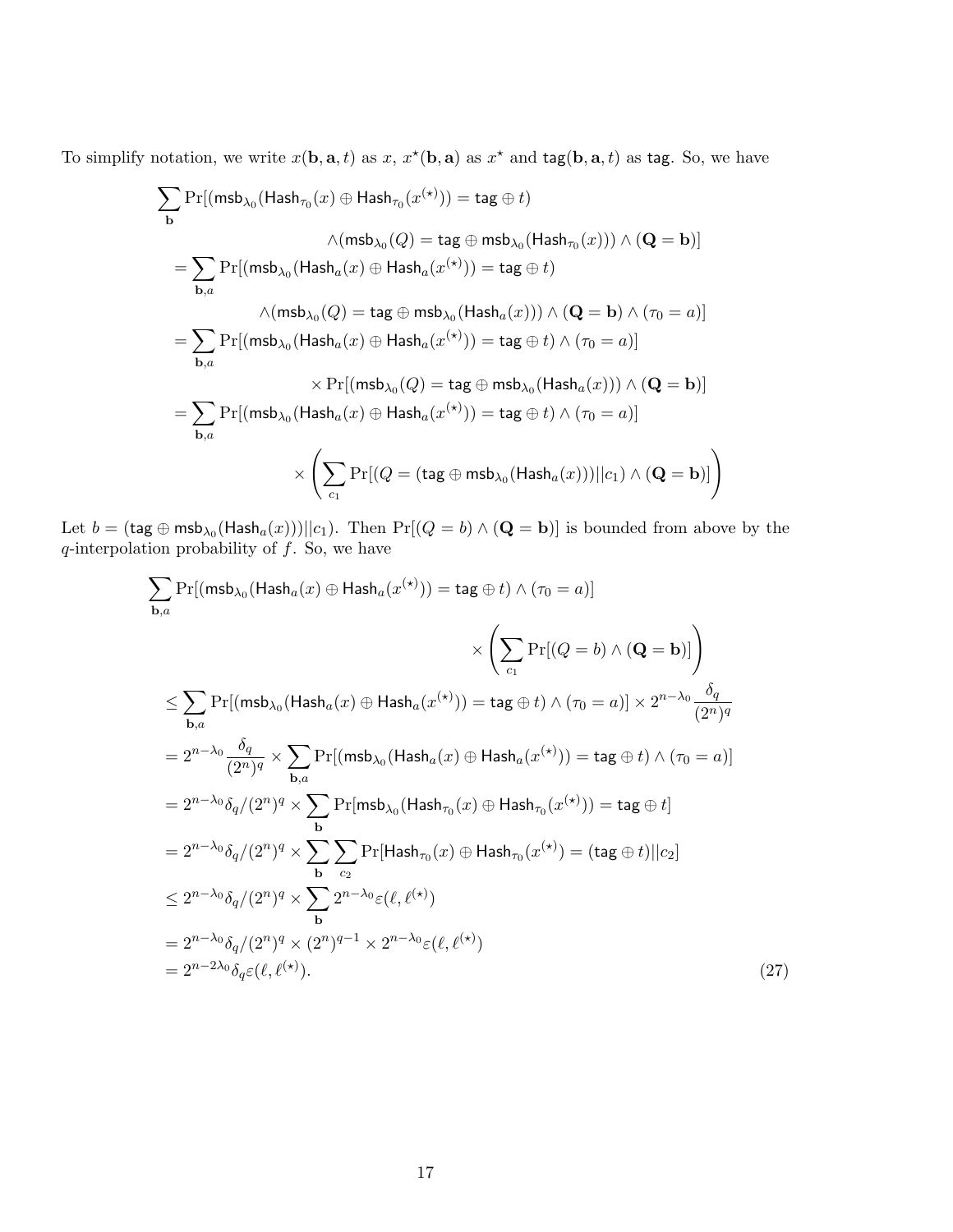Combining (26) and (27), we have,

$$
\Pr[\mathsf{msb}_{\lambda_0}(Q \oplus \mathsf{Hash}_{\tau_0}(x(\mathbf{Q}, \boldsymbol{\tau}, \mathsf{tag}^{\star})))) = \mathsf{tag}(\mathbf{Q}, \boldsymbol{\tau}, \mathsf{tag}^{\star}))]
$$
\n
$$
\leq \sum_{\mathbf{a}} \Biggl( \sum_{t} 2^{n-2\lambda_0} \delta_q \varepsilon(\ell, \ell^{(\star)}) \Biggr) \times \Pr[\boldsymbol{\tau} = \mathbf{a}]
$$
\n
$$
= \sum_{t} 2^{n-2\lambda_0} \delta_q \varepsilon(\ell, \ell^{(\star)}) \times \sum_{\mathbf{a}} \Pr[\boldsymbol{\tau} = \mathbf{a}]
$$
\n
$$
= 2^{\lambda_0} 2^{n-2\lambda_0} \delta_q \varepsilon(\ell, \ell^{(\star)})
$$
\n
$$
= 2^{n-\lambda_0} \varepsilon(\ell, \ell^{(\star)}) \delta_q = \gamma/2^{\lambda_0}.
$$
\n(28)

This proves the second case.

Tightness of the security bound: The scheme NMAC is obtained as a variant of the Wegman-Carter scheme. The statement and proof of Theorem 1 follows the bound on the Wegman-Carter scheme established by Bernstein [5]. As mentioned earlier, Bernstein's bound has been proved to be tight [16, 19]. A natural question is to consider whether the bound of Theorem 1 is also tight. We have considered this question for NMAC. It does not seem possible to use the proof approach used in [16, 19] to show the tightness of the bound in Theorem 1. In fact, the approach does not also seem to work for the generic scheme NMAC-Generic.

The security bound of Theorem 1 in terms of query complexity: The statement of Theorem 1 and the security bound provided in it are in terms of query profile. If it is to be translated to terms of query complexity, the following point is to be noted. The hash function  ${Hash}_{\tau}$ <sub>r∈ $\Theta$ </sub> may be such that, the differential probability of the hash function may depend on the lengths of the particular queries. For example, if  ${Hash}_{\tau}$ <sub> $\tau \in \Theta$ </sub> is a polynomial hash, the degree of the polynomial formed from the messages and hence the corresponding differential probability is a function of the lengths of the messages. The details of this variation in the query lengths are lost when we move from the notion of query profile to the notion of query complexity. As a result, the variability in the differential probability also cannot be captured when the security is considered in terms of query complexity. In this case, a uniformity is required in the probability and to attain that, the maximum of all the differential probabilities is considered. As a result, the security bound obtained in terms of query complexity is not precise and depending on the particular queries made by the adversary, it may be an over-estimation by a large margin. Hence, in the detailed security analysis we consider the notion of query profile and the security in terms of query complexity has been mentioned in respective corollaries.

The statement of Theorem 1 and the security bound provided in it look as follows in terms of query complexity.

**Corollary 1.** In the scheme NMAC defined in Table 2, suppose that the hash function  $\{Hash_{\tau}\}_{\tau\in\Theta}$ be such that for any distinct  $x, x' \in \mathcal{M}$  and any  $y \in \{0,1\}^n$ ,  $\Pr[\mathsf{Hash}_{\tau}(x) \oplus \mathsf{Hash}_{\tau}(x') = y]$  is at most  $\varepsilon \geq 1/2^n$ , i.e.  $\varepsilon$  is the maximum of the differential probabilities for all combination of messages.

For  $\lambda \in \mathcal{L}$ , let  $q_{q,\lambda}$  (resp.  $q_{v,\lambda}$ ) be the number of tag generation (resp. verification) queries for  $\lambda$ . Let the total number of bits in the tag generation queries be  $\sigma_g$  and that in the verification queries be  $\sigma_v$ . Fix  $\lambda_0 \in \mathcal{L}$ . Let  $\mathcal{S}_{\lambda_0}$  be the set of all queries made by the adversary other than the verification queries for tag length  $\lambda_0$ . Suppose that the queries in  $S_{\lambda_0}$  give rise to at most q distinct

 $\Box$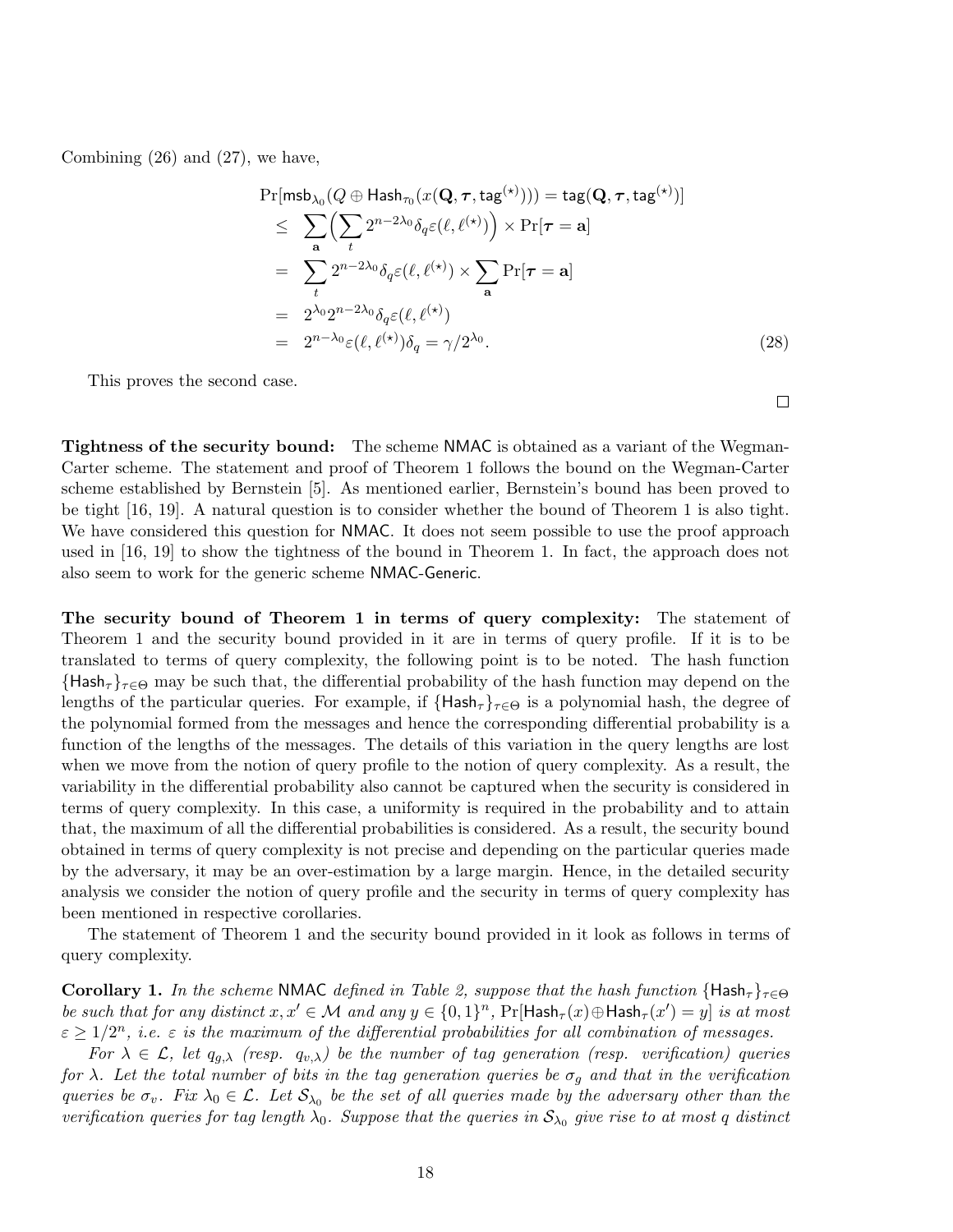(nonce, tag-length) values. Further, suppose  $\delta_q$  be such that the q-interpolation probability of f is at most  $\delta_q/(2^n)^q$  and  $(q+1)$ -interpolation probability of f is at most  $(\delta_q \varepsilon)/(2^n)^q$ . Then

$$
\mathsf{Adv}_{\mathsf{NMAC}}^{\text{auth}}[\lambda_0](t, \sigma_g, \sigma_v) \le 2^{n-\lambda_0} q_{v, \lambda_0} \delta_q \varepsilon. \tag{29}
$$

Essentially, in this case the bound is similar to the bound given in the security proof of the Wegman-Carter nonce-based MAC scheme given in [5]. If in some case the actual queries are such that the corresponding differential probabilities are much lesser than the maximum value, then this bound becomes much higher than the actual advantage of the adversary, i.e. the bound becomes more loose. Let us consider a numerical example to illustrate this scenario.

In this example, we will consider Horner's rule based hash function and the underlying field to be  $\mathbb{F}_{2^n}$ . The differential probability of the Horner's rule based hash for two distinct messages of length  $\ell$  and  $\ell'$ , where  $\ell \geq \ell'$ , is given by  $\varepsilon(\ell, \ell') = \ell/2^n$ . For ease of understanding, in this example let us consider  $\delta_q = 1$ , which is true for a uniform random function. Let  $n = 128$ ,  $\lambda_0 = 96$ ,  $q_{v,\lambda_0} = 1$ . Let us consider an (rather artificial) upper limit of  $2^{20}$  *n*-bit blocks on the length of the message the adversary can query on. We consider some scenarios and the corresponding query profile based advantages.

- Scenario 1: For tag length  $\lambda_0$ , let the adversary make 1 tag generation query and 1 verification query, each on a message containing 512 blocks. The differential probability reflected in the bound (20) is  $\varepsilon(512, 512) = 2^9/2^{128}$  and the corresponding bound becomes  $2^{-87}$ .
- Scenario 2: For tag length  $\lambda_0$ , let the adversary make 1023 tag generation queries and 1 verification query, each on a message containing 1 block. Let one of the tag generation queries have the same nonce as the verification query. Then, the differential probability reflected in the bound (20) is  $\varepsilon(1,1) = 1/2^{128}$  and the corresponding bound becomes  $2^{-96}$ .
- Scenario 3: For tag length  $\lambda_0$ , let the adversary make one tag generation query and one verification query on messages having  $2^{20}$  blocks and the same nonce. Then, the differential probability reflected in the bound (20) is  $\varepsilon(2^{20}, 2^{20}) = 2^{20}/2^{128}$  and the corresponding bound becomes  $2^{-76}$ .

Let us now consider the query complexity based advantage for the above scenarios. Looking at the bound in (29), we have no clue about which value of the differential probability to be used here. The reason is, in this case, we only have the information regarding the total query complexity, but we do not know the length of each message. As a result, we are forced to use the maximum value of the differential probability which is obtained for  $2^{20}$ -block messages resulting in the differential probability to be  $2^{20}/2^{128}$ . The corresponding bound given by  $(29)$  in all three scenarios becomes  $2^{-76}$ . So, we see that even though the query complexities in Scenarios 1 and 2 is 1024 blocks and the query complexity in Scenario 3 is  $2^{21}$  blocks, the query complexity based advantage in all three cases are the same. This illustrates that compared to the query complexity based advantage, the query profile based advantage provides a more granular information about the advantage.

It is to be noted that, the bound given by Bernstein [5] in the security proof of the Wegman-Carter nonce-based MAC scheme is  $q_{v,\lambda_0} \delta_q \varepsilon$ . This bound also lacks the information of particular message lengths. Hence, the difficulty stated above in case of complexity based advantage is applicable for this bound as well.

We have highlighted the differences between query profile based and query complexity based advantages. Also, we have provided bounds for both kinds of advantages. Depending on the requirement, one may use the appropriate kind of advantage and the corresponding bound.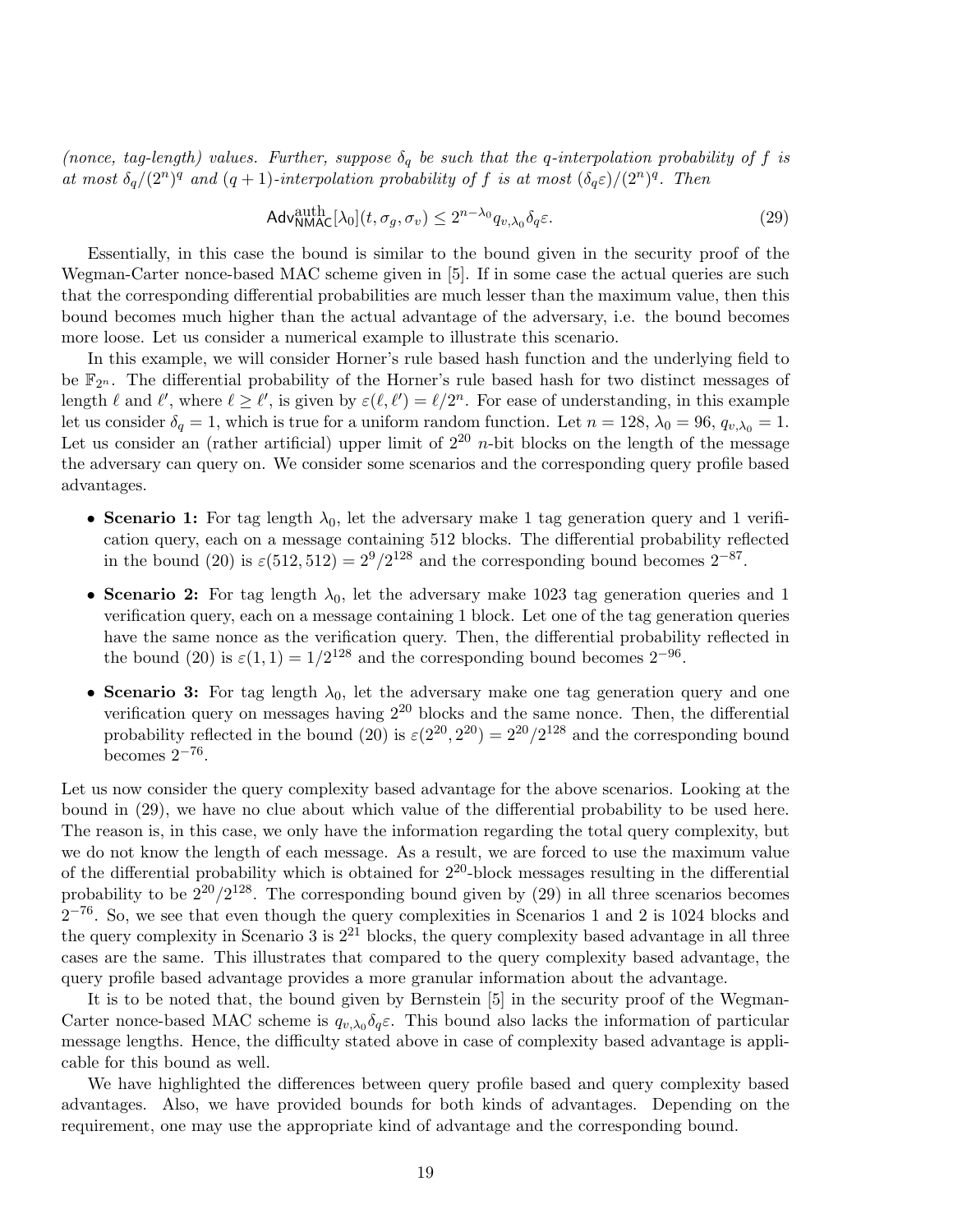### 4.1 Reducing Key Size

In a practical instantiation of  $NMAC$ , the random function f will be instantiated by a keyed function  $F_K$ . The key for the entire scheme will consist of the key K along with the  $\#\mathcal{L}$  keys  $(\tau_\lambda)_{\lambda \in \mathcal{L}}$  for the hash function Hash. Depending on the size of  $\mathcal{L}$ , for certain applications, the size of the key may be too large. Our next constructions show how to obtain NMAC schemes with short keys.

The hash family  $\{\text{Hash}_{\tau}\}_{\tau\in\Theta}$ , the nonce space  $\mathcal{N}$ , the message space  $\mathcal{M}$ , the set of allowed tag lengths  $\mathcal L$  and the tag space remain the same as in the case of NMAC.

Our goal is to derive the key for the hash function by applying a PRF to the concatenation of the tag length and the nonce. Depending upon the actual choice of the hash function, the key could either be an *n*-bit string (or, a string of some fixed length which is at least *n*), or, it could be a variable length string which depends upon the length of the message. Typical examples of hash function where the key is a fixed length string is the polynomial hash or the BRW hash [4, 18, 6] while typical examples of hash function where the key depends upon the length of the message is either the multi-linear hash [14], or the pseudo-dot product [29], or the UMAC [8] construction.

We consider the key of the hash function to be a sequence of  $n$ -bit blocks with the last block possibly being a partial block. Given the hash function Hash and a message x, let  $\mathfrak{b}(x)$  denote the number of *n*-bit blocks of key material required by **Hash** to process the message x. As mentioned above, depending upon the choice of Hash,  $b(x)$  could be independent of x (i.e., Hash uses fixed length keys), or, it could depend upon  $x$  (i.e., Hash uses a key which depends upon the length of x).

We start by constructing a nonce-based MAC scheme from a stream cipher supporting an initialisation vector. The assumption on such a stream cipher is that it is a PRF [2]. Formally, we use the PRF  $\{SC_K\}_{K \in \mathcal{K}}$ , where  $SC_K$  is a stream cipher which maps an *n*-bit string under the key K to an output keystream. We will assume that the output keystream is of some fixed length which is sufficiently big for all practical applications. An appropriate length prefix of the output keystream is used in a particular context. We denote the NMAC scheme built from SC as SC-NMAC. The tag generation algorithm for the SC-NMAC scheme is shown in Table 3. The verification algorithm SC-NMAC.Verify<sub>K</sub>(N, x, tag,  $\lambda$ ) works as follows: compute tag' = SC-NMAC.Gen<sub>K</sub>(N, x,  $\lambda$ ); return true if  $tag = tag',$  else return false.

The key space for SC-NMAC is  $K$ . The key generation algorithm consists of sampling K uniformly at random from  $K$ .

Table 3: A secure and efficient NMAC scheme using a stream cipher supporting an initialisation vector.

SC-NMAC.Gen $_K(N, x, \lambda)$  $b = \mathfrak{b}(x);$  $(Q, \tau) = \text{msb}_{(b+1)n}(\mathsf{SC}_K(\mathsf{bin}_8(\lambda)||N));$  $R = Q \oplus \mathsf{Hash}_{\tau}(x);$  $\mathsf{tag} = \mathsf{msb}_\lambda(R);$ return tag.

The security of SC-NMAC is given by the following result.

**Theorem 2.** In SC-NMAC defined in Table 3, suppose that the hash function  $\{Hash_{\tau}\}_{\tau \in \Theta}$  is  $\varepsilon$ -AXU, where  $\varepsilon(\ell, \ell') \geq 1/2^n$  for all  $\ell, \ell' \leq L$ .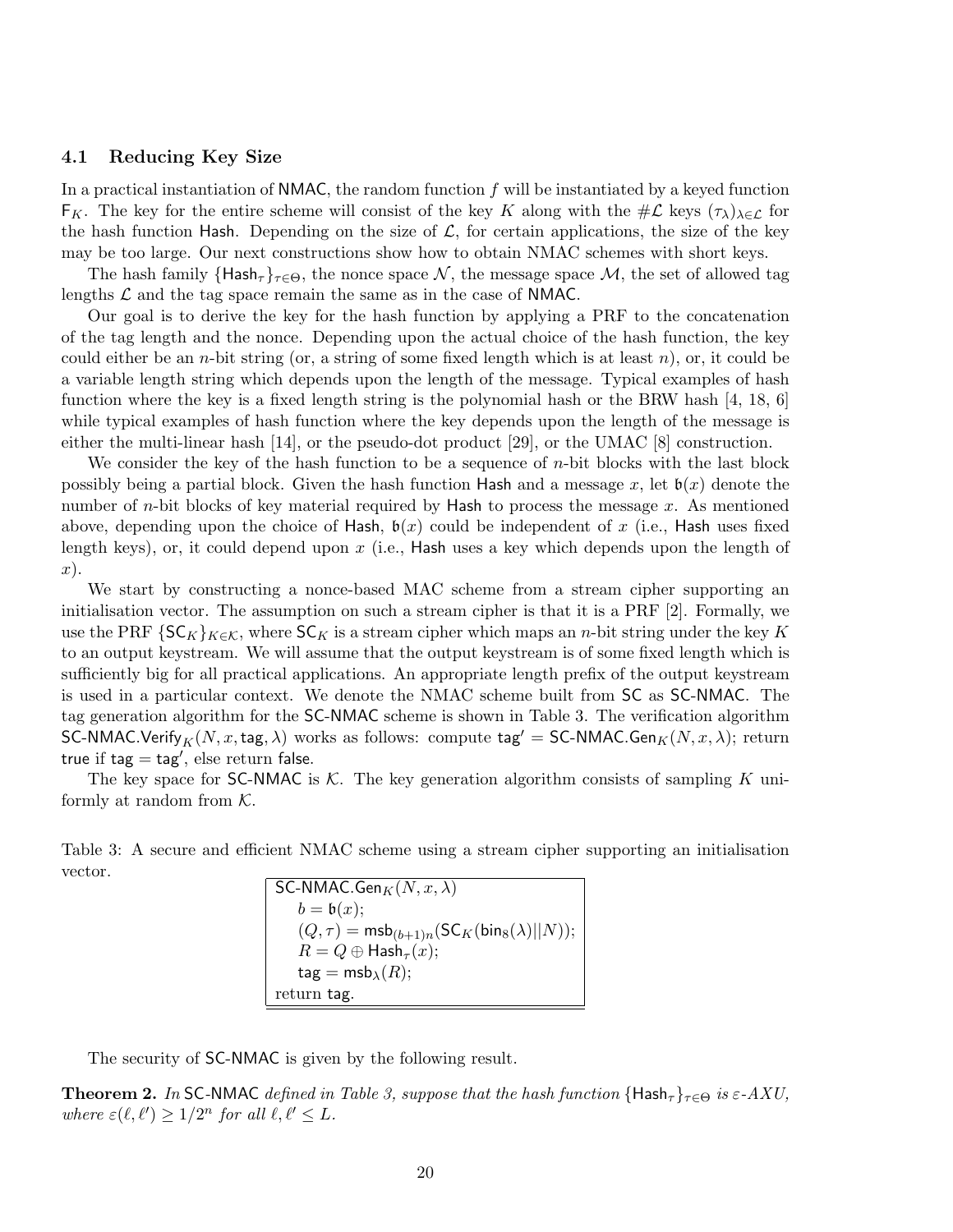Fix a query profile  $\mathfrak{C}$ . For  $\lambda \in \mathcal{L}$ , let  $q_{g,\lambda}$  (resp.  $q_{v,\lambda}$ ) be the number of tag generation (resp. verification) queries for  $\lambda$  which are in  $\mathfrak{C}$ . Let  $q_g = \sum_{\lambda \in \mathcal{L}} q_{g,\lambda}$  and  $q_v = \sum_{\lambda \in \mathcal{L}} q_{v,\lambda}$ . Let  $\sigma_g$  (resp.  $\sigma_v$ ) be the total number of bits in all the tag generation (resp. verification) queries in  $\mathfrak C$ .

Let  $\lambda$  be such that  $q_{v,\lambda} \geq 1$  and for  $1 \leq i \leq q_{v,\lambda}$ , let  $Q_{v,\lambda}^{(i)} = (N_{v,\lambda}^{(i)}, x_{v,\lambda}^{(i)}, \text{tag}_{v,\lambda}^{(i)}, \lambda)$  be the *i*-th verification query with tag length  $\lambda$ . Let  $\ell_{v,\lambda}^{(i)} = \text{len}(x_{v,\lambda}^{(i)})$ . Corresponding to  $Q_{v,\lambda}^{(i)}$ , there is at most one tag generation query  $Q_{g,\lambda}^{(i^*)} = (N_{g,\lambda}^{(i^*)}, x_{g,\lambda}^{(i^*)}, \lambda)$  such that  $N_{v,\lambda}^{(i)} = N_{g,\lambda}^{(i^*)}$ . Let  $\ell_{g,\lambda}^{(i^*)} = \text{len}(x_{g,\lambda}^{(i^*)})$  if there is such a  $Q_{g,\lambda}^{(i)}$ , otherwise  $\ell_{g,\lambda}^{(i)}$  is undefined.  $(i^{\star})$  otherwise  $\ell^{(i^{\star})}$ 

Fix  $\lambda_0 \in \mathcal{L}$ . Let  $\mathcal{S}_{\lambda_0}$  be the set of all queries made by the adversary other than the verification queries for tag length  $\lambda_0$ . Suppose that the queries in  $S_{\lambda_0}$  give rise to at most q distinct (nonce, tag-length) values. Then

$$
\mathsf{Adv}_{\mathsf{SC}\text{-}\mathsf{NMAC}}^{\text{auth}}[\lambda_0](t, \mathfrak{C}) \leq \mathsf{Adv}_{\mathsf{SC}}^{\text{prf}}(t + t', q_g + q_v, n(q_g + q_v)) + \frac{1}{2^{\lambda_0}} \times \sum_{1 \leq i \leq q_v, \lambda_0} \gamma_i
$$
\n(30)

where  $\gamma_i = 2^n \varepsilon(\ell_{v}^{(i)})$  $\chi_{v,\lambda_0}^{(i)}, \ell_{g,\lambda_0}^{(i^\star)}$  $_{g,\lambda_0}^{(i\star)}$ ) if there is a  $Q_{g,\lambda_0}^{(i\star)}$  $_{g,\lambda_{0}}^{(i^{\star})}$  corresponding to  $Q_{v,\lambda}^{(i)}$  $_{v,\lambda_0}^{(i)}$  with  $N_{v,\lambda}^{(i)}$  $v_{v,\lambda_0}^{(i)} = N_{g,\lambda_0}^{(i^*)}$  $\chi_{g,\lambda_0}^{(i^*)}$ ; otherwise  $\gamma_i = 1$ . Here t' is the time required to hash  $q_v + q_g$  messages of total length at most  $\sigma_g + \sigma_v$ , plus some bookkeeping time.

Proof. The proof is similar to the proof of Theorem 1. We mention the differences.

The first reduction is to replace  $SC_K$  by a uniform random function  $\rho$  from  $\{0,1\}^n$  to  $\{0,1\}^L$ . The advantage of the adversary in detecting this change is captured by the term  $\text{Adv}_{\text{SC}}^{\text{prf}}(t+t', q_g+t')$  $q_v, n(q_q + q_v)$  in (30). Let the scheme resulting from the replacement be denoted as  $\rho$ -NMAC.

Since  $SC_K$  has been taken care of, the ensuing analysis is information theoretic. Let A be a deterministic and computationally unbounded adversary attacking  $\rho$ -NMAC and having query profile **C**. It is required to upper bound  $\mathsf{Adv}_{\rho\text{-}NMAC}^{\text{auth}}[\lambda_0](\mathcal{A})$ .

As in the proof of Theorem 1, the task reduces to analysing the probability of the event succ( $\mathcal{A}(\mathcal{T}), \lambda_0$ ) for a transcript  $\mathcal T$  whose query profile is  $\mathfrak{C}$ .

The second reduction is to assume that  $q_{v,\lambda_0} = 1$ ; the third reduction is to assume that all queries after the single verification query for tag length  $\lambda_0$  are discarded. These reductions are also used in the proof of Theorem 1 and the justifications for these reductions in the present context are the same as those described in the proof of Theorem 1. As in Theorem 1, consider the set  $\mathcal{S}_{\lambda_0}$  which consists of all queries made by A other than the verification queries for  $\lambda_0$ . Further, similar to the proof of Theorem 1, insert queries to the transcript  $\mathcal{T}$ , to ensure that the number of distinct (nonce, tag-length) pairs arising from the queries in  $S_{\lambda_0}$  is q.

In view of the above reductions, it is sufficient to consider an adversary  $\mathcal A$  with a transcript T where the last query is the verification query  $(N, x, \text{tag}, \lambda_0)$  for tag length  $\lambda_0$ . Also, let  $(N^{(1)}, \lambda^{(1)}), \ldots, (N^{(q)}, \lambda^{(q)})$  be the distinct (nonce, tag-length) pairs arising from the queries in  $\mathcal{S}_{\lambda_0}$ . For  $1 \leq i \leq q$ , define  $\mathfrak{N}^{(i)} = \text{bin}_8(\lambda^{(i)}) \vert \vert N^{(i)}, (Q^{(i)}, \tau_i) = \rho(\mathfrak{N}^{(i)})$  (considering the full length output of  $\rho$ ),  $\mathbf{Q} = (Q^{(1)}, \ldots, Q^{(q)})$  and  $\boldsymbol{\tau} = (\tau_1, \ldots, \tau_q)$ . The entire randomness in the transcript arises from **Q** and  $\tau$ .

At this point, we would like to mention a small difference with the proof of Theorem 1. In the scheme NMAC, the hash key depends upon the tag length, whereas in SC-NMAC, the hash key is determined by (nonce, tag-length) pair. As a consequence, the vector  $\tau$  defined above has q components, while the vector  $\tau$  defined in the proof of Theorem 1 has q' components, where q' is the number of distinct tag lengths arising from the queries in  $\mathcal{S}_{\lambda_0}$ .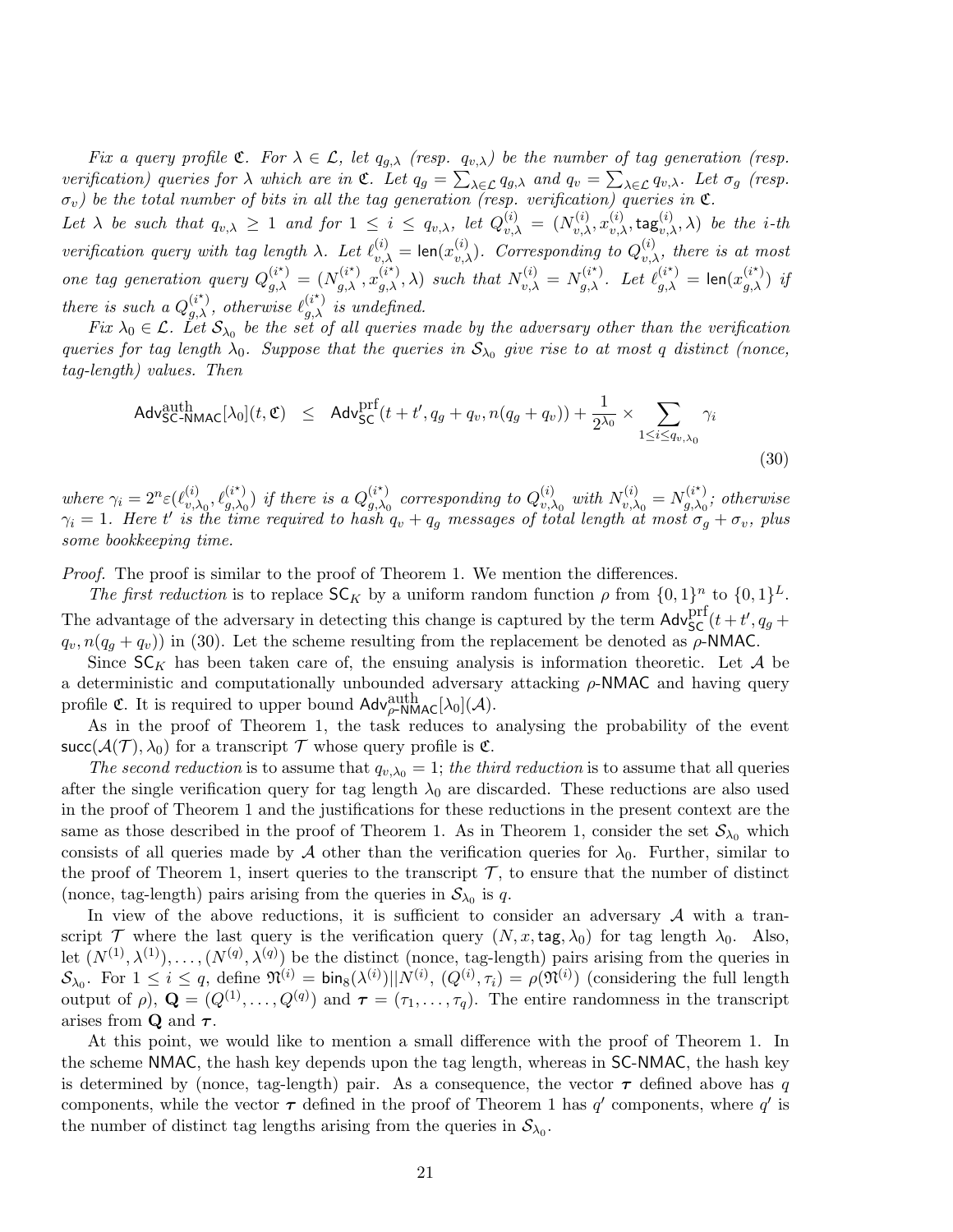Modulo this small difference, the rest of the proof is the same as the proof of Theorem 1. In particular, the proof divides into two cases. The first case is where the adversary does not make any previous tag generation query with (nonce, tag-length) pair equal to  $(N, \lambda_0)$  and the second case is where the adversary does make such a query. The probability calculations for these two cases are almost the same as those in the proof of Theorem 1. The only difference is that in the present case,  $\rho$  is uniform random function and so  $\delta_j = 1$ . Using these values of  $\delta_j$ , the calculations done in the two cases of the proof of Theorem 1 show the bound stated in (30).

 $\Box$ 

The following corollary provides the translation of Theorem 2 in terms of query complexity.

**Corollary 2.** In SC-NMAC defined in Table 3, suppose that the hash function  $\{Hash_{\tau}\}_{\tau \in \Theta}$  be such that for any distinct  $x, x' \in \mathcal{M}$  and any  $y \in \{0,1\}^n$ ,  $\Pr[\mathsf{Hash}_{\tau}(x) \oplus \mathsf{Hash}_{\tau}(x') = y]$  is at most  $\varepsilon \geq 1/2^n$ , i.e.  $\varepsilon$  is the maximum of the differential probabilities for all combination of messages.

For  $\lambda \in \mathcal{L}$ , let  $q_{q,\lambda}$  (resp.  $q_{v,\lambda}$ ) be the number of tag generation (resp. verification) queries for λ. Let  $q_g = \sum_{\lambda \in \mathcal{L}} q_{g,\lambda}$  and  $q_v = \sum_{\lambda \in \mathcal{L}} q_{v,\lambda}$ . Let  $\sigma_g$  (resp.  $\sigma_v$ ) be the total number of bits in all the tag generation (resp. verification) queries.

Fix  $\lambda_0 \in \mathcal{L}$ . Let  $\mathcal{S}_{\lambda_0}$  be the set of all queries made by the adversary other than the verification queries for tag length  $\lambda_0$ . Suppose that the queries in  $S_{\lambda_0}$  give rise to at most q distinct (nonce, tag-length) values. Then

$$
\mathsf{Adv}_{\mathsf{SC}\text{-}\mathsf{NMAC}}^{\text{auth}}[\lambda_0](t, \sigma_g, \sigma_v) \leq \mathsf{Adv}_{\mathsf{SC}}^{\text{prf}}(t + t', q_g + q_v, n(q_g + q_v)) + 2^{n - \lambda_0} q_{v, \lambda_0} \varepsilon. \tag{31}
$$

Here t' is the time required to hash  $q_v + q_g$  messages of total length at most  $\sigma_g + \sigma_v$ , plus some bookkeeping time.

In the scheme SC-NMAC, the pair  $(Q, \tau)$  is derived by applying the stream cipher to bin<sub>8</sub>( $\lambda$ )||N. Since a stream cipher produces a long enough keystream, a single application of SC is sufficient to obtain the pair  $(Q, \tau)$ . Suppose that we wish to use a PRF F whose output is an *n*-bit string (or, a short fixed length string). Clearly, then a single invocation of F will not be sufficient to obtain the pair  $(Q, \tau)$ . The PRF F will have to be invoked repeatedly to obtain an output bit string of desired length from which the pair  $(Q, \tau)$  can be obtained.

Formally, we use a PRF family  $\{\mathsf{F}_{\mathsf{K}}\}_{K\in\mathcal{K}}$ , where for each  $K\in\mathcal{K}$ ,  $\mathsf{F}_{K}:\{0,1\}^{n}\to\{0,1\}^{n}$ . Similar to the case of SC-NMAC, the hash family  $\{Hash_{\tau}\}_{\tau\in\Theta}$ , the nonce space N, the message space M, the set of allowed tag lengths  $\mathcal L$  and the tag space remain the same as in the case of NMAC. The key space for the scheme is  $K$ . The key generation algorithm consists of sampling K uniformly at random from  $K$ .

The tag generation algorithm of an NMAC scheme built from the PRF F is shown in Table 4 and is denoted as F-NMAC.Gen. The verification algorithm F-NMAC.Verify(N, x, tag,  $\lambda$ ) works as follows. Given  $(N, x, \text{tag}, \lambda)$ , compute  $\textsf{tag}' = \textsf{F-NMAC}.$ Gen $_K(N, x, \lambda)$ ; if  $\textsf{tag} = \textsf{tag}'$ , return true, else return false. In Table 4, F is used in a counter type mode of operation which was proposed in [27]. Instantiation of F may be done by a fixed output length PRF such as Siphash [1]. Alternatively, it can also be done using the encryption function  $E_K(\cdot)$  of a block cipher. Since E is a bijection, the PRF assumption on  $E_K(\cdot)$  does not hold beyond the birthday bound. While using  $E_K(\cdot)$ , it would have been better to perform the analysis under the assumption that  $E_K(\cdot)$  is a pseudo-random permutation (PRP). This, however, is problematic. The key  $\tau$  to the hash function is derived by applying  $E_K(\cdot)$ . Under the assumption that  $E_K(\cdot)$  is a PRP, it would not be possible to assume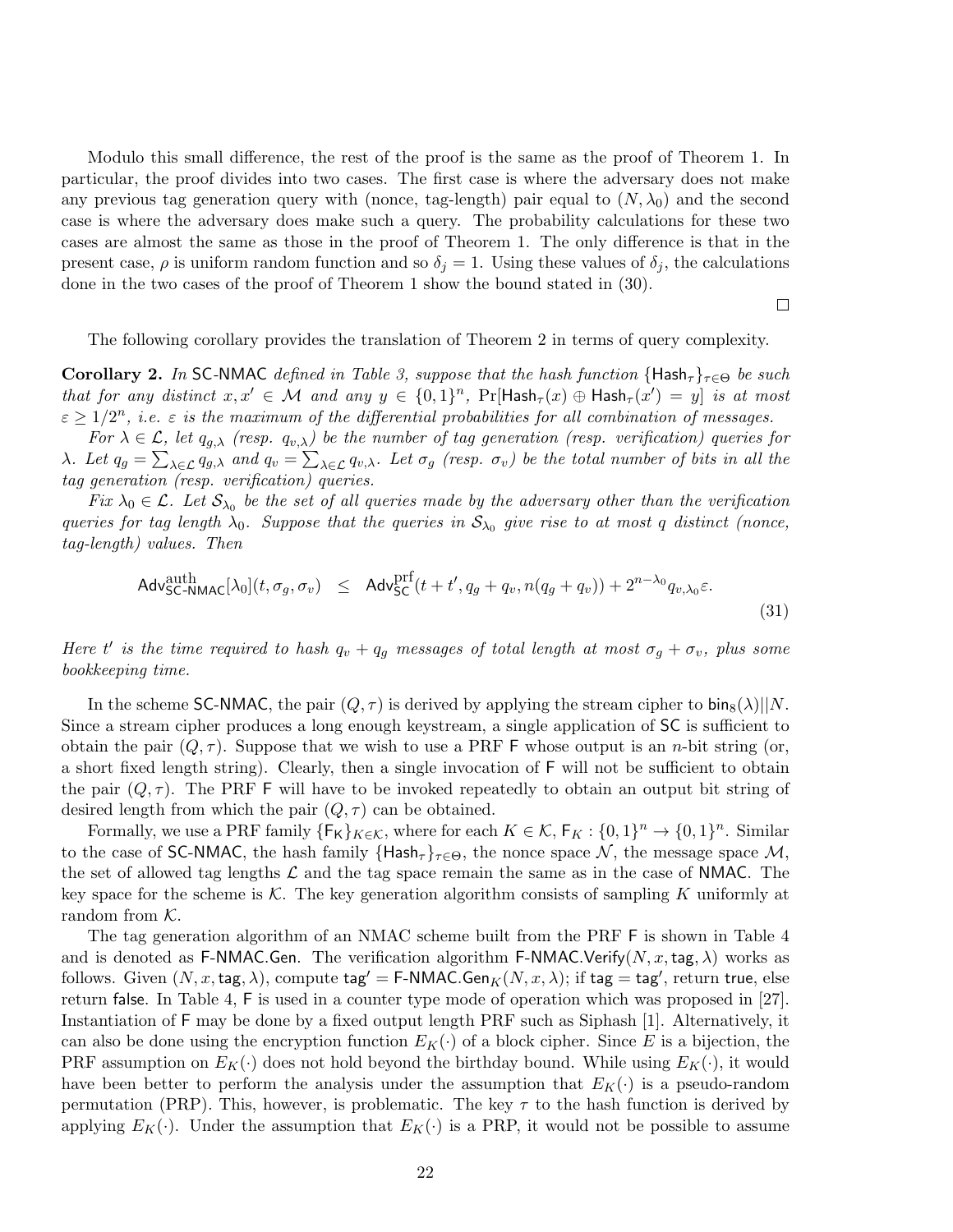that  $\tau$  is uniformly distributed. The differential probability determining the AXU property of the hash function is computed based on uniform random  $\tau$ . So, if  $\tau$  cannot be considered to be uniform random, the AXU property of the hash function cannot be invoked. As a result, the proof would not go through. On the other hand, up to the birthday bound, it is reasonable to assume that the encryption function of a secure block cipher behaves like a PRF.

Table 4: A secure and efficient NMAC scheme using a short output length PRF.

 $\mathsf{F}\text{-}\mathsf{NMAC}.\mathsf{Gen}_K(N,x,\lambda)$  $b = b(x);$  $\mathsf{S} = \mathsf{F}_K(\mathsf{bin}_8(\lambda)||N);$  $(Q, \tau) = \mathsf{F}_K(\mathsf{S} \oplus \mathsf{bin}_n(1)) || \cdots || \mathsf{F}_K(\mathsf{S} \oplus \mathsf{bin}_n(b+1));$  $R = Q \oplus \mathsf{Hash}_{\tau}(x);$  $\mathsf{tag} = \mathsf{msb}_\lambda(R);$ return tag.

The security of F-NMAC is given by the following result.

**Theorem 3.** In F-NMAC defined in Table 4, suppose that the hash function  $\{Hash_{\tau}\}_{\tau\in\Theta}$  is  $\varepsilon$ -AXU, where  $\varepsilon(\ell, \ell') \geq 1/2^n$  for all  $\ell, \ell' \leq L$ .

Fix a query profile  $\mathfrak{C}$ . For  $\lambda \in \mathcal{L}$ , let  $q_{g,\lambda}$  (resp.  $q_{v,\lambda}$ ) be the number of tag generation (resp. verification) queries for  $\lambda$  which are in  $\mathfrak{C}$ . Let  $q_g = \sum_{\lambda \in \mathcal{L}} q_{g,\lambda}$  and  $q_v = \sum_{\lambda \in \mathcal{L}} q_{v,\lambda}$ . Let  $\sigma_g$  (resp.  $\sigma_v$ ) be the total number of bits in all the tag generation (resp. verification) queries in  $\mathfrak C$ .

Let  $\lambda$  be such that  $q_{v,\lambda} \geq 1$  and for  $1 \leq i \leq q_{v,\lambda}$ , let  $Q_{v,\lambda}^{(i)} = (N_{v,\lambda}^{(i)}, x_{v,\lambda}^{(i)}, \text{tag}_{v,\lambda}^{(i)}, \lambda)$  be the *i*-th verification query with tag length  $\lambda$ . Let  $\ell_{v,\lambda}^{(i)} = \text{len}(x_{v,\lambda}^{(i)})$ . Corresponding to  $Q_{v,\lambda}^{(i)}$ , there is at most one tag generation query  $Q_{g,\lambda}^{(i^*)} = (N_{g,\lambda}^{(i^*)}, x_{g,\lambda}^{(i^*)}, \lambda)$  such that  $N_{v,\lambda}^{(i)} = N_{g,\lambda}^{(i^*)}$ . Let  $\ell_{g,\lambda}^{(i^*)} = \text{len}(x_{g,\lambda}^{(i^*)})$  if there is such a  $Q_{g,\lambda}^{(i^*)}$ , otherwise  $\ell_{g,\lambda}^{(i^*)}$  is undefined.  $(i^{\star})$  otherwise  $\ell^{(i^{\star})}$ 

Fix  $\lambda_0 \in \mathcal{L}$ . Let  $\mathcal{S}_{\lambda_0}$  be the set of all queries made by the adversary other than the verification queries for tag length  $\lambda_0$ . Suppose that the queries in  $S_{\lambda_0}$  give rise to at most q distinct (nonce, tag-length) values. Then

$$
\mathsf{Adv}^{\text{auth}}_{\mathsf{F-NMAC}}[\lambda_0](t, \mathfrak{C}) \leq \mathsf{Adv}^{\text{prf}}_{\mathsf{F}}(t+t', B_g + B_v, n(B_g + B_v)) + \frac{(B_g + B_v)^2}{2^n} + \frac{1}{2\lambda_0} \times \sum_{1 \leq i \leq q_{v,\lambda_0}} \gamma_i
$$
\n(32)

where

 $\bullet \ \ \gamma_i = 2^n \varepsilon(\ell^{(i)}_{v.})$  $\chi_{v,\lambda_0}^{(i)}, \ell_{g,\lambda_0}^{(i^\star)}$  $\binom{(i^*)}{g,\lambda_0}$  if there is a  $Q_{g,\lambda_0}^{(i^*)}$  $_{g,\lambda_{0}}^{(i^{\star})}$  corresponding to  $Q_{v,\lambda}^{(i)}$  $_{v,\lambda_0}^{(i)}$  with  $N_{v,\lambda}^{(i)}$  $v_{v,\lambda_0}^{(i)}=N_{g,\lambda_0}^{(i^\star)}$  $\mathcal{L}_{g,\lambda_0}^{(i)}$ ; otherwise  $\gamma_i=1;$ 

• 
$$
b_{v,\lambda}^{(i)} = b(x_{v,\lambda}^{(i)}), B_v = \sum_{\lambda} \sum_{1 \le i \le q_{v,\lambda}} (b_{v,\lambda}^{(i)} + 2);
$$

• 
$$
b_{g,\lambda}^{(i)} = b(x_{g,\lambda}^{(i)}), B_g = \sum_{\lambda} \sum_{1 \leq i \leq q_{g,\lambda}} (b_{g,\lambda}^{(i)} + 2).
$$

Here t' is the time required to hash  $q_v + q_g$  messages of total length at most  $\sigma_g + \sigma_v$ , plus some bookkeeping time.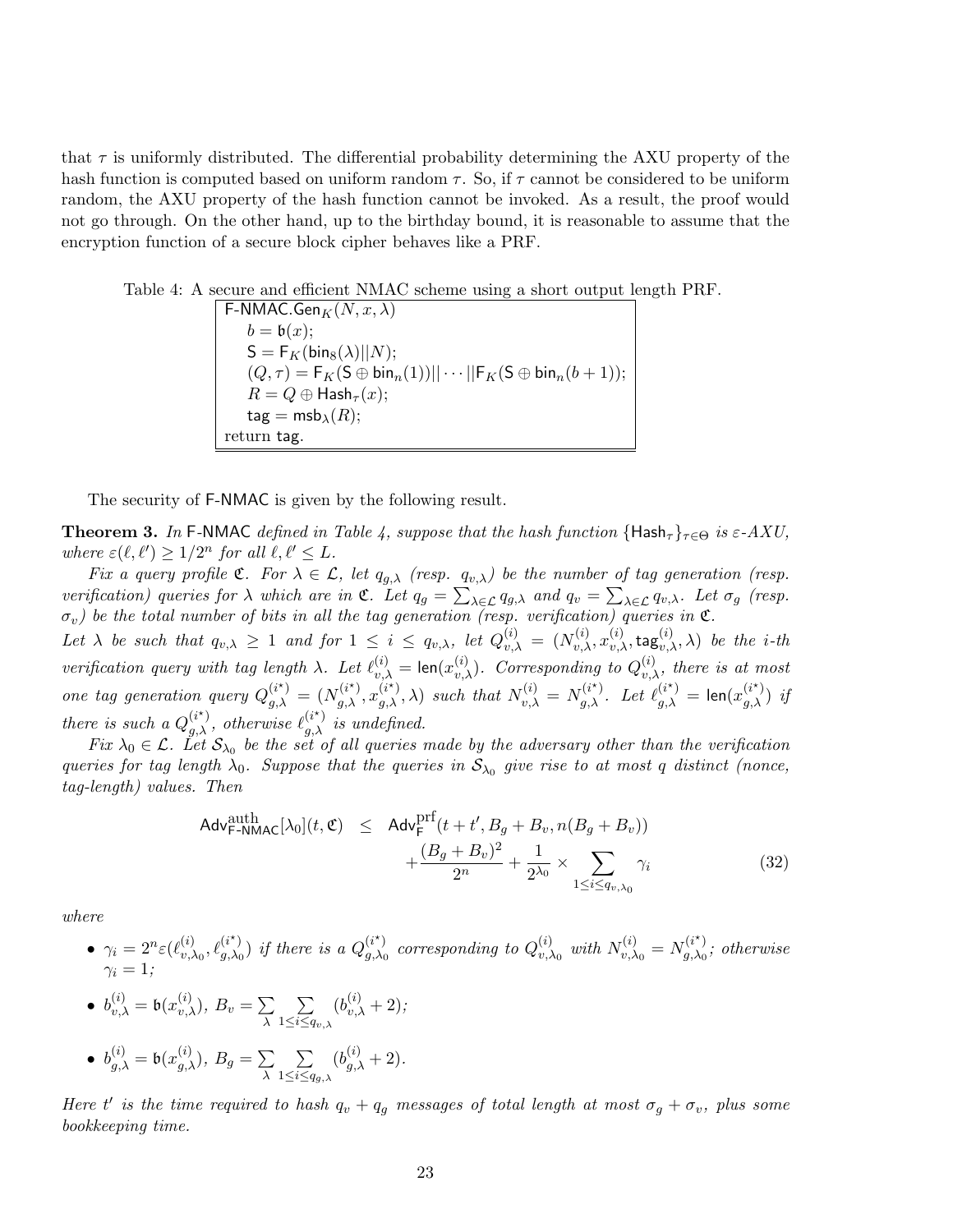Proof. The proof is very similar to the proofs of Theorems 1 and 2. We briefly discuss the differences. There are two differences in the bound.

The first difference is in the number of queries to the PRF  $\mathsf F$  in the expression  $\mathsf{Adv}_{\mathsf{F}}^{\text{prf}}$ . In the present case, if a query requires  $b + 1$  n-bit blocks to obtain the pair  $(Q, \tau)$ , the number of times F is invoked is  $b+2$ . The rest of the analysis proceeds by replacing F with a uniform random function  $\rho$  from  $\{0,1\}^n$  to  $\{0,1\}^n$ .

The main argument requires that for distinct values of  $(N, \lambda)$ , the random variables  $(Q, \tau)$  are independent and uniformly distributed. The pair  $(Q, \tau)$  is derived by successively applying  $\rho$  to  $S \oplus \text{bin}_n(1), \ldots, S \oplus \text{bin}_n(b+1)$  where S itself is obtained by applying  $\rho$  to  $\text{bin}_n(\lambda) || N$ . If for distinct values of  $(N, \lambda)$ , the quantities  $S, S \oplus \text{bin}_{n}(1), \ldots, S \oplus \text{bin}_{n}(b+1)$  are distinct, then the independent and uniform random distribution of  $(Q, \tau)$  is ensured.

Let the q distinct values of (nonce, tag-length) pairs arising from the queries in  $\mathcal{S}_{\lambda_0}$  be  $(N^{(1)}, \lambda^{(1)})$ .  $\ldots, (N^{(q)}, \lambda^{(q)})$ . Let  $\mathcal{D}^{(i)} = \{S^{(i)}, S^{(i)} \oplus \text{bin}_n(1), \ldots, S^{(i)} \oplus \text{bin}_n(b^{(i)}+1)\}$  be the set of random variables in the input of  $\rho$  corresponding to  $(N^{(i)}, \lambda^{(i)})$ . Let  $\mathcal{D} = \bigcup_{i=1}^q \mathcal{D}^{(i)}$  and so  $\#\mathcal{D} \leq B_g + B_v$ . Let bad be the event that any two of the variables in  $\mathcal D$  are equal. Using the fact that  $\rho$  is a uniform random function, it is standard to see that  $Pr[bad] \leq (B_g + B_v)^2/2^n$ .

Let A be an adversary attacking the scheme where F is replaced with  $\rho$ . We assume that A is deterministic and computationally unbounded. Let  $succ(A)$  be the event that an adversary A is successful. Then

$$
\begin{array}{rcl}\n\Pr[\mathsf{succ}(\mathcal{A})] & \leq & \Pr[\mathsf{bad}] + \Pr[\mathsf{succ}(\mathcal{A}) | \mathsf{bad}] \\
& \leq & \frac{(B_g + B_v)^2}{2^n} + \Pr[\mathsf{succ}(\mathcal{A}) | \overline{\mathsf{bad}}].\n\end{array}
$$

Conditioned on the event  $\overline{\mathbf{bad}}$ , the pairs  $(Q^{(i)}, \tau^{(i)})$  are independent and uniformly distributed. From this point onwards, the rest of the proof is exactly the same as the proof of Theorem 2 and provides the same bound. We skip these details.  $\Box$ 

The following corollary provides the translation of Theorem 3 in terms of query complexity.

**Corollary 3.** In F-NMAC defined in Table 4, suppose that the hash function  $\{Hash_{\tau}\}_{\tau\in\Theta}$  be such that for any distinct  $x, x' \in \mathcal{M}$  and any  $y \in \{0,1\}^n$ ,  $\Pr[\mathsf{Hash}_{\tau}(x) \oplus \mathsf{Hash}_{\tau}(x') = y]$  is at most  $\varepsilon \geq 1/2^n$ , i.e.  $\varepsilon$  is the maximum of the differential probabilities for all combination of messages.

For  $\lambda \in \mathcal{L}$ , let  $q_{q,\lambda}$  (resp.  $q_{v,\lambda}$ ) be the number of tag generation (resp. verification) queries for λ. Let  $q_g = \sum_{\lambda \in \mathcal{L}} q_{g,\lambda}$  and  $q_v = \sum_{\lambda \in \mathcal{L}} q_{v,\lambda}$ . Let  $\sigma_g$  (resp.  $\sigma_v$ ) be the total number of bits in all the tag generation (resp. verification) queries.

Let  $\lambda$  be such that  $q_{g,\lambda}, q_{v,\lambda} \geq 1$  and for  $1 \leq i \leq q_{g,\lambda}$ , let  $Q_{g,\lambda}^{(i)} = (N_{g,\lambda}^{(i)}, x_{g,\lambda}^{(i)}, \lambda)$  be the *i*-th tag generation query with tag length  $\lambda$ ; for  $1 \leq i \leq q_{v,\lambda}$ , let  $Q_{v,\lambda}^{(i)} = (N_{v,\lambda}^{(i)}, x_{v,\lambda}^{(i)}, \mathsf{tag}_{v,\lambda}^{(i)}, \lambda)$  be the *i*-th verification query with tag length  $\lambda$ .

Fix  $\lambda_0 \in \mathcal{L}$ . Let  $\mathcal{S}_{\lambda_0}$  be the set of all queries made by the adversary other than the verification queries for tag length  $\lambda_0$ . Suppose that the queries in  $S_{\lambda_0}$  give rise to at most q distinct (nonce, tag-length) values. Then

$$
\mathsf{Adv}_{\mathsf{F-NMAC}}^{\text{auth}}[\lambda_0](t, \sigma_g, \sigma_v) \leq \mathsf{Adv}_{\mathsf{F}}^{\text{prf}}(t + t', B_g + B_v, n(B_g + B_v)) + \frac{(B_g + B_v)^2}{2^n} + 2^{n - \lambda_0} \times q_{v, \lambda_0} \varepsilon,
$$
\n(33)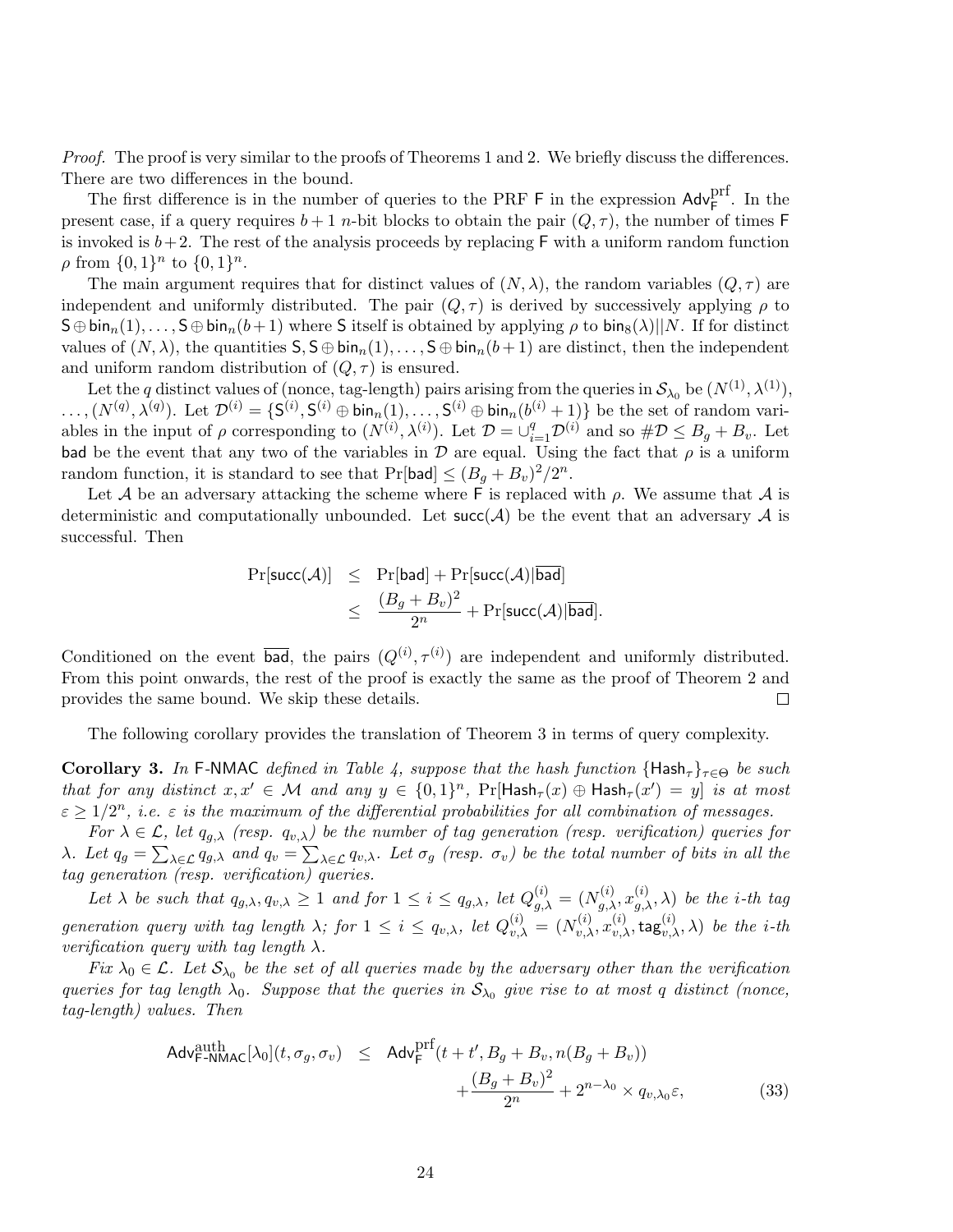where  $b_{v,\lambda}^{(i)} = \mathfrak{b}(x_{v,\lambda}^{(i)}), b_{g,\lambda}^{(i)} = \mathfrak{b}(x_{g,\lambda}^{(i)}), B_v = \sum_{\lambda}$ λ  $\sum$  $1\leq i\leq q_{v,\lambda}$  $(b_{v,\lambda}^{(i)}+2)$  and  $B_g = \sum_{\lambda}$ λ  $\sum$  $1\leq i\leq q_{g,\lambda}$  $(b_{g,\lambda}^{(i)}+2)$ . Here t' is the time required to hash  $q_v+q_g$  messages of total length at most  $\sigma_g+\sigma_v$ , plus some bookkeeping

time.

## 5 Conclusion

In this paper, we have considered the problem of constructing variable tag length MAC schemes. Several variants obtained from the Wegman-Carter MAC scheme have been shown to be insecure. One of these variants is proved to be secure. This scheme is extended to obtain constructions of single-key nonce-based variable tag length MAC schemes using either a stream cipher or a shortoutput PRF.

### References

- [1] Jean-Philippe Aumasson and Daniel J. Bernstein. Siphash: A fast short-input PRF. In Steven D. Galbraith and Mridul Nandi, editors, Progress in Cryptology - INDOCRYPT 2012, 13th International Conference on Cryptology in India, Kolkata, India, December 9-12, 2012. Proceedings, volume 7668 of Lecture Notes in Computer Science, pages 489–508. Springer, 2012.
- [2] Cˆome Berbain and Henri Gilbert. On the security of IV dependent stream ciphers. In Alex Biryukov, editor, FSE, volume 4593 of Lecture Notes in Computer Science, pages 254–273. Springer, 2007.
- [3] Daniel J. Bernstein. The Salsa20 family of stream ciphers. http://cr.yp.to/papers.html# salsafamily. Document ID: 31364286077dcdff8e4509f9ff3139ad. Date: 2007.12.25.
- [4] Daniel J. Bernstein. The poly1305-aes message-authentication code. In Henri Gilbert and Helena Handschuh, editors, Fast Software Encryption: 12th International Workshop, FSE 2005, Paris, France, February 21-23, 2005, Revised Selected Papers, volume 3557 of Lecture Notes in Computer Science, pages 32–49. Springer, 2005.
- [5] Daniel J. Bernstein. Stronger security bounds for Wegman-Carter-Shoup authenticators. In Ronald Cramer, editor, EUROCRYPT, volume 3494 of Lecture Notes in Computer Science, pages 164–180. Springer, 2005.
- [6] Daniel J. Bernstein. Polynomial evaluation and message authentication, 2007. http://cr. yp.to/papers.html#pema.
- [7] Daniel J. Bernstein and Tung Chou. Faster binary-field multiplication and faster binary-field macs. In Antoine Joux and Amr M. Youssef, editors, Selected Areas in Cryptography - SAC 2014 - 21st International Conference, Montreal, QC, Canada, August 14-15, 2014, Revised Selected Papers, volume 8781 of Lecture Notes in Computer Science, pages 92–111. Springer, 2014.
- [8] John Black, Shai Halevi, Hugo Krawczyk, Ted Krovetz, and Phillip Rogaway. UMAC: Fast and secure message authentication. In Michael J. Wiener, editor, CRYPTO, volume 1666 of Lecture Notes in Computer Science, pages 216–233. Springer, 1999.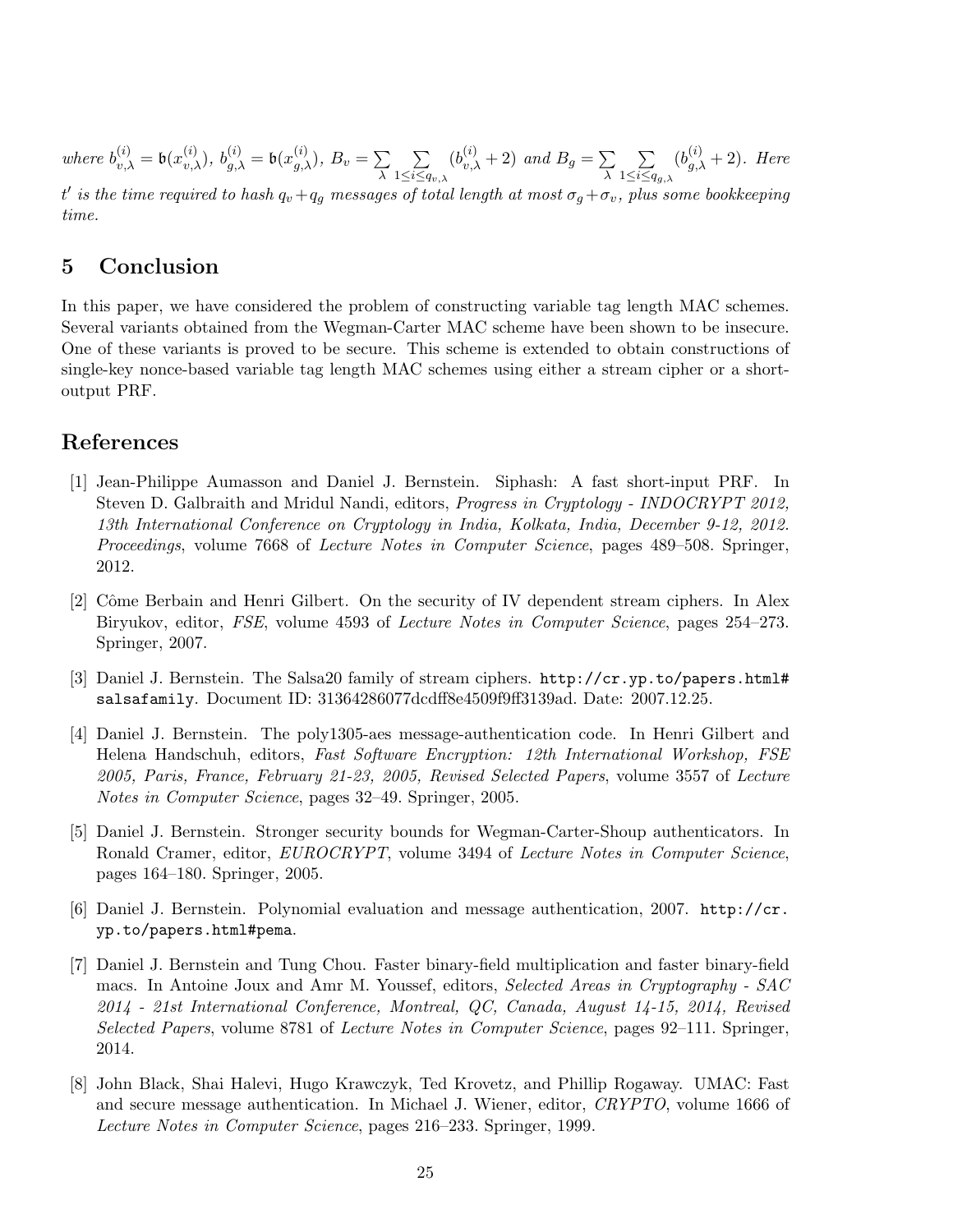- [9] CAESAR. Competition for Authenticated Encryption: Security, Applicability, and Robustness. http://competitions.cr.yp.to/caesar.html.
- [10] Debrup Chakraborty, Sebati Ghosh, and Palash Sarkar. A fast single-key two-level universal hash function. *IACR Trans. Symmetric Cryptol.*, 2017(1):106–128, 2017.
- [11] Christoph Dobraunig, Maria Eichlseder, Florian Mendel, and Martin Schl¨affer. Remark on variable tag lengths and OMD. https://groups.google.com/forum/#!searchin/ crypto-competitions/Remark\$20on\$20variable\$20tag\$20lengths\$20and\$20OMD% 7Csort:date/crypto-competitions/sekKDsIJvwU/5\_V\_TzZQaWYJ, accessed on 15 November, 2019, 2014.
- [12] Hal Finney. CFRG discussion on UMAC. https://marc.info/?l=cfrg&m= 143336318427069&w=2, accessed on 15 November, 2019, 2005.
- [13] Hal Finney. CFRG discussion on UMAC. https://marc.info/?l=cfrg&m= 143336318527072&w=2, accessed on 15 November, 2019, 2005.
- [14] Edgar N. Gilbert, F. Jessie MacWilliams, and Neil J. A. Sloane. Codes which detect deception. Bell System Technical Journal, 53:405–424, 1974.
- [15] Ted Krovetz. UMAC: Message authentication code using universal hashing. https://tools. ietf.org/html/draft-krovetz-umac-05.html, accessed on 15 November, 2019., 2005.
- [16] Atul Luykx and Bart Preneel. Optimal forgeries against polynomial-based macs and GCM. In Jesper Buus Nielsen and Vincent Rijmen, editors, Advances in Cryptology - EUROCRYPT 2018 - 37th Annual International Conference on the Theory and Applications of Cryptographic Techniques, Tel Aviv, Israel, April 29 - May 3, 2018 Proceedings, Part I, volume 10820 of Lecture Notes in Computer Science, pages 445–467. Springer, 2018.
- [17] James H. Manger. Attacker changing tag length in OCB. https://mailarchive.ietf.org/ arch/msg/cfrg/gJtV9FCw92MguqqhxrSNUyIDZIw, accessed on 15 November, 2019., 2013.
- [18] David A. McGrew and John Viega. The security and performance of the Galois/Counter Mode (GCM) of operation. In Anne Canteaut and Kapalee Viswanathan, editors, INDOCRYPT, volume 3348 of Lecture Notes in Computer Science, pages 343–355. Springer, 2004.
- [19] Mridul Nandi. Bernstein bound on WCS is tight repairing luykx-preneel optimal forgeries. In Hovav Shacham and Alexandra Boldyreva, editors, Advances in Cryptology - CRYPTO 2018 - 38th Annual International Cryptology Conference, Santa Barbara, CA, USA, August 19-23, 2018, Proceedings, Part II, volume 10992 of Lecture Notes in Computer Science, pages 213–238. Springer, 2018.
- [20] Mike Ounsworth. Footguns as an axis of security analysis. https://groups.google.com/a/ list.nist.gov/forum/#!topic/pqc-forum/l2iYk-8sGnI, accessed on 15 November, 2019, 2019.
- [21] Reza Reyhanitabar, Serge Vaudenay, and Damian Vizár. Authenticated encryption with variable stretch. In Jung Hee Cheon and Tsuyoshi Takagi, editors, Advances in Cryptology - ASIACRYPT 2016 - 22nd International Conference on the Theory and Application of Cryptology and Information Security, Hanoi, Vietnam, December 4-8, 2016, Proceedings, Part I, volume 10031 of Lecture Notes in Computer Science, pages 396–425, 2016.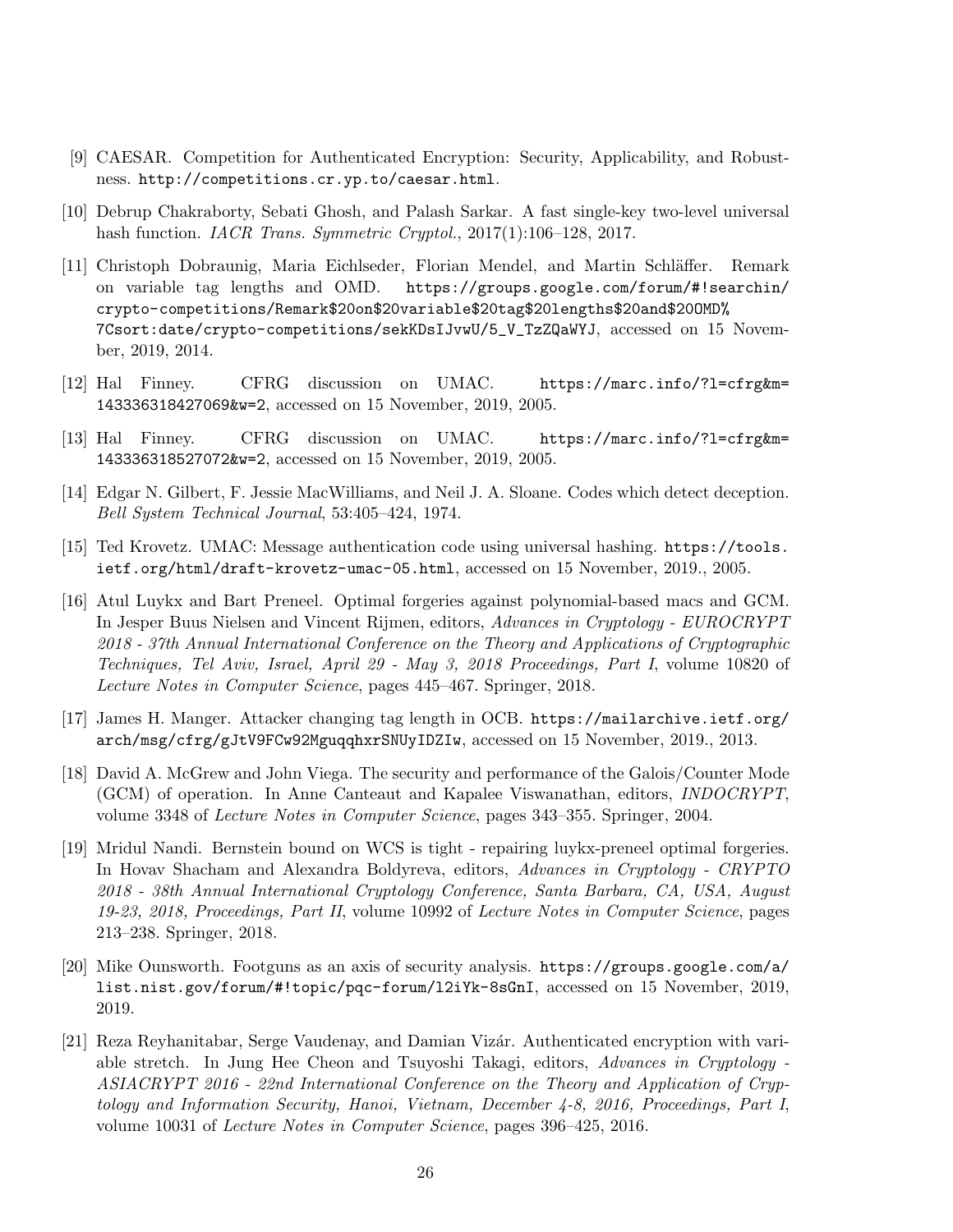- [22] P. Rogaway and D. Wagner. A critique of ccm. Cryptology ePrint Archive, Report 2003/070, 2003. https://eprint.iacr.org/2003/070.
- [23] Reihaneh Safavi-Naini, Viliam Lisý, and Yvo Desmedt. Economically optimal variable tag length message authentication. In Aggelos Kiayias, editor, Financial Cryptography and Data Security - 21st International Conference, FC 2017, Sliema, Malta, April 3-7, 2017, Revised Selected Papers, volume 10322 of Lecture Notes in Computer Science, pages 204–223. Springer, 2017.
- [24] Victor Shoup. On fast and provably secure message authentication based on universal hashing. In Neal Koblitz, editor, CRYPTO, volume 1109 of Lecture Notes in Computer Science, pages 313–328. Springer, 1996.
- [25] UMAC. CFRG discussion on UMAC. http://marc.info/?l=cfrg&m=143336318427068&w=2, accessed on 15 November, 2019., 2005.
- [26] David Wagner. CFRG discussion on UMAC. https://marc.info/?l=cfrg&m= 143336318527073&w=2, accessed on 15 November, 2019, 2005.
- [27] Peng Wang, Dengguo Feng, and Wenling Wu. HCTR: A variable-input-length enciphering mode. In Dengguo Feng, Dongdai Lin, and Moti Yung, editors, CISC, volume 3822 of Lecture Notes in Computer Science, pages 175–188. Springer, 2005.
- [28] Mark N. Wegman and Larry Carter. New hash functions and their use in authentication and set equality. J. Comput. Syst. Sci., 22(3):265–279, 1981.
- [29] Shmuel Winograd. A new algorithm for inner product. IEEE Transactions on Computers, 17:693–694, 1968.

### A Attack on NMAC-t6

The attack is described in Algorithm 2.

Proposition 4. The attack given in Algorithm 2 on the scheme NMAC-t6 produces a forgery for tag length  $\lambda$  which is correct with probability 1. It requires at most  $2^{\lambda_1+1}+2^{n-\lambda_1}$  verification queries on tag length  $\lambda_1$  and one tag generation query and at most  $2^{n-\lambda_1}$  verification queries on tag length λ.

Proof. That the attack mentioned in Algorithm 2 forges with probability 1 is proved if it can be shown that there is an iteration of the do-while loop in Steps 17 to 24 such that  $\mathcal{R}_v^{(5)} =$  true, i.e. there is a verification query in Step 23 which succeeds.

From Steps 4 and 5, we get that

$$
\mathrm{msb}_{\lambda_1}(\mathsf{F}_K(N_1) \oplus \mathsf{Hash}_{\tau_{\lambda_1}}(x_1)) = \mathrm{tag}^{(1)}.
$$
 (34)

$$
\mathrm{msb}_{\lambda_1}(\mathsf{F}_K(N_1) \oplus \mathsf{Hash}_{\tau_{\lambda_1}}(x_2)) = \mathrm{tag}^{(2)}.
$$
 (35)

So,

$$
\mathsf{msb}_{\lambda_1}(\mathsf{Hash}_{\tau_{\lambda_1}}(x_1) \oplus \mathsf{Hash}_{\tau_{\lambda_1}}(x_2)) = \mathsf{tag}^{(1)} \oplus \mathsf{tag}^{(2)}.
$$
 (36)

Here  $\text{tag}^{(1)} \oplus \text{tag}^{(2)}$  is a  $\lambda_1$ -bit binary string.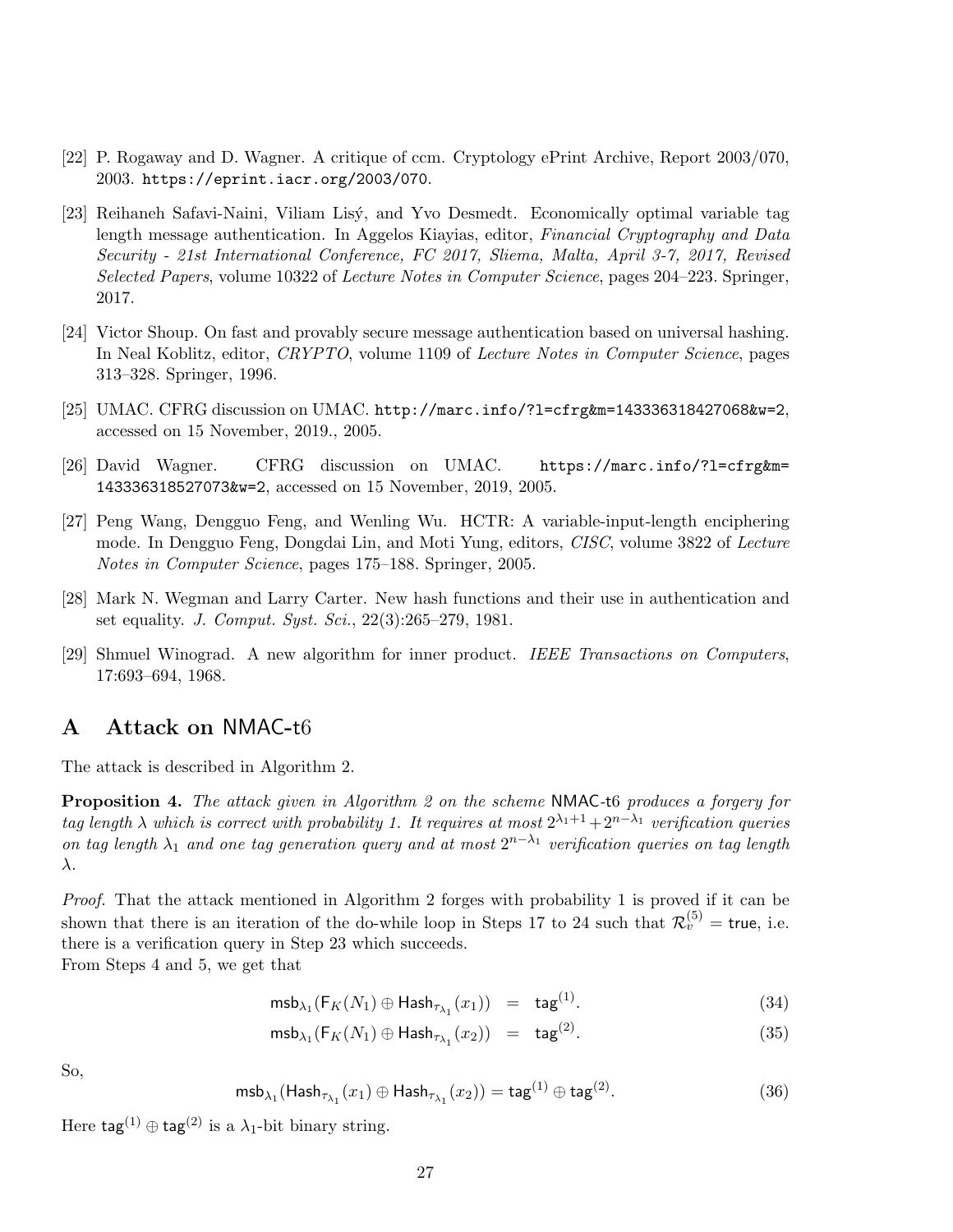**Algorithm 2** Attack on NMAC-t6 for  $\lambda = n$ :

1: set  $\lambda \leftarrow n$ ; 2: choose  $\lambda_1 \in \mathcal{L}$ , such that  $\lambda_1 < \lambda$ ; 3: choose any  $N_1 \in \mathcal{N}$  and distinct  $x_1, x_2, x_3, x_4, x \in \mathcal{M}$ ; 4:  $\text{tag}^{(1)} \leftarrow \text{findTag}(N_1, x_1, \lambda_1);$ 5: tag<sup>(2)</sup> ← findTag( $N_1, x_2, \lambda_1$ ); 6: set  $C_1 \leftarrow \{\};$ 7: do 8: choose  $c_1 \leftarrow \{0,1\}^{n-\lambda_1} \setminus C_1;$ 9: set  $C_1 \leftarrow C_1 \cup \{c_1\};$ 10: using Proposition 2 solve  $\mathsf{Hash}_{\tau_{\lambda_1}}(x_1) \oplus \mathsf{Hash}_{\tau_{\lambda_1}}(x_2) = (\mathsf{tag}^{(1)} \oplus \mathsf{tag}^{(2)})||c_1$ 11: for  $\tau_{\lambda_1}$  and let the solution be  $\tau_{c_1}$ ; 12:  $\qquad \text{set } x_{c_1} \leftarrow \textsf{tag}^{(1)} \oplus \textsf{msb}_{\lambda_1}(\textsf{Hash}_{\tau_{c_1}}(x_1));$ 13:  $\mathcal{R}_v^{(3)} \leftarrow \mathcal{O}_v(N_1,x_3,x_{c_1} \oplus \mathsf{msb}_{\lambda_1}(\mathsf{Hash}_{\tau_{c_1}}(x_3)),\lambda_1);$ 14:  $\textbf{while} \ \mathcal{R}_v^{(3)} = \textsf{false};$ 15:  $\text{tag}^{(4)} \leftarrow \mathcal{O}_q(N_1, x_4, \lambda);$ 16: set  $\mathcal{C}_2 \leftarrow \{\};$ 17: do 18: choose  $c_2 \leftarrow \{0,1\}^{n-\lambda_1} \setminus C_2$ ; 19: set  $C_2 \leftarrow C_2 \cup \{c_2\};$  $\text{20:}\qquad \text{solve } \mathsf{Hash}_{\tau_{\lambda}}(x_4) = \mathsf{msb}_{\lambda_1}(\mathsf{tag}^{(4)}) \oplus x_{c_1} || c_2$ 21: for  $\tau_{\lambda}$  and let the solution be  $\tau_{c_2}$ ;  $22: \qquad \text{set } x_{c_2} \leftarrow (\textsf{msb}_{\lambda_1}(\textsf{tag}^{(4)}) \oplus x_{c_1} || c_2) \oplus \textsf{tag}^{(4)};$ 23:  $\mathcal{R}_v^{(5)} \leftarrow \mathcal{O}_v(N_1,x,x_{c_2} \oplus \mathsf{Hash}_{\tau_{c_2}}(x),\lambda);$ 24: while  $\mathcal{R}_v^{(5)}=$  false.